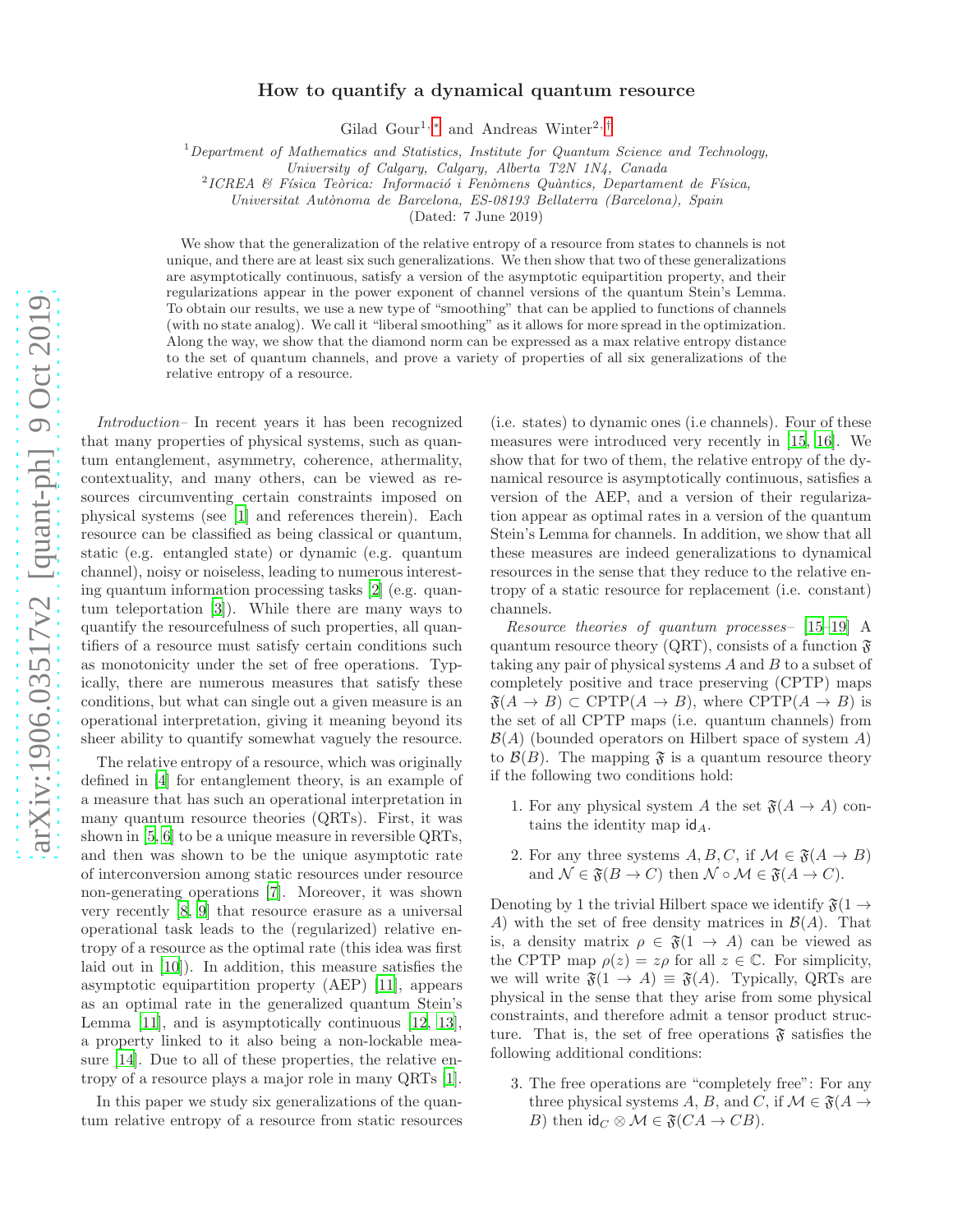4. Discarding a system (i.e. the trace) is a free operation: For any system A, the set  $\mathfrak{F}(A \to 1)$  is not empty.

The above additional conditions are very natural and satisfied by almost all QRTs studied in literature. They implies the following properties [\[1\]](#page-4-2):

- If  $\mathcal{M}_1$  and  $\mathcal{M}_2$  are free channels then also  $\mathcal{M}_1 \otimes \mathcal{M}_2$ is free.
- Appending free states is a free operation: For any given free state  $\sigma \in \mathfrak{F}(B)$ , the CPTP map  $\mathcal{M}_{\sigma}(\rho) := \rho \otimes \sigma$  is a free map, i.e., it belongs to  $\mathfrak{F}(A \to AB)$ .
- The replacement map  $\mathcal{M}_{\sigma}(\rho) \coloneqq \sigma$ , for any density matrix  $\rho \in \mathcal{B}(A)$  and a fixed free state  $\sigma \in \mathfrak{F}(B)$ , is a free channel; i.e.  $\mathcal{M}_{\sigma} \in \mathfrak{F}(A \to B)$ .

It is also physical to assume that  $\mathfrak{F}(A \rightarrow B)$  is a closed set, since otherwise there exists a sequence of free channels whose limit is a resource channel. Finally, we will assume that for any integer  $n$ , free channel  $\mathcal{N} \in \mathfrak{F}(A_1 \cdots A_n \rightarrow B_1 \cdots B_n)$ , and two permutation channels  $\mathcal{P}_A^{\pi}$  and  $\mathcal{P}_B^{\pi^{-1}}$  corresponding to a permutation  $\pi$  on *n* elements, we have

$$
\mathcal{P}_B^{\pi^{-1}} \circ \mathcal{N}_{A_1 \cdots A_n \to B_1 \cdots B_n} \circ \mathcal{P}_A^{\pi} \in \mathfrak{F}(A_1 \cdots A_n \to B_1 \cdots B_n) .
$$

Note that almost all QRTs discussed in literature satisfy this last condition including entanglement theory, coherence, athermality, etc. In the rest of this paper we will assume that  $\mathfrak{F}$  satisfies all the above conditions.

The most general physical operation that can be performed on a dynamical resource  $\mathcal{N} \in \text{CPTP}(A \to B)$  can be characterized with a superchannel [\[18](#page-4-19), [20\]](#page-4-20), Θ, defined for all  $\mathcal{N} \in \text{CPTP}(A \to B)$  as a transformation of the form

<span id="page-1-0"></span>
$$
\Theta[\mathcal{N}_{A\to B}] = \mathcal{E}_{BE\to B'}^{\text{post}} \circ \mathcal{N}_{A\to B} \circ \mathcal{E}_{A'\to AE}^{\text{pre}} , \qquad (1)
$$

where  $\mathcal{E}^{\text{post}} \in \text{CPTP}(BE \to B')$  and  $\mathcal{E}^{\text{pre}} \in \text{CPTP}(A' \to$ AE) are quantum channels. We say that the superchannel  $\Theta$  is free if in addition  $\mathcal{E}^{\text{post}} \in \mathfrak{F}(BE \to B')$  and  $\mathcal{E}^{\text{pre}} \in \mathfrak{F}(A' \to AE)$  (i.e.  $\mathcal{E}^{\text{post}}$  and  $\mathcal{E}^{\text{pre}}$  are free). Therefore, any measure of a resource  $E : \text{CPTP} \to \mathbb{R}$  must satisfy

<span id="page-1-4"></span>
$$
E(\Theta[N_{A\to B}]) \leqslant E(N_{A\to B}), \qquad (2)
$$

for all  $\mathcal{N} \in \text{CPTP}(A \to B)$  and all free superchannels  $\Theta$ . In addition, we require that  $E(\mathcal{N}) = 0$  if  $\mathcal{N} \in \mathfrak{F}(A \to B)$ . This condition implies that  $E$  is non-negative. To see it, take  $\mathcal{E}_{BE\to B'}^{\text{post}}$  in [\(1\)](#page-1-0) to be the replacement map whose output is some free state in  $\mathfrak{F}(B')$ , and observe that for this case  $0 = E(\Theta[N]) \leq E(N)$  for all  $\mathcal{N} \in \mathrm{CPTP}(A \rightarrow$  $B)$ .

*The relative entropy of a resource–* We will consider here two generalization of the relative entropy of a resource from the state domain to the channel domain, and leave four further generalizations to the supplemental material (SM). The first relative entropy of a dynamical resource  $\mathcal{N} \in \mathrm{CPTP}(A \to B)$  is defined as

<span id="page-1-1"></span>
$$
D_{\mathfrak{F}}(\mathcal{N}) \coloneqq \inf_{\mathcal{M} \in \mathfrak{F}(A \to B)} D(\mathcal{N} \Vert \mathcal{M}), \tag{3}
$$

with the channel divergence [\[18,](#page-4-19) [21,](#page-4-21) [22\]](#page-4-22)

$$
D(\mathcal{N}||\mathcal{M}) := \max_{\varphi \in \mathcal{D}(RA)} D(\mathcal{N}_{A \to B}(\varphi_{RA}) || \mathcal{M}_{A \to B}(\varphi_{RA})) ,
$$
\n(4)

and  $D(\rho||\sigma) = \text{Tr}[\rho \log \rho - \rho \log \sigma]$  is the relative entropy. The optimization is over all states  $\varphi_{RA}$ , where w.l.o.g. we can take  $R \cong A$  and  $\varphi_{RA}$  is pure [\[21,](#page-4-21) [22](#page-4-22)]. If the optimization over  $\mathcal{D}(RA)$  is replaced with optimization over the set of all density matrices  $\mathfrak{F}(RA)$ , then one gets the second generalization [\[15\]](#page-4-16)

<span id="page-1-2"></span>
$$
E_{\mathfrak{F}}(\mathcal{N}) := \min_{\mathcal{M} \in \mathfrak{F}(A \to B)} \sup_{\rho \in \mathfrak{F}(RA)} D\left(\mathcal{N}_{A \to B}(\rho_{RA}) \|\mathcal{M}_{A \to B}(\rho_{RA})\right) ,
$$
 (5)

where the supremum is over all free states  $\rho \in \mathfrak{F}(RA)$ and all dimensions  $|R|$ , and the minimum is over all free channels in  $\mathfrak{F}(A \to B)$ . Both  $D_{\mathfrak{F}}$  and  $E_{\mathfrak{F}}$ , as well as other generalizations, were introduced very recently in [\[15](#page-4-16), [16\]](#page-4-17), and in the SM we list all of them along with a few new ones and discuss some of their properties. For clarity, we leave the technical details of all proofs to the SM.

<span id="page-1-3"></span>Theorem 1. *The above relative entropies have the following properties:*

*1.* [Monotonicity]  $D_{\mathfrak{F}}$  and  $E_{\mathfrak{F}}$  behave monotonically *under free superchannels. Specifically, let*  $\mathcal{E}^{\text{post}} \in \mathbb{R}$  $CPTP(BE \to B')$  and  $\mathcal{E}^{\text{pre}} \in CPTP(A' \to AE)$  be *completely resource RNG channels, and let* Θ *has the form* [\(1\)](#page-1-0)*. Then, for all*  $\mathcal{N} \in \text{CPTP}(A \rightarrow B)$ 

$$
D_{\mathfrak{F}}(\Theta[\mathcal{N}]) \leq D_{\mathfrak{F}}(\mathcal{N}) \; ; \; E_{\mathfrak{F}}(\Theta[\mathcal{N}]) \leq E_{\mathfrak{F}}(\mathcal{N}) \; . \qquad (6)
$$

2. [**Reduction**] *Let*  $\mathcal{N} \in \text{CPTP}(A \rightarrow B)$  *be a constant channel*  $\mathcal{N}(X_A) = \text{Tr}[X_A] \omega_B$  *for all*  $X_A \in$  $\mathcal{B}(A)$  *and a fixed density matrix*  $\omega_B \in \mathcal{D}(B)$ *. Then,* 

$$
D_{\mathfrak{F}}(\mathcal{N}) = E_{\mathfrak{F}}(\mathcal{N}) = D_{\mathfrak{F}}(\omega_B) \coloneqq \min_{\sigma \in \mathfrak{F}(B)} D(\omega_B || \sigma_B) . \tag{7}
$$

*3.* [Faithfulness]  $D_{\mathfrak{F}}(\mathcal{N}_{A\rightarrow B}) = 0$  *if and only if*  $\mathcal{N} \in \mathfrak{F}(A \rightarrow B)$ *.* If  $E_{\mathfrak{F}}(\mathcal{N}) = 0$  for some  $\mathcal{N} \in \text{CPTP}(A \rightarrow B)$  then  $\mathcal{N}$  must be completely *resource non-generating (RNG). Moreover, if for*  $|R| = |A|$  *the set*  $\mathfrak{F}(RA)$  *contains a pure state with full Schmidt rank, then*

$$
E_{\mathfrak{F}}(\mathcal{N}_{A\to B})=0 \iff \mathcal{N}\in \mathfrak{F}(A\to B). \tag{8}
$$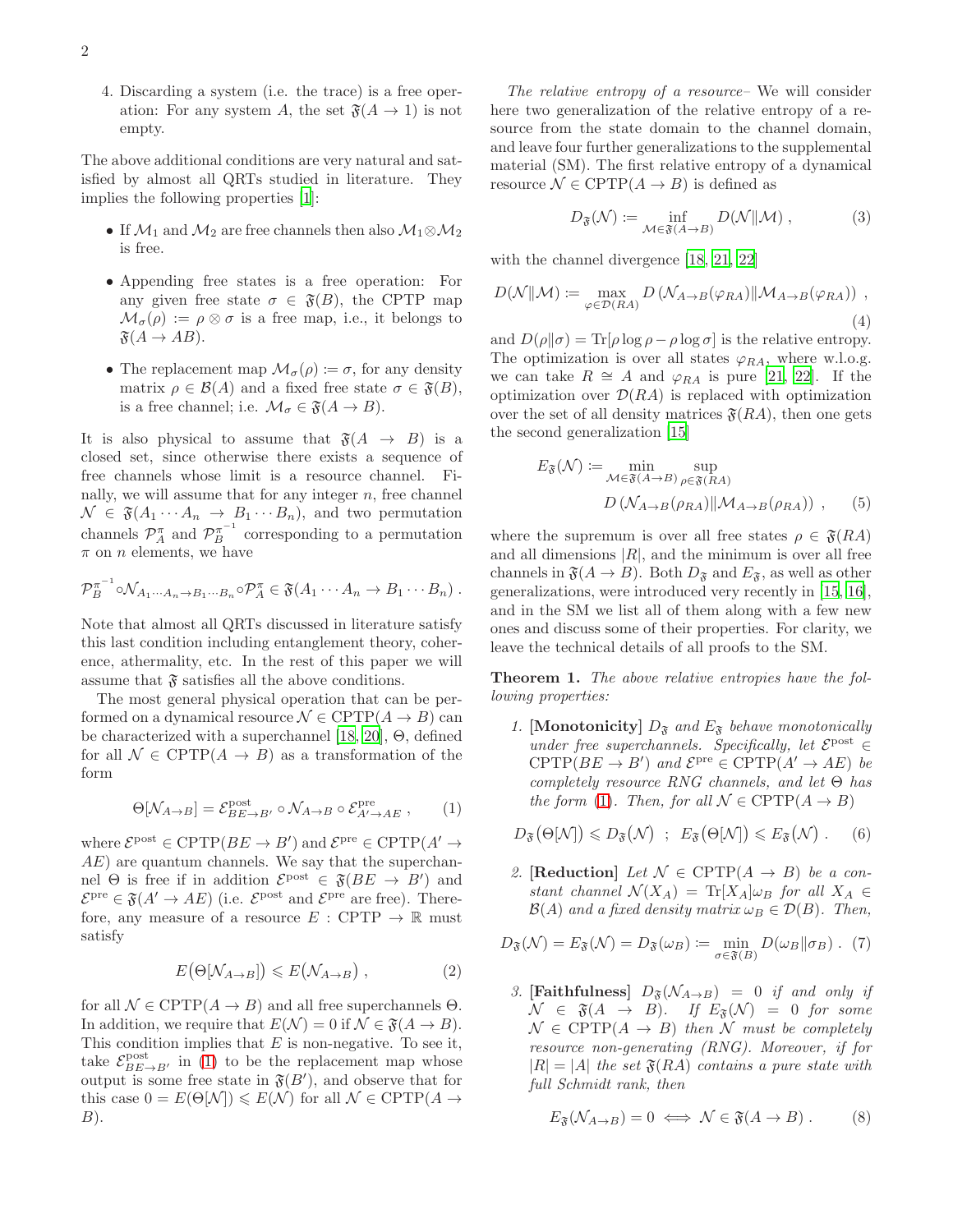In contrast to the monotonicity property above, the function  $D_{\mathfrak{F}}$  behaves monotonically under *any* RNG superchannel. This follows directly from the following:

$$
D_{\mathfrak{F}}(\Theta[N]) = \min_{\Omega \in \mathfrak{F}(A' \to B')} D(\Theta[N_{A \to B}] \|\Omega_{A' \to B'})
$$
  
\$\leq\$ min  

$$
\lim_{\mathcal{M} \in \mathfrak{F}(A \to B)} D(\Theta[N_{A \to B}] \|\Theta[M_{A \to B}])
$$
  
\$\leq\$ min  

$$
\lim_{\mathcal{M} \in \mathfrak{F}(A \to B)} D(\mathcal{N}_{A \to B} \| \mathcal{M}_{A \to B}) = D_{\mathfrak{F}}(\mathcal{N}),
$$

where the first inequality follows from the fact that  $\Theta$  is RNG, and the second from the data processing inequality of the channel divergence [\[18\]](#page-4-19). Note also that from their definitions we always have

$$
E_{\mathfrak{F}}(\mathcal{N}) \leq D_{\mathfrak{F}}(\mathcal{N}) \quad \forall \mathcal{N} \in \text{CPTP}(A \to B). \tag{9}
$$

One may wonder if exchanging the min-max order in [\(3\)](#page-1-1) and [\(5\)](#page-1-2) would yield other relative entropy based measures that are in general different than  $D_{\mathfrak{F}}$  and  $E_{\mathfrak{F}}$ . However, in the following theorem we show that this is not the case.

<span id="page-2-1"></span>**Theorem 2.** Let  $d : \mathcal{D}(A) \times \mathcal{D}(A) \rightarrow \mathbb{R}$  be any func*tion satisfying non-negativity, contractivity (monotonicity) under CPTP maps, and joint concavity under orthogonally flagged mixtures: This means that for any two*  $families \{\rho_x\}$  *and*  $\{\sigma_x\}$  *of states, and any probability distribution*  $\{p_x\}$ ,

<span id="page-2-0"></span>
$$
d\left(\sum_{x} p_{x}\rho_{x} \otimes |x\rangle\langle x|, \sum_{x} p_{x}\sigma_{x} \otimes |x\rangle\langle x|\right) \geqslant \sum_{x} p_{x}d(\rho_{x}, \sigma_{x}), \qquad (10)
$$

*where*  $|x\rangle$  *are orthonormal basis states of an auxiliary system. Moreover, suppose* d *is convex in the second argument, and suppose*  $\mathfrak{F}(A \rightarrow B)$  *is convex. Then,* 

$$
\inf_{\mathcal{M}\in\mathfrak{F}(A\to B)} \sup_{\rho\in\mathfrak{F}(RA)} d\left(\mathcal{N}_{A\to B}(\rho_{RA}), \mathcal{M}_{A\to B}(\rho_{RA})\right)
$$
  
= 
$$
\sup_{\rho\in\mathfrak{F}(RA)} \inf_{\mathcal{M}\in\mathfrak{F}(A\to B)} d\left(\mathcal{N}_{A\to B}(\rho_{RA}), \mathcal{M}_{A\to B}(\rho_{RA})\right).
$$

Note that the relative entropy  $D$  (as well as the trace distance and all the Renyi divergences) satisfies [\(10\)](#page-2-0) with equality, and therefore  $E_{\mathfrak{F}}$  and  $D_{\mathfrak{F}}$  will not change by swapping the min-max order.

*Asymptotic continuity–* Since we only consider here QRTs that admits the tensor product structure, the replacement channels  $\mathcal{M}_{\sigma}(X) = \text{Tr}[X]\sigma$  are free (i.e. in  $\mathfrak{F}(A \to B)$  for any free  $\sigma \in \mathfrak{F}(B)$ . In the SM we show that this implies that  $E_{\tilde{s}}$  is bounded as long as the set of free states contains a full rank state. For example, if  $\mathfrak{F}(B)$  contains the maximally mixed (uniform) state  $I_B/|B|$  (were |B| is the dimension of system B), then

$$
E_{\mathfrak{F}}(\mathcal{N}) \leq D_{\mathfrak{F}}(\mathcal{N}) \leq \log (|B|^2 |A|) \ . \tag{11}
$$

The fact that  $E_{\mathfrak{F}}$  and  $D_{\mathfrak{F}}$  are bounded enable us to prove that they are also asymptotically continuous.

**Definition 3.** *A function*  $E : \text{CPTP} \rightarrow \mathbb{R}_+$  *is said to be asymptotically continuous if for any* M, N ∈  $CPTP(A \rightarrow B)$ ,

$$
|E(\mathcal{M}) - E(\mathcal{N})| \leq \log(|AB|) f(||\mathcal{M} - \mathcal{N}||_{\diamond}), \quad (12)
$$

where  $f : \mathbb{R} \to \mathbb{R}$  *is some function independent on the dimensions and satisfies*  $\lim_{\epsilon \to 0^+} f(\epsilon) = 0$ .

<span id="page-2-2"></span>**Theorem 4.** *Suppose that for any system A,*  $\mathfrak{F}(A)$  *contains a full rank state. Then,*  $D_{\tilde{\mathcal{S}}}$  *is asymptotically continuous. Moreover, if in addition, for any system* A *the extreme points of*  $\mathfrak{F}(A)$  *are pure states (e.g. entanglement theory, coherence, etc), then*  $E_{\tilde{s}}$  *is also asymptotically continuous.*

*Remark.* The proof of the theorem above is based on a key observation that the diamond norm can be expressed in terms of the max relative entropy distance of  $\mathcal{N} - \mathcal{M}$ to the set of all quantum channels  $Q(A \rightarrow B)$  (see SM for more details). For  $E_{\mathfrak{F}}$  the condition that the extreme points of the set of free states are pure states, ensures that the supremum in [\(5\)](#page-1-2) can be replaced with a maximum since in this case  $|R|$  can be shown to be bounded by  $|A|$ . If the extreme points of the set of free states are not pure states but  $|R|$  is polynomially bounded in  $|AB|$ , then also in this case  $E_{\mathfrak{F}}$  is asymptotically continuous. This happens for example in the QRT of thermodynamics. Finally, we point out that asymptotic continuity for certain amortized measures of entanglement was recently proved in [\[23\]](#page-4-23).

*Asymptotic Equipartition Property (AEP)–* The logarithmic robustness of a dynamical resource  $\mathcal{N} \in$ CPTP $(A \rightarrow B)$  is defined as [\[16\]](#page-4-17)

$$
LR_{\mathfrak{F}}(\mathcal{N}_{A\to B}) \coloneqq \min_{\mathcal{M}\in\mathfrak{F}(A\to B)} D_{\max}(\mathcal{N}_{A\to B}||\mathcal{M}_{A\to B})
$$
  
 :=  $\log_2 \min \{t : t\mathcal{M} \geq \mathcal{N} ; \mathcal{M} \in \mathfrak{F}(A\to B) \}, (13)$ 

where the ordering  $t\mathcal{M} \geqslant \mathcal{N}$  means that  $t\mathcal{M} - \mathcal{N}$  is completely positive (CP). We also define here

$$
\underline{LR}_{\mathfrak{F}}(\mathcal{N}_{A\to B}) := \min_{\text{sup}} \quad D_{\text{max}}(\mathcal{N}_{A\to B}(\varphi_{RA}) \| \mathcal{M}_{A\to B}(\varphi_{RA}))
$$

$$
\min_{\mathcal{M}\in\mathfrak{F}(A\to B)}\sup_{\varphi\in\mathfrak{F}(RA)}D_{\max}(\mathcal{N}_{A\to B}(\varphi_{RA})||\mathcal{M}_{A\to B}(\varphi_{RA}))
$$
.

Like  $D_{\mathfrak{F}}$  and  $E_{\mathfrak{F}}$ , the functions  $LR_{\mathfrak{F}}$  and  $LR_{\mathfrak{F}}$  are resource monotones (see SM). Note that by Theorem [2](#page-2-1) the order sup-min can be exchanged, and furthermore,

$$
\underline{LR}_{\mathfrak{F}} \leqslant LR_{\mathfrak{F}} , \qquad (15)
$$

with equality if  $\mathfrak{F}(RA)$  contains a pure state of full Schmidt rank. For example, in entanglement theory, system A is replaced with  $AB$  and R with  $R_A R_B$  so that  $\mathfrak{F}(R_A R_B A B)$  contains the state  $\phi^+_{(R_A R_B)(AB)}$  =  $\phi_{R_{AA}}^+ \otimes \phi_{R_{BB}}^+$ , where  $\phi^+$  stands for the maximally entangled state between the respective spaces. Hence,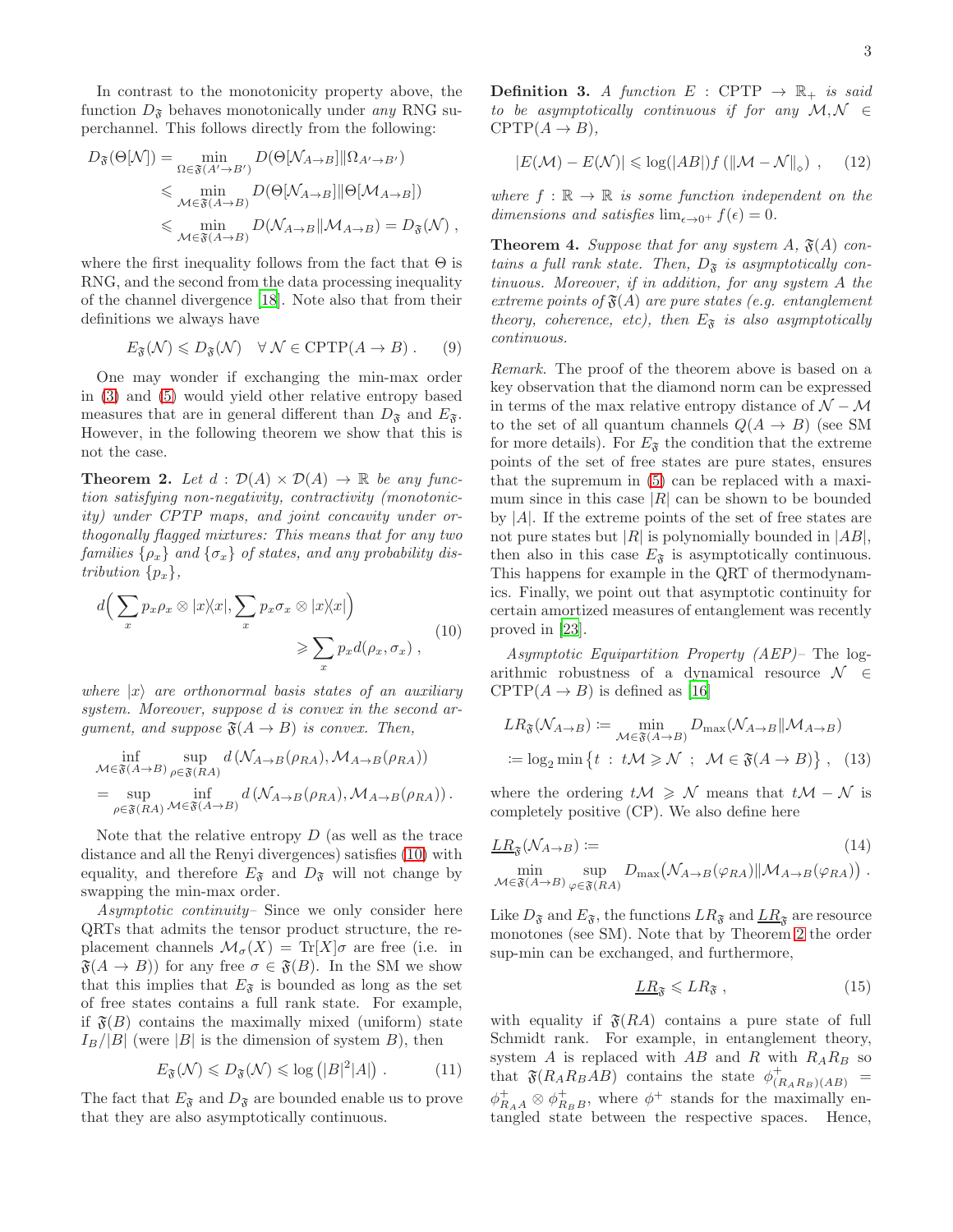$\phi_{(R_AR_B)(AB)}^+$  has full Schmidt rank between  $R_AR_B$  and AB (even though it is a product state between Alice  $(R_A A)$  and Bob  $(R_B B)$ . Therefore, in entanglement theory  $LR_{\mathfrak{F}} = LR_{\mathfrak{F}}$ .

The smoothed version of the logarithmic robustness can be defined as [\[16](#page-4-17)]

$$
\widetilde{LR}_{\mathfrak{F}}^{\epsilon}(\mathcal{N}) \coloneqq \min_{\mathcal{N}' \in B_{\epsilon}(\mathcal{N})} LR_{\mathfrak{F}}(\mathcal{N}'), \tag{16}
$$

where

$$
B^{\epsilon}(\mathcal{N}) \coloneqq \Big\{ \mathcal{N}' \in \text{CPTP}(A \to B) \; : \; \|\mathcal{N}' - \mathcal{N}\|_{\diamond} \leqslant \epsilon \Big\}. \tag{17}
$$

The above diamond-smoothed log-robustness is a straightforward generalization from states to channels, and has an operational interpretation in the setting of resource erasure [\[16\]](#page-4-17), generalizing the single-shot part of [\[9\]](#page-4-10). However, our goal here is to define a method for smoothing that is the least restrictive possible. This will be necessary for a proof of an AEP for the logarithmic robustness of channels.

For this reason, we consider another (more "liberal") way to define smoothing for channels for which there is no analog in the state domain. For any state  $\varphi \in \mathcal{D}(RA)$ and a channel  $\mathcal{N} \in \text{CPTP}(A \to B)$  define  $B_{\epsilon}^{\varphi}(\mathcal{N})$  to be the set of all CP maps (not necessarily trace preserving)  $\mathcal{N}' \in \text{CP}(A \to B)$  satisfying

$$
\|\mathcal{N}'_{A\to B}(\varphi_{RA}) - \mathcal{N}_{A\to B}(\varphi_{RA})\|_1 \leq \epsilon.
$$
 (18)

Clearly,  $B_{\epsilon}(\mathcal{N}) \subset \bigcap_{\varphi \in \mathcal{D}(RA)} B_{\epsilon}^{\varphi}(\mathcal{N})$ . We define the smoothing of  $LR_{\mathfrak{F}}$  as

$$
LR_{\mathfrak{F}}^{\epsilon}(\mathcal{N}) := \max_{\varphi \in \mathcal{D}(RA)} \min_{\mathcal{N}' \in B_{\epsilon}^{\varphi}(\mathcal{N})} LR_{\mathfrak{F}}(\mathcal{N}'). \tag{19}
$$

Similarly, we denote by  $LR_{\mathfrak{F}}^{\epsilon}$  the above smoothing of  $LR_{\mathfrak{F}}$ . Note that the above types of smoothing respect the condition that for  $\epsilon = 0$  the smoothed quantities reduce to the non-smoothed ones. Furthermore, from its definition it follows that (see SM for more details)

$$
LR_{\mathfrak{F}}^{\epsilon}(\mathcal{N}) \leqslant \widetilde{LR}_{\mathfrak{F}}^{\epsilon}(\mathcal{N}) , \qquad (20)
$$

justifying the name "liberal smoothin".

In the SM we show that  $LR_{\mathfrak{F}}^{\epsilon}(\mathcal{N})$  is a resource monotone, and the regularized versions

$$
LR_{\mathfrak{F}}^{\infty}(\mathcal{N}) \coloneqq \lim_{n \to \infty} \frac{LR_{\mathfrak{F}}^{\epsilon}(\mathcal{N}^{\otimes n})}{n} ; \ D_{\mathfrak{F}}^{\infty}(\mathcal{N}) \coloneqq \lim_{n \to \infty} \frac{D_{\mathfrak{F}}^{\epsilon}(\mathcal{N}^{\otimes n})}{n},
$$

satisfy  $D_{\mathfrak{F}}^{\infty}(\mathcal{N}) \leqslant LR_{\mathfrak{F}}^{\infty}(\mathcal{N})$ . We believe that in general this inequality can be strict. However, as we show now, if we revise also the type of regularization, then it is possible to get an equality.

The type of regularization that we consider here is as follows. For each  $n \in \mathbb{N}$ , and a channel  $\mathcal{N} \in \mathrm{CPTP}(A \rightarrow$   $B$ , we define the quantities

$$
D_{\mathfrak{F}}^{(n)}(\mathcal{N}) := \frac{1}{n} \max_{\varphi \in \mathcal{D}(RA)} \min_{\mathcal{M} \in \mathfrak{F}(A^n \to B^n)} \text{min}
$$
  

$$
D\left(\mathcal{N}_{A \to B}^{\otimes n}(\varphi_{RA}^{\otimes n}) \middle\| \mathcal{M}_{A^n \to B^n}(\varphi_{RA}^{\otimes n})\right) , \quad (21)
$$

and  $E_{\mathfrak{F}}^{(n)}$  is defined exactly as above with  $\mathfrak{F}(RA)$  replacing  $\mathcal{D}(R A)$ .

In the SM we show that the limit  $n \to \infty$  of  $D_{\mathfrak{F}}^{(n)}$  and  $E_{\mathfrak{F}}^{(n)}$  exists. We therefore define the "regularized" version of  $D_{\mathfrak{F}}$  and  $E_{\mathfrak{F}}$  to be

$$
D_{\mathfrak{F}}^{(\infty)}(\mathcal{N}) = \lim_{n \to \infty} D_{\mathfrak{F}}^{(n)}(\mathcal{N}) \; ; \; E_{\mathfrak{F}}^{(\infty)}(\mathcal{N}) = \lim_{n \to \infty} E_{\mathfrak{F}}^{(n)}(\mathcal{N}) \; .
$$

We can use this regularization method also for the liberal smoothed logarithmic robustness quantities  $LR_{\mathfrak{F}}^{\epsilon}$  and  $LR_{\mathfrak{F}}^{\epsilon}$ . We define

$$
LR^{\epsilon,n}_{\mathfrak{F}}(\mathcal{N}) \coloneqq \frac{1}{n} \max_{\varphi \in \mathcal{D}(RA)} \min_{\mathcal{N}' \in B^{\varphi^{\otimes n}}_{\epsilon}(\mathcal{N}^{\otimes n})} LR_{\mathfrak{F}}(\mathcal{N}') \quad (22)
$$

and 
$$
LR_{\mathfrak{F}}^{(\infty)} := \lim_{\epsilon \to 0} \lim_{n \to \infty} LR_{\mathfrak{F}}^{\epsilon, n}(\mathcal{N})
$$
. (23)

The quantities  $\underline{LR}^{\epsilon,n}_{\mathfrak{F}}$  and  $\underline{LR}^{(\infty)}_{\mathfrak{F}}$  are defined analogously with  $\mathfrak{F}(RA)$  replacing  $\mathcal{D}(RA)$ .

<span id="page-3-0"></span>**Theorem 5.** For all  $N \in \text{CPTP}(A \rightarrow B)$ 

$$
D_{\mathfrak{F}}^{(\infty)}(\mathcal{N}) = \lim_{\epsilon \to 0} \overline{\lim_{n \to \infty}} \frac{1}{n} L R_{\mathfrak{F}}^{\epsilon,n}(\mathcal{N}^{\otimes n}) = L R_{\mathfrak{F}}^{(\infty)}(\mathcal{N}) .
$$

*Moreover, if for any system* A *the extreme points of*  $\mathfrak{F}(A)$ *are pure states then*

$$
E_{\mathfrak{F}}^{(\infty)}(\mathcal{N}) = \lim_{\epsilon \to 0} \overline{\lim_{n \to \infty}} \frac{1}{n} \underline{L} R_{\mathfrak{F}}^{\epsilon,n}(\mathcal{N}^{\otimes n}) = \underline{L} R_{\mathfrak{F}}^{(\infty)}(\mathcal{N}) .
$$

*Quantum Channel Stein's Lemma–* (See related work [\[18](#page-4-19), [21](#page-4-21), [22,](#page-4-22) [24,](#page-4-24) [25\]](#page-4-25).) Consider the task of discriminating between n copies of a fixed channel  $\mathcal{N} \in$ CPTP( $A \to B$ ) and one of the free channels in  $\mathfrak{F}(A^n \to$  $B<sup>n</sup>$ ). There are two types of errors in such a task:

1. The observer guesses that the channel belongs to  $\mathfrak{F}(A^n \to B^n)$  while the channel is  $\mathcal{N}_{A\to B}^{\otimes n}$ . This occurs with probability

$$
\alpha^{(n)}(\mathcal{N}, P_n, \varphi_{RA}) \coloneqq \text{Tr}\left[\mathcal{N}_{A \to B}^{\otimes n} \left(\varphi_{RA}^{\otimes n}\right) (I - P_n)\right] \ .
$$

Here we consider the "parallel" case, in which the observer only provides n copies of a free state  $\varphi \in$  $\mathfrak{F}(RA)$ , and  $0 \leq P_n \leq I_{A^n B^n}$ .

2. The observer guesses that the channel is  $\mathcal{N}_{A\rightarrow B}^{\otimes n}$ while the channel is some  $\mathcal{M}_n \in \mathfrak{F}(A^n \to B^n)$ . This occurs with probability

$$
\beta^{(n)}(P_n, \mathcal{M}_n, \varphi_{RA}) \coloneqq \text{Tr}\left[\mathcal{M}_n\left(\varphi_{RA}^{\otimes n}\right)P_n\right],
$$

and the worst case for a given  $\varphi \in \mathfrak{F}(RA)$  is

$$
\beta_{\mathfrak{F}}^{(n)}(P_n, \varphi_{RA}) \coloneqq \max_{\mathcal{M}_n \in \mathfrak{F}(A^n \to B^n)} \text{Tr}\left[\mathcal{M}_n\left(\varphi_{RA}^{\otimes n}\right)P_n\right] \ .
$$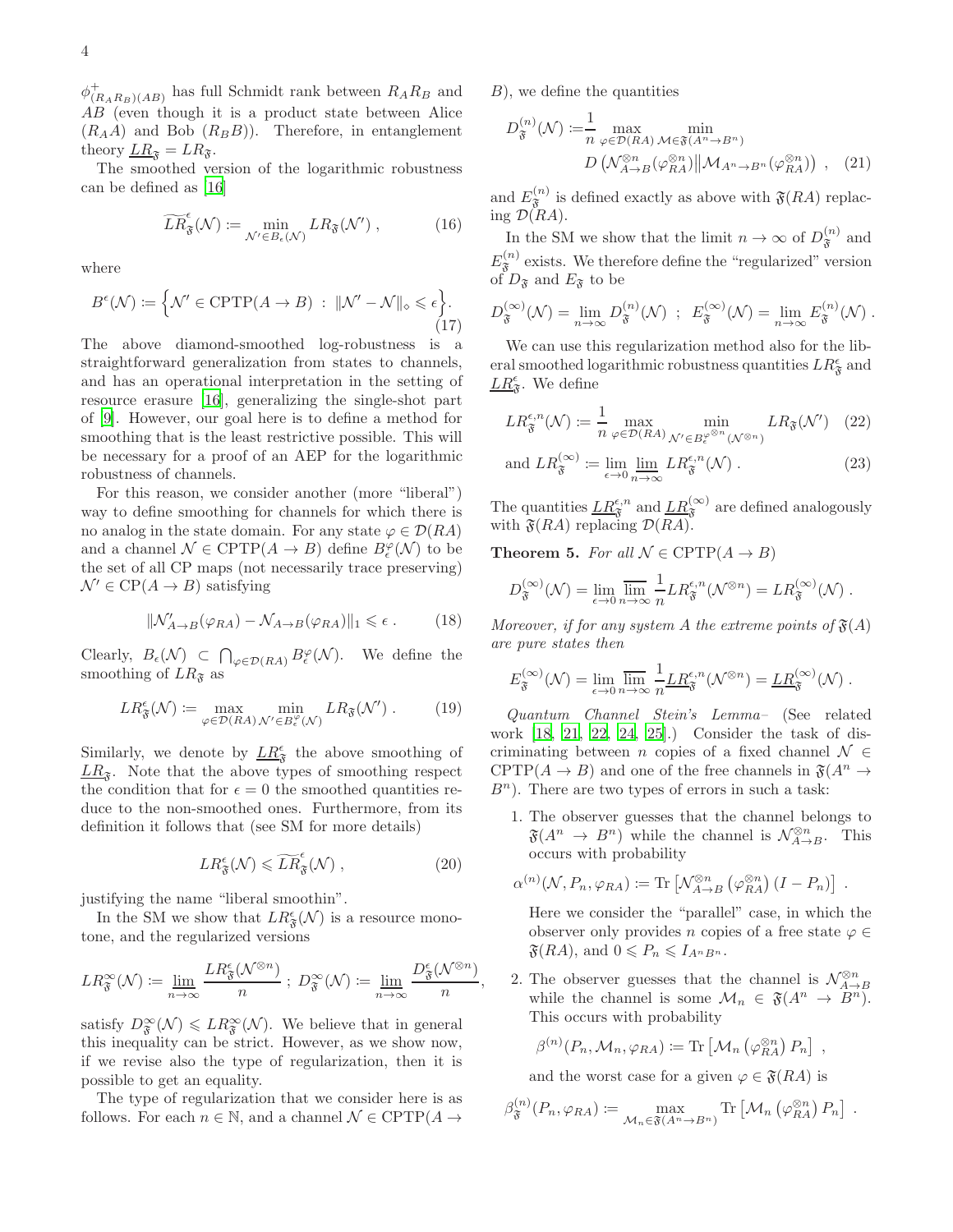We further define

$$
\beta_{\mathfrak{F},\epsilon}^{(n)}\left(\mathcal{N},\varphi_{RA}\right) := \min \beta_{\mathfrak{F}}^{(n)}(P_n,\varphi_{RA}),\qquad(24)
$$

where the minimum is over all  $P_n$  satisfying  $\alpha^{(n)}(\mathcal{N}, P_n, \varphi_{RA}) \leqslant \epsilon \text{ and } 0 \leqslant P_n \leqslant I_{R^n B^n}.$ 

<span id="page-4-34"></span>Theorem 6. Let  $\mathfrak F$  be a convex resource theory satisfy*ing all the conditions discussed in the introduction, and suppose further that the set of free states contains a full rank state. Then, for all*  $\epsilon \in (0,1)$ *,* 

$$
\tilde{E}_{\mathfrak{F}}^{(\infty)}(\mathcal{N}) = \max_{\varphi \in \mathfrak{F}(RA)} \lim_{n \to \infty} -\frac{\log \beta_{\mathfrak{F},\epsilon}^{(n)}(\mathcal{N}, \varphi_{RA})}{n}, \quad (25)
$$

*where*

$$
\tilde{E}_{\mathfrak{F}}^{(\infty)}(\mathcal{N}) \coloneqq \max_{\varphi \in \mathfrak{F}(R\!)} \lim_{n \to \infty} \min_{\mathcal{M} \in \mathfrak{F}(A^n \to B^n)} \frac{D\left(\mathcal{N}^{\otimes n}(\varphi_{RA}^{\otimes n})\middle\| \mathcal{M}(\varphi_{RA}^{\otimes n})\right)}{n}.
$$

Note that the only difference between  $\tilde{E}_{\mathfrak{F}}^{(\infty)}(\mathcal{N})$  and  $E_{\mathfrak{F}}^{(\infty)}(\mathcal{N})$  is the order between the limit and the maximum. Therefore, we must have  $\tilde{E}_{\mathfrak{F}}^{(\infty)}(\mathcal{N}) \leqslant E_{\mathfrak{F}}^{(\infty)}(\mathcal{N}),$ and it is left open to determine if this inequality can be strict. If the latter holds that would mean that  $\tilde{E}^{(\infty)}_{\mathfrak{F}}(\mathcal{N})$ is yet another (distinct) generalization of the relative entropy of a resource.

*Conclusions*– We have seen that  $D_{\mathfrak{F}}$  and  $E_{\mathfrak{F}}$  are asymptotically continuous, satisfy the AEP, and are related to a channel-version of the quantum Stein's Lemma. To establish these results, we had to adopt two unconventional strategies, liberal smoothing and product-state channel regularization. In this way, lots of the properties in the state domain carry over to the channel domain. In the SM we also introduce additional four generalizations of the relative entropy of a resource. This variety of generalizations indicates that in the channel domain things are much more complicated. We believe that the results and techniques presented here will provide an initial step towards the development of QRT with dynamical resources.

GG acknowledges support from the Natural Sciences and Engineering Research Council of Canada (NSERC). AW was supported by the Spanish MINECO (project FIS2016-86681-P) with the support of FEDER funds, and the Generalitat de Catalunya (project 2017-SGR-1127).

- <span id="page-4-0"></span>† [andreas.winter@uab.cat](mailto:andreas.winter@uab.cat)
- <span id="page-4-2"></span><span id="page-4-1"></span>[1] E. Chitambar and G. Gour, [Rev. Mod. Phys.](http://dx.doi.org/10.1103/RevModPhys.91.025001) **91**, 025001 (2019).<br>I. Devetak, A. W. Harrow, and A. J. Winter.
- <span id="page-4-3"></span> $[2]$  I. Devetak, A. W. Harrow, [IEEE Transactions on Information Theory](http://dx.doi.org/10.1109/TIT.2008.928980) 54, 4587 (2008).
- <span id="page-4-4"></span>[3] C. H. Bennett, G. Brassard, C. Crépeau, R. Jozsa, A. Peres, and W. K. Wootters, [Phys. Rev. Lett.](http://dx.doi.org/ 10.1103/PhysRevLett.70.1895) 70, 1895 (1993).
- <span id="page-4-5"></span>[4] V. Vedral, M. B. Plenio, M. A. Rippin, and P. L. Knight, [Phys. Rev. Lett.](http://dx.doi.org/10.1103/PhysRevLett.78.2275) **78**, 2275 (1997).
- <span id="page-4-6"></span>[5] M. Horodecki, J. Oppenheim, and R. Horodecki, [Phys. Rev. Lett.](http://dx.doi.org/10.1103/PhysRevLett.89.240403) 89, 240403 (2002).
- <span id="page-4-7"></span>[6] G. Gour, I. Marvian, and R. W. Spekkens, Phys. Rev. A **80**[, 012307 \(2009\).](http://dx.doi.org/10.1103/PhysRevA.80.012307)<br>[7] F. G. S. L. Brandão
- <span id="page-4-8"></span>[7] F. G. S. L. Brand˜ao and G. Gour, [Phys. Rev. Lett.](http://dx.doi.org/10.1103/PhysRevLett.115.070503) 115, 070503 (2015).
- <span id="page-4-9"></span>[8] M. Berta and C. Majenz, [Phys. Rev. Lett.](http://dx.doi.org/10.1103/PhysRevLett.121.190503) 121, 190503 (2018).
- <span id="page-4-10"></span>[9] A. Anshu, M. Hsieh, and R. Jain, [Phys. Rev. Lett.](http://dx.doi.org/ 10.1103/PhysRevLett.121.190504) 121, 190504 (2018).
- <span id="page-4-11"></span>[10] B. Groisman, S. Popescu, and A. Winter, Phys. Rev. A 72[, 032317 \(2005\).](http://dx.doi.org/10.1103/PhysRevA.72.032317)
- <span id="page-4-12"></span>[11] F. G. S. L. Brandão and M. B. Plenio, [Communications in Mathematical Physics](http://dx.doi.org/10.1007/s00220-010-1005-z) 295, 791 (2010).
- <span id="page-4-13"></span>[12] B. Synak-Radtke and M. Horodecki,
- <span id="page-4-14"></span>[Journal of Physics A: Mathematical and General](http://dx.doi.org/10.1088/0305-4470/39/26/l02) 39, L423 (2006). [13] M. Christandl, PhD thesis, Cambridge University, UK (2006), [arXiv:quant-ph/0604183.](http://arxiv.org/abs/arXiv:quant-ph/0604183)
- <span id="page-4-15"></span>[14] K. Horodecki, M. Horodecki, P. Horodecki, and J. Oppenheim, [Phys. Rev. Lett.](http://dx.doi.org/10.1103/PhysRevLett.94.200501) 94, 200501 (2005).
- <span id="page-4-16"></span>[15] Y. Liu and X. Yuan, (2019), [arXiv:1904.02680.](http://arxiv.org/abs/arXiv:1904.02680)
- <span id="page-4-17"></span>[16] Z.-W. Liu and A. Winter, (2019), [arXiv:1904.04201.](http://arxiv.org/abs/arXiv:1904.04201)
- [17] G. Gour and C. M. Scandolo, (2019), [arXiv:1907.02552.](http://arxiv.org/abs/arXiv:1907.02552)
- <span id="page-4-19"></span>[18] G. Gour, IEEE Transactions on Information Theory, 1 (2019), [arXiv:1808.02607.](http://arxiv.org/abs/arXiv:1808.02607)
- <span id="page-4-18"></span>[19] T. Theurer, D. Egloff, L. Zhang, and M. B. Plenio, [Phys. Rev. Lett.](http://dx.doi.org/ 10.1103/PhysRevLett.122.190405) 122, 190405 (2019).
- <span id="page-4-20"></span>[20] G. Chiribella, G. M. D'Ariano, and P. Perinotti, [EPL \(Europhysics Letters\)](http://stacks.iop.org/0295-5075/83/i=3/a=30004) 83, 30004 (2008).
- <span id="page-4-21"></span>[21] T. Cooney, M. Mosonyi, and M. M. Wilde, [Communications in Mathematical Physics](http://dx.doi.org/10.1007/s00220-016-2645-4) 344, 797 (2016).
- <span id="page-4-22"></span>[22] F. Leditzky, E. Kaur, N. Datta, and M. M. Wilde, Phys. Rev. A 97[, 012332 \(2018\).](http://dx.doi.org/ 10.1103/PhysRevA.97.012332)
- <span id="page-4-23"></span>[23] E. Kaur and M. M. Wilde, [Journal of Physics A: Mathematical and Theoretical](http://dx.doi.org/10.1088/1751-8121/aa9da7) 51, 035303 (201
- <span id="page-4-24"></span>[24] M. Hayashi, [IEEE Transactions on Information Theory](http://dx.doi.org/10.1109/TIT.2009.2023726) 55, 3807 (200
- <span id="page-4-25"></span>[25] R. Duan, Y. Feng, and M. Ying,
- [Phys. Rev. Lett.](http://dx.doi.org/ 10.1103/PhysRevLett.103.210501) 103, 210501 (2009). [26] M. Berta, C. Hirche, E. Kaur, and M. M. Wilde, (2019),
- <span id="page-4-26"></span>[arXiv:1808.01498.](http://arxiv.org/abs/arXiv:1808.01498)
- <span id="page-4-27"></span>[27] M. Navascués and L. P. García-Pintos, [Phys. Rev. Lett.](http://dx.doi.org/10.1103/PhysRevLett.115.010405) 115, 010405 (2015).
- <span id="page-4-28"></span>[28] P. Faist, M. Berta, and F. Brandão, (2019), [arXiv:1807.05610.](http://arxiv.org/abs/arXiv:1807.05610)
- <span id="page-4-29"></span>[29] J. Watrous, [Theory of Computing](http://dx.doi.org/10.4086/toc.2009.v005a011) 5, 217 (2009).
- <span id="page-4-30"></span>[30] R. Konig, R. Renner, and C. Schaffner, [IEEE Transactions on Information Theory](http://dx.doi.org/10.1109/TIT.2009.2025545) 55, 4337 (2009).
- <span id="page-4-31"></span>[31] N. Datta, M. Mosonyi, M. H. Hsieh, and F. G. S. L. Brandão, [IEEE Transactions on Information Theory](http://dx.doi.org/10.1109/TIT.2013.2282160) 59, 8014 (2013).
- <span id="page-4-32"></span>[32] T. Ogawa and H. Nagaoka, "Strong converse and stein's lemma in quantum hypothesis testing," in [Asymptotic Theory of Quantum Statistical Inference](http://dx.doi.org/ 10.1142/9789812563071_0003), pp. 28–42.
- <span id="page-4-33"></span>[33] N. Datta and R. Renner, [IEEE Transactions on Information Theory](http://dx.doi.org/10.1109/TIT.2009.2018340) 55, 2807 (2009).
- <span id="page-4-35"></span>[34] K. M. R. Audenaert, J. Calsamiglia, R. Muñoz Tapia, E. Bagan, L. Masanes, A. Acin, and F. Verstraete, [Phys. Rev. Lett.](http://dx.doi.org/ 10.1103/PhysRevLett.98.160501) 98, 160501 (2007).

<sup>∗</sup> [giladgour@gmail.com](mailto:giladgour@gmail.com)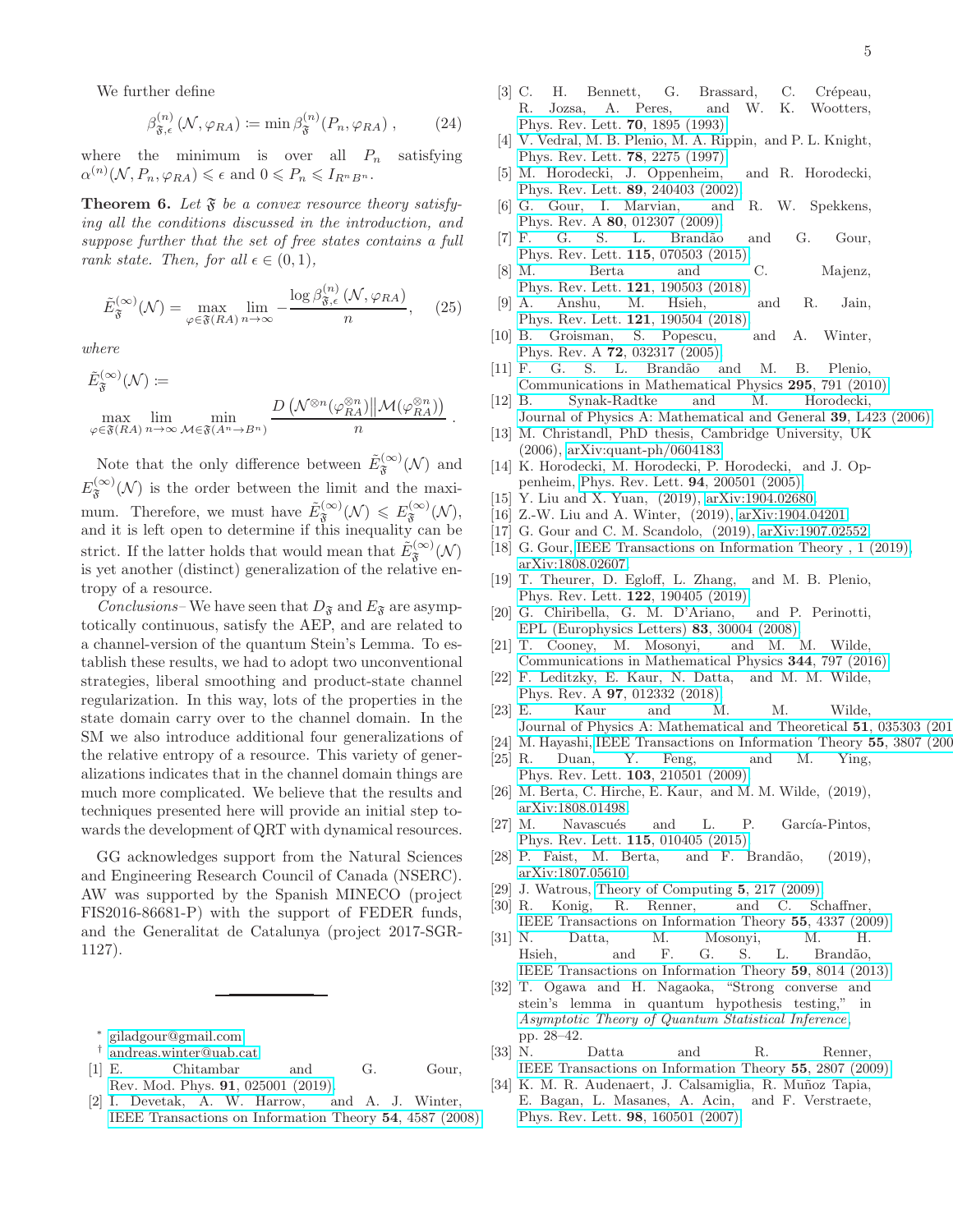# Supplemental Material How to quantify a dynamical quantum resource

# A ZOO OF RELATIVE ENTROPIES FOR A DYNAMICAL RESOURCE

We introduce here six functions that generalize the relative entropy measure of static resources (i.e., states) to channels. We start with  $D_{\tilde{s}}$  and  $E_{\tilde{s}}$ , and prove Theorem [1.](#page-1-3) For any  $\rho \in \mathcal{D}(A)$ , denote the relative entropy of resourceness by

$$
D_{\mathfrak{F}}(\rho) := \min_{\sigma \in \mathfrak{F}(A)} D(\rho \| \sigma) \tag{26}
$$

We first show that both  $D_{\mathfrak{F}}(\mathcal{N})$  and  $E_{\mathfrak{F}}(\mathcal{N})$  reduces to this function when  $\mathcal{N}_{A\to B}$  is the replacement channel that always output a fixed state  $\omega_B$ .

Indeed, in one direction we have

$$
E_{\mathfrak{F}}(\mathcal{N}) = \min_{\mathcal{M} \in \mathfrak{F}(A \to B)} \sup_{\rho_{RA} \in \mathfrak{F}(RA)} D(\rho_R \otimes \omega_B) \| \mathcal{M}_{A \to B}(\rho_{RA}))
$$
  
\$\leq\$ 
$$
\min_{\mathcal{M} = \gamma \in \mathfrak{F}(B)} \sup_{\rho_{RA} \in \mathfrak{F}(RA)} D(\rho_R \otimes \omega_B) \| \rho_R \otimes \gamma_B)
$$
  
\$= \min\_{\gamma \in \mathfrak{F}(B)} D(\omega\_B \| \gamma\_B) = D\_{\mathfrak{F}}(\omega\_B), \qquad (27)\$

where the inequality follows from the restriction of the minimization over  $\mathfrak{F}(A \to B)$  to minimization over replacement channels in  $\mathfrak{F}(A \rightarrow B)$ .

For the other direction,

$$
E_{\mathfrak{F}}(\mathcal{N}) = \min_{\mathcal{M} \in \mathfrak{F}(A \to B)} \sup_{\rho_{RA} \in \mathfrak{F}(RA)} D(\rho_R \otimes \omega_B) \| \mathcal{M}_{A \to B}(\rho_{RA}))
$$
  
\n
$$
\geq \min_{\mathcal{M} \in \mathfrak{F}(A \to B)} \max_{\rho_A \in \mathfrak{F}(A)} D(\omega_B \| \mathcal{M}_{A \to B}(\rho_A))
$$
  
\n
$$
= \min_{\gamma \in \mathfrak{F}(B)} D(\omega_B \| \gamma_B) = D_{\mathfrak{F}}(\omega_B),
$$
\n(28)

where the inequality follows from the monotonicity of the divergence under partial trace. This proves that  $E_{\mathfrak{F}}(\mathcal{N}) =$  $D_{\mathfrak{F}}(\omega_B)$ . The proof that  $D_{\mathfrak{F}}(\mathcal{N}) \leq D_{\mathfrak{F}}(\omega_B)$  follows the exact same lines as above, and the proof that  $D_{\mathfrak{F}}(\mathcal{N}) \geq D_{\mathfrak{F}}(\omega_B)$ follows from the fact that  $D_{\tilde{\mathfrak{F}}}(\mathcal{N}) \geq E_{\tilde{\mathfrak{F}}}(\mathcal{N})$ . Hence, we also have  $D_{\tilde{\mathfrak{F}}}(\mathcal{N}) = D_{\tilde{\mathfrak{F}}}(\omega_B)$ .

The function  $E_{\mathfrak{F}}$  satisfies [\(2\)](#page-1-4) for any  $\Theta$  of the form [\(1\)](#page-1-0) with  $\mathcal{E}^{\text{post}} \in \text{CPTP}(BE \to B')$  and  $\mathcal{E}^{\text{pre}} \in \text{CPTP}(A' \to AE)$ both being completely RNG. To see it, note that

$$
E_{\mathfrak{F}}(\Theta[N]) = \min_{\Omega \in \mathfrak{F}(A' \to B')} \sup_{\rho \in \mathfrak{F}(RA')} D(\Theta[N_{A \to B}](\rho_{RA'}) \|\Omega_{A' \to B'}(\rho_{RA'}) )
$$
  
\n
$$
\leq \min_{M \in \mathfrak{F}(A \to B)} \sup_{\rho \in \mathfrak{F}(RA')} D(\Theta[N_{A \to B}](\rho_{RA'}) \|\Theta[M_{A \to B}](\rho_{RA'}) )
$$
  
\n
$$
= \min_{M \in \mathfrak{F}(A \to B)} \sup_{\rho \in \mathfrak{F}(RA')} D(\mathcal{E}_{BE \to B'}^{post} \circ \mathcal{N}_{A \to B} \circ \mathcal{E}_{A' \to AE}^{pre}(\rho_{RA'}) \|\mathcal{E}_{BE \to B'}^{post} \circ \mathcal{M}_{A \to B} \circ \mathcal{E}_{A' \to AE}^{pre}(\rho_{RA'}) )
$$
  
\n
$$
\leq \min_{M \in \mathfrak{F}(A \to B)} \sup_{\rho \in \mathfrak{F}(RA')} D(\mathcal{N}_{A \to B} \circ \mathcal{E}_{A' \to AE}^{pre}(\rho_{RA'}) \|\mathcal{M}_{A \to B} \circ \mathcal{E}_{A' \to AE}^{pre}(\rho_{RA'}) )
$$
  
\n
$$
\leq \min_{M \in \mathfrak{F}(A \to B)} \sup_{\rho \in \mathfrak{F}(RAE)} D(\mathcal{N}_{A \to B}(\rho_{RAE}) \|\mathcal{M}_{A \to B}(\rho_{RAE}))
$$
  
\n
$$
= E_{\mathfrak{F}}(\mathcal{N}_{A \to B}).
$$
  
\n(29)

The first inequality follows from the assumption that  $\Theta$  is RNG so that  $\Theta[\mathcal{M}] \in \mathfrak{F}(A' \to B')$ , the second inequality from data processing of D, and the third inequality from the assumption that  $\mathcal{E}_{A'\to AE}^{\text{pre}}$  is completely RNG.

The faithfulness of  $D_{\mathfrak{F}}$  follows directly from the definition. To prove the faithfulness of  $E_{\mathfrak{F}}$  note that if  $E_{\mathfrak{F}}(\mathcal{N}) = 0$ for some  $\mathcal{N} \in \text{CPTP}(A \to B)$  then from the Klein's inequality (applied to the relative entropy) for all  $\rho \in \mathfrak{F}(RA)$ there exists  $\mathcal{M} \in \mathfrak{F}(A \to B)$  such that

$$
\mathcal{N}_{A \to B}(\rho_{RA}) = \mathcal{M}_{A \to B}(\rho_{RA}) \in \mathfrak{F}(RB) \tag{30}
$$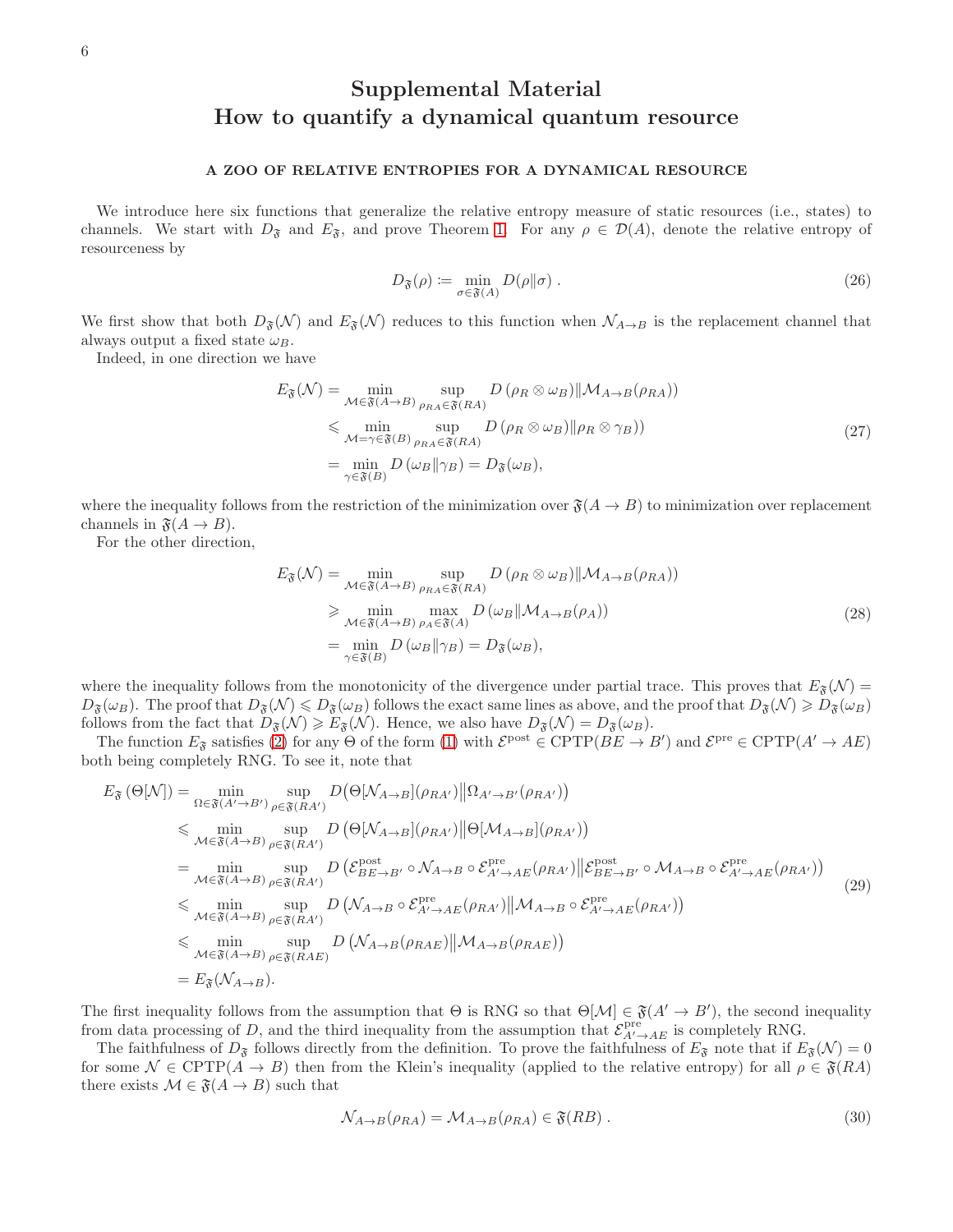Therefore, N must be completely RNG. Moreover, taking  $|R| = |A|$ , we conclude that if  $\mathfrak{F}(RA)$  contains a pure state with full Schmidt rank then the equation above (with  $\rho_{RA}$  being that pure state) implies that  $\mathcal{N} = \mathcal{M}$ ; i.e.  $\mathcal{N} \in \mathfrak{F}(A \to B).$ 

### Other relative entropies of a dynamical resource

In addition to  $D_{\mathfrak{F}}$  and  $E_{\mathfrak{F}}$ , there are other functionals that extend the relative entropy of a resource from states to channels. Here we discuss four additional generalizations.

#### Two state-based measures

There are two resource monotones that involve no optimization over channels in  $\mathfrak{F}(A \to B)$ , but only optimization over states. They were introduced very recently in [\[15](#page-4-16), [16](#page-4-17)]. Let  $\mathcal{N} \in \text{CPTP}(A \to B)$  and define

$$
R_{\mathfrak{F}}(\mathcal{N}_{A\to B}) \coloneqq \sup_{\sigma \in \mathcal{D}(RA)} \left( D_{\mathfrak{F}}(\mathcal{N}_{A\to B}(\sigma_{RA})) - D_{\mathfrak{F}}(\sigma_{RA}) \right),\tag{31}
$$

$$
\tilde{R}_{\mathfrak{F}}(\mathcal{N}_{A \to B}) \coloneqq \sup_{\sigma \in \mathfrak{F}(RA)} D_{\mathfrak{F}}(\mathcal{N}_{A \to B}(\sigma_{RA})). \tag{32}
$$

Note that  $R_{\mathfrak{F}}$  can be obtained from the expression above for  $R_{\mathfrak{F}}$ , by restricting the supremum over  $\sigma \in \mathcal{D}(RA)$  to  $\sigma \in \mathfrak{F}(RA)$ . Hence, we always have  $\tilde{R}_{\mathfrak{F}}(\mathcal{N}) \leq R_{\mathfrak{F}}(\mathcal{N})$ . We now show that both  $R_{\mathfrak{F}}$  and  $\tilde{R}_{\mathfrak{F}}$  behave monotonically under completely RNG superchannels.

**Lemma 7.** *Let*  $\Theta$  : CPTP $(A \rightarrow B) \rightarrow \text{CPTP}(A' \rightarrow B')$  *be a superchannel defined by* 

$$
\Theta[\mathcal{N}_{A \to B}] \coloneqq \mathcal{E}_{BE \to B'}^{\text{post}} \circ \mathcal{N}_{A \to B} \circ \mathcal{E}_{A' \to AE}^{\text{pre}},\tag{33}
$$

 $with \mathcal{E}^{\text{pre}} \in \text{CPTP}(A' \to AE) \text{ and } \mathcal{E}^{\text{post}} \in \text{CPTP}(BE \to B') \text{ being completely RNG. Then,}$ 

$$
R_{\mathfrak{F}}(\Theta[\mathcal{N}]) \leq R_{\mathfrak{F}}(\mathcal{N}) \quad ; \quad \tilde{R}_{\mathfrak{F}}(\Theta[\mathcal{N}]) \leq \tilde{R}_{\mathfrak{F}}(\mathcal{N}) \; . \tag{34}
$$

*Proof.* From the definitions we have:

$$
R_{\mathfrak{F}}(\Theta[N_{A\rightarrow B}]) = \sup_{\sigma \in \mathcal{D}(R'A')} \left( D_{\mathfrak{F}} \left( \mathcal{E}_{BE\rightarrow B'}^{post} \circ \mathcal{N}_{A\rightarrow B} \circ \mathcal{E}_{A'\rightarrow AE}^{pre}(\sigma_{R'A'}) \right) - D_{\mathfrak{F}}(\sigma_{R'A'}) \right)
$$
  
\n
$$
\leq \sup_{\sigma \in \mathcal{D}(R'A')} \left( D_{\mathfrak{F}} \left( \mathcal{N}_{A\rightarrow B} \circ \mathcal{E}_{A'\rightarrow AE}^{pre}(\sigma_{R'A'}) \right) - D_{\mathfrak{F}}(\sigma_{R'A'}) \right)
$$
  
\n
$$
\leq \sup_{\sigma \in \mathcal{D}(R'A')} \left( D_{\mathfrak{F}} \left( \mathcal{N}_{A\rightarrow B} \circ \mathcal{E}_{A'\rightarrow AE}^{pre}(\sigma_{R'A'}) \right) - D_{\mathfrak{F}} \left( \mathcal{E}_{A'\rightarrow AE}^{pre}(\sigma_{R'A'}) \right) \right)
$$
  
\n
$$
\leq \sup_{\rho \in \mathcal{D}(R'A')} \left( D_{\mathfrak{F}} \left( \mathcal{N}_{A\rightarrow B}(\rho_{R'AE}) \right) - D_{\mathfrak{F}} \left( \rho_{R'AE} \right) \right)
$$
  
\n
$$
= \sup_{\rho \in \mathcal{D}(RA)} \left( D_{\mathfrak{F}} \left( \mathcal{N}_{A\rightarrow B}(\rho_{RA}) \right) - D_{\mathfrak{F}} \left( \rho_{RA} \right) \right)
$$
  
\n
$$
= R_{\mathfrak{F}} \left( \mathcal{N}_{A\rightarrow B} \right).
$$
  
\n(35)

In the first inequality we used the fact that  $D_{\mathfrak{F}}$  is monotonic under the RNG map  $\mathrm{id}_R \otimes \mathcal{E}_{BE\to B'}^{\mathrm{post}}$  (recall that we assume that  $\mathcal{E}^{\text{post}}$  is completely RNG). Similarly, for the second inequality we used the monotonicity of  $D_{\mathfrak{F}}$  under  $\mathsf{id}_R \otimes \mathcal{E}_{A' \to AE}^{\text{pre}}$ . Finally, we substituted an arbitrary state  $\rho_{R'AE}$  instead of  $\mathcal{E}_{A' \to AE}^{\text{pre}}(\sigma_{R'A'})$  and set  $R \equiv R'E$ . The proof of the monotonicity of  $\tilde{R}$  follows the exact same lines by replacing everywhere the set  $\mathcal{D}(RA)$  with  $\mathfrak{F}(RA)$ .

The next lemma shows that  $R_{\mathfrak{F}}$  and  $\tilde{R}_{\mathfrak{F}}$  are indeed generalizations of the relative entropy of a resource. **Lemma 8.** In the case that  $\mathcal{N}_{A\rightarrow B} = \omega_B$  is a replacement channel, it holds

$$
R_{\mathfrak{F}}(\mathcal{N}_{A\to B}) = \tilde{R}_{\mathfrak{F}}(\mathcal{N}_{A\to B}) = D_{\mathfrak{F}}(\omega_B) \tag{36}
$$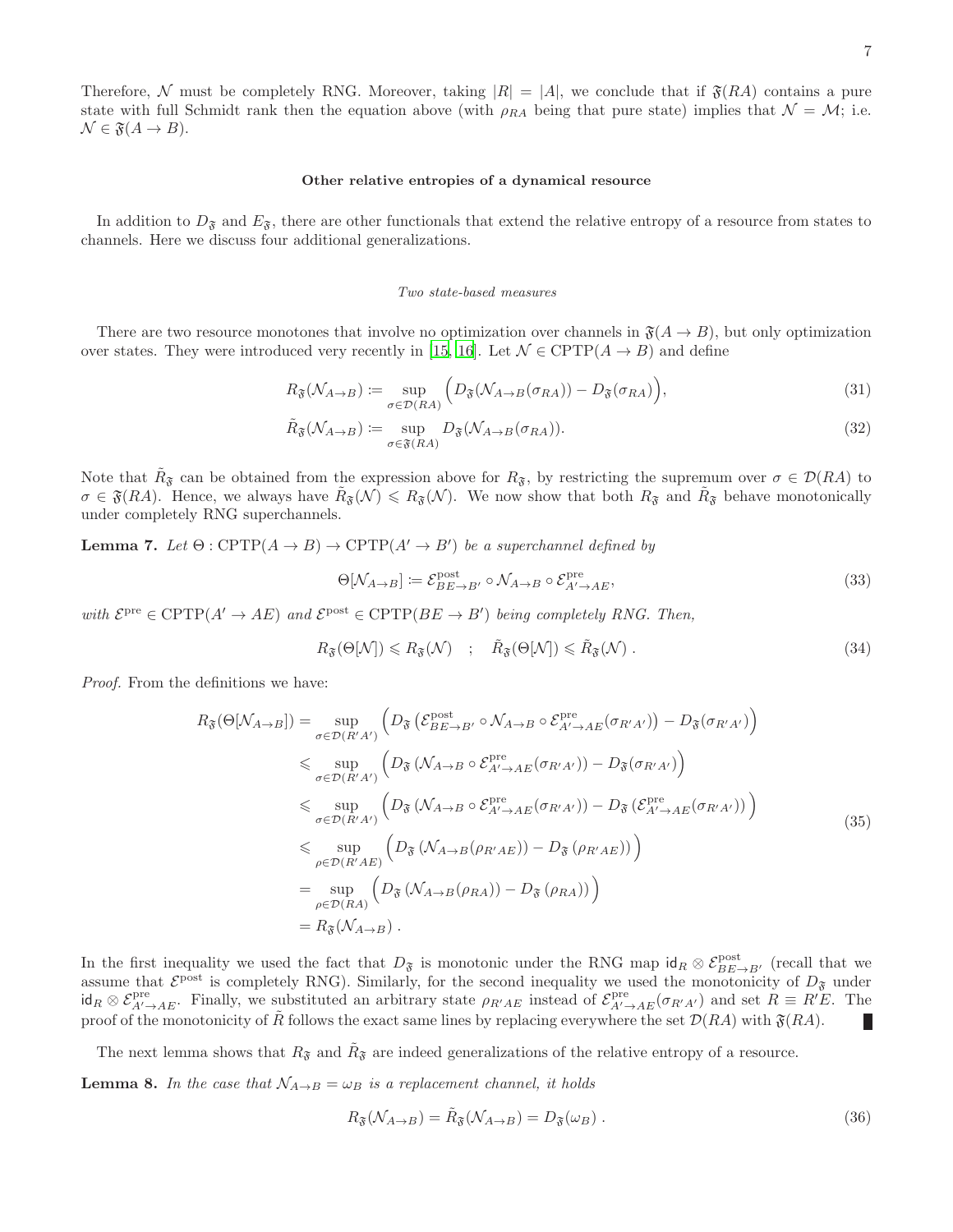*Proof.* We have

$$
R_{\mathfrak{F}}(\mathcal{N}_{A\to B}) = \sup_{\rho \in \mathcal{D}(RA)} \sup_{\sigma \in \mathfrak{F}(RA)} \left( D_{\mathfrak{F}}(\rho_R \otimes \omega_B) - D(\rho_{RA} \|\sigma_{RA}) \right)
$$
  
\n
$$
= \sup_{\eta^R \in \mathcal{D}(R)} \sup_{\sigma \in \mathfrak{F}(RA)} \left( D_{\mathfrak{F}}(\rho_R \otimes \omega_B) - \inf_{\{\rho \in \mathcal{D}(RA) : \rho^R = \eta^R\}} D(\rho_{RA} \|\sigma_{RA}) \right)
$$
(37)  
\n
$$
= \sup_{\eta^R \in \mathcal{D}(R)} \left( D_{\mathfrak{F}}(\rho_R \otimes \omega_B) - \inf_{\sigma \in \mathfrak{F}(RA)} \inf_{\{\rho \in \mathcal{D}(RA) : \rho^R = \eta^R\}} D(\rho_{RA} \|\sigma_{RA}) \right).
$$

Now, observe that from the data processing inequality

<span id="page-7-0"></span>
$$
\inf_{\sigma \in \mathfrak{F}(RA)} \inf_{\{\rho \in \mathcal{D}(RA) \;:\; \rho^R = \eta^R\}} D(\rho_{RA} \| \sigma_{RA}) \geq \inf_{\sigma \in \mathfrak{F}(R)} D(\eta_R \| \sigma_R) = D_{\mathfrak{F}}(\eta_R),\tag{38}
$$

where the inequality above is in fact an equality as can be seen by taking  $\rho_{RA} = \eta_R \otimes \sigma_A$  and  $\sigma_{RA} = \sigma_R \otimes \sigma_A$ . Similarly, by using the subadditivity of  $D_{\mathfrak{F}},$  we get that

$$
D_{\mathfrak{F}}(\eta_R \otimes \omega_B) \leq D_{\mathfrak{F}}(\eta_R) + D_{\mathfrak{F}}(\omega_B) , \qquad (39)
$$

so that together with [\(38\)](#page-7-0) (with the inequality replaced with equality) we conclude

$$
R_{\mathfrak{F}}(\mathcal{N}_{A\to B}) \leqslant D_{\mathfrak{F}}(\omega_B). \tag{40}
$$

To get the other direction, note that restricting  $\eta_R$  to  $\mathfrak{F}(R)$  gives

$$
R_{\mathfrak{F}}(\mathcal{N}_{A\to B}) \geq \sup_{\eta_R \in \mathfrak{F}(R)} \left( D_{\mathfrak{F}}(\eta_R \otimes \omega_B) - \inf_{\sigma \in \mathfrak{F}(RA)} \inf_{\{\rho \in \mathcal{D}(RA) : \rho_R = \eta_R\}} D(\rho_{RA} \| \sigma_{RA}) \right)
$$
  
\n
$$
= \sup_{\eta_R \in \mathfrak{F}(R)} D_{\mathfrak{F}}(\eta_R \otimes \omega_B)
$$
  
\n
$$
\geq \sup_{\eta_R \in \mathfrak{F}(R)} D_{\mathfrak{F}}(\omega_B)
$$
  
\n
$$
= D_{\mathfrak{F}}(\omega_B).
$$
\n(41)

This completes the proof that  $R_{\mathfrak{F}}(\mathcal{N}_{A\to B}) = D_{\mathfrak{F}}(\omega_B)$ . The proof that  $\tilde{R}_{\mathfrak{F}}(\mathcal{N}_{A\to B}) = D_{\mathfrak{F}}(\omega_B)$  follows along similar lines.

## Two measures that are based on the amortized divergence

There is another way to extend a divergence D to channels. It was introduced in [\[26](#page-4-26)] under the name *amortized divergence*. It is defined as

$$
D^{\mathcal{A}}(\mathcal{N}||\mathcal{M}) \coloneqq \sup_{\rho,\sigma \in \mathcal{D}(RA)} D\left(\mathcal{N}_{A \to B}(\rho_{RA}) \|\mathcal{M}_{A \to B}(\sigma_{RA})\right) - D(\rho_{RA}||\sigma_{RA}). \tag{42}
$$

Like  $D(\mathcal{N}||\mathcal{M})$ , also  $D^{\mathcal{A}}(\mathcal{N}||\mathcal{M})$  satisfies the generalized data processing inequality [\[26\]](#page-4-26). That is, for any superchannel  $\Theta: \text{CPTP}(A \to B) \to \text{CPTP}(A' \to B'),$ 

$$
D^{\mathcal{A}}(\Theta[\mathcal{N}]\|\Theta[\mathcal{M}]) \leqslant D^{\mathcal{A}}(\mathcal{N}\|\mathcal{M}).\tag{43}
$$

Define two functionals

$$
D^{\mathcal{A}}_{\mathfrak{F}}(\mathcal{N}) \coloneqq \min_{\mathcal{M} \in \mathfrak{F}(A \to B)} D^{\mathcal{A}}(\mathcal{N} \| \mathcal{M}),\tag{44}
$$

$$
E_{\mathfrak{F}}^{\mathcal{A}}(\mathcal{N}) \coloneqq \min_{\mathcal{M} \in \mathfrak{F}(A \to B)} \sup_{\rho, \sigma \in \mathfrak{F}(RA)} D\left(\mathcal{N}_{A \to B}(\rho_{RA}) \|\mathcal{M}_{A \to B}(\sigma_{RA})\right) - D(\rho_{RA} \|\sigma_{RA}). \tag{45}
$$

Note that for any  $\mathcal{N} \in \text{CPTP}(A \to B)$ , we have by definition

$$
D_{\mathfrak{F}}(\mathcal{N}) \leqslant D_{\mathfrak{F}}^{\mathcal{A}}(\mathcal{N}) \quad ; \quad E_{\mathfrak{F}}(\mathcal{N}) \leqslant E_{\mathfrak{F}}^{\mathcal{A}}(\mathcal{N}) \; . \tag{46}
$$

Therefore, the faithfulness of these functions follows from that of  $D_{\mathfrak{F}}$  and  $E_{\mathfrak{F}}$ . The next lemma shows that they behave monotonically under completely RNG superchannels.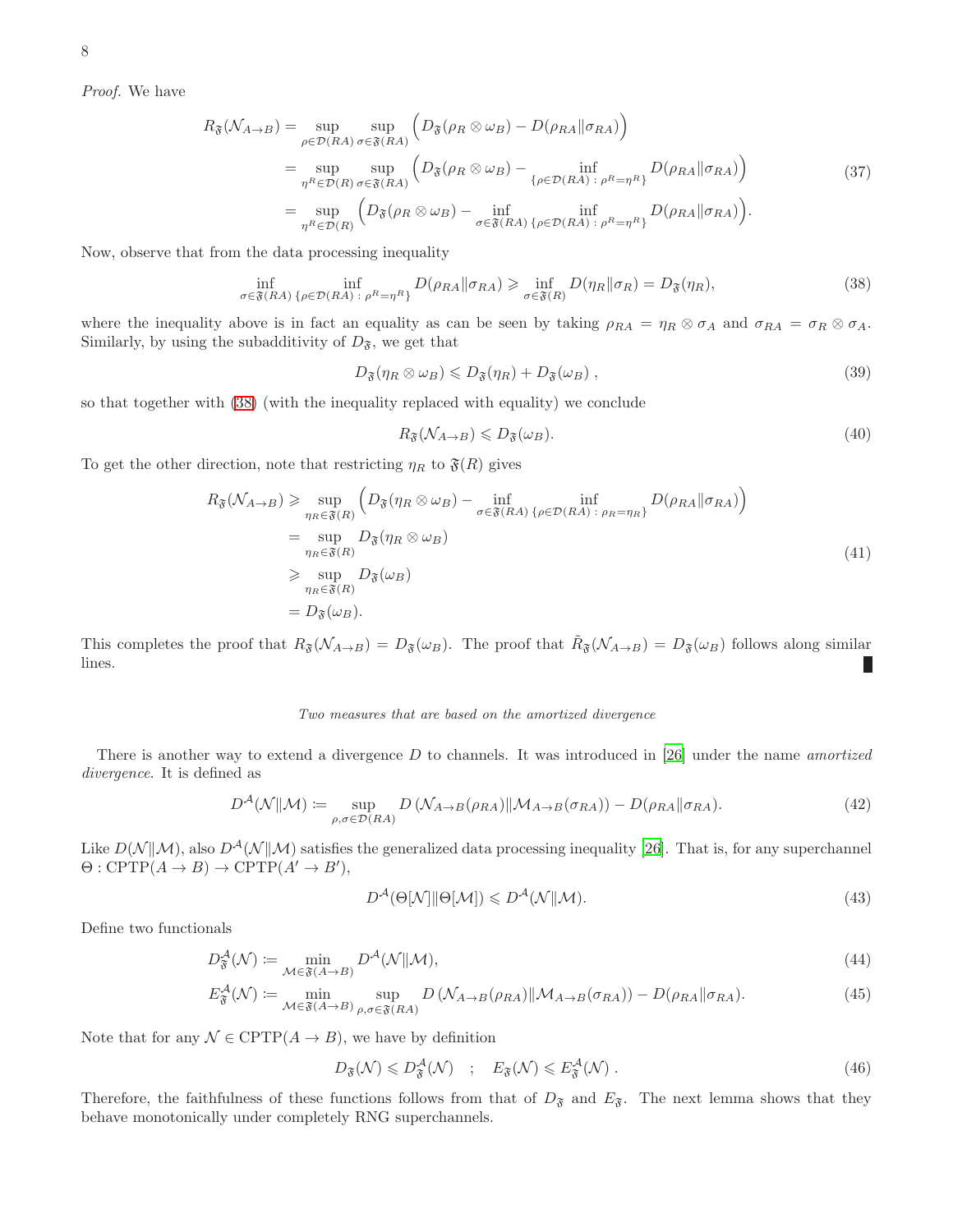**Lemma 9.** *Let*  $\Theta$  :  $\text{CPTP}(A \rightarrow B) \rightarrow \text{CPTP}(A' \rightarrow B')$  *be a superchannel defined by* 

$$
\Theta[\mathcal{N}_{A \to B}] \coloneqq \mathcal{E}_{BE \to B'}^{\text{post}} \circ \mathcal{N}_{A \to B} \circ \mathcal{E}_{A' \to AE}^{\text{pre}},\tag{47}
$$

 $with \mathcal{E}^{\text{pre}} \in \text{CPTP}(A' \to AE) \text{ and } \mathcal{E}^{\text{post}} \in \text{CPTP}(BE \to B') \text{ being completely RNG. Then,}$ 

$$
D_{\mathfrak{F}}^{\mathcal{A}}(\Theta[\mathcal{N}]) \leq D_{\mathfrak{F}}^{\mathcal{A}}(\mathcal{N}) \quad \text{and} \quad E_{\mathfrak{F}}^{\mathcal{A}}(\Theta[\mathcal{N}]) \leq E_{\mathfrak{F}}^{\mathcal{A}}(\mathcal{N}) \ . \tag{48}
$$

*Proof.* The monotonicity of  $D_{\mathfrak{F}}^{\mathcal{A}}$  follows from the data processing inequality of the amortized divergence. Indeed,

$$
D_{\mathfrak{F}}^{\mathcal{A}}(\Theta[N]) = \min_{\Omega \in \mathfrak{F}(A' \to B')} D^{\mathcal{A}}(\Theta[N_{A \to B}] \| \Omega_{A' \to B'})
$$
  
\$\leq\$ 
$$
\min_{\mathcal{M} \in \mathfrak{F}(A \to B)} D^{\mathcal{A}}(\Theta[N_{A \to B}] \| \Theta[M_{A \to B}])
$$
  
\$\leq\$ 
$$
\min_{\mathcal{M} \in \mathfrak{F}(A \to B)} D^{\mathcal{A}}(\mathcal{N}_{A \to B} \| \mathcal{M}_{A \to B}) = D_{\mathfrak{F}}^{\mathcal{A}}(\mathcal{N}).
$$
  
(49)

The monotonicity of  $E_{\mathfrak{F}}^{\mathcal{A}}$  is proved as follows:

$$
E_{\mathfrak{F}}^{\mathcal{A}}(\Theta[N]) = \min_{\Omega \in \mathfrak{F}(A' \to B')} \sup_{\rho, \sigma \in \mathfrak{F}(RA')} D(\Theta[N_{A \to B}](\rho_{RA'}) \|\Omega_{A' \to B'}(\sigma_{RA'})) - D(\rho_{RA'} \|\sigma_{RA'})
$$
  
\n
$$
\leq \min_{\mathcal{M} \in \mathfrak{F}(A \to B)} \sup_{\rho, \sigma \in \mathfrak{F}(RA')} (\Theta[N_{A \to B}](\rho_{RA'}) \|\Theta[M_{A \to B}](\sigma_{RA'}) - D(\rho_{RA'} \|\sigma_{RA'})
$$
  
\n
$$
\leq \min_{\mathcal{M} \in \mathfrak{F}(A \to B)} \sup_{\rho, \sigma \in \mathfrak{F}(RA')} D(\mathcal{N}_{A \to B} \circ \mathcal{E}_{A' \to AE}^{pre}(\rho_{RA'}) \|\mathcal{M}_{A \to B} \circ \mathcal{E}_{A' \to AE}^{pre}(\sigma_{RA'}) - D(\rho_{RA'} \|\sigma_{RA'})
$$
  
\n
$$
\leq \min_{\mathcal{M} \in \mathfrak{F}(A \to B)} \sup_{\rho, \sigma \in \mathfrak{F}(RA')} D(\mathcal{N}_{A \to B} \circ \mathcal{E}_{A' \to AE}^{pre}(\rho_{RA'}) \|\mathcal{M}_{A \to B} \circ \mathcal{E}_{A' \to AE}^{pre}(\sigma_{RA'}) - D(\mathcal{E}_{A' \to AE}^{pre}(\rho_{RA'}) \|\mathcal{E}_{A' \to AE}^{pre}(\sigma_{RA'}) )
$$
  
\n
$$
\leq \min_{\mathcal{M} \in \mathfrak{F}(A \to B)} \sup_{\rho, \sigma \in \mathfrak{F}(RA)} D(\mathcal{N}_{A \to B}(\rho_{RAE}) \|\mathcal{M}_{A \to B}(\sigma_{RAE})) - D(\rho_{RAE} \|\sigma_{RAE})
$$
  
\n
$$
= E_{\mathfrak{F}}^{\mathcal{A}}(\mathcal{N}_{A \to B}).
$$

The first inequality follows from the assumption that  $\Theta$  is RNG, the second and third inequalities follow from data processing inequality of D, and the fourth inequality follows from the assumption that  $\mathcal{E}^{\text{pre}}$  is completely RNG.

Finally, we show that for a replacement channel  $\mathcal{N}_{A\to B}$  that outputs a fixed state  $\omega_B$ ,

$$
D^{\mathcal{A}}_{\mathfrak{F}}(\mathcal{N}) = E^{\mathcal{A}}_{\mathfrak{F}}(\mathcal{N}) = D_{\mathfrak{F}}(\omega). \tag{50}
$$

Indeed,

$$
D_{\mathfrak{F}}^{\mathcal{A}}(\mathcal{N}) = \min_{\mathcal{M} \in \mathfrak{F}(A \to B)} \sup_{\rho, \sigma \in \mathfrak{F}(RA)} D(\rho_R \otimes \omega_B) \| \mathcal{M}_{A \to B}(\sigma_{RA})) - D(\rho_{RA} \| \sigma_{RA})
$$
  
\n
$$
\leq \min_{\mathcal{M} = \gamma \in \mathfrak{F}(B)} \sup_{\rho, \sigma \in \mathfrak{F}(RA)} D(\rho_R \otimes \omega_B \| \sigma_R \otimes \gamma_B) - D(\rho_{RA} \| \sigma_{RA})
$$
  
\n
$$
\leq \min_{\mathcal{M} = \gamma \in \mathfrak{F}(B)} \sup_{\rho, \sigma \in \mathfrak{F}(RA)} D(\rho_R \otimes \omega_B \| \sigma_R \otimes \gamma_B) - D(\rho_R \| \sigma_R)
$$
  
\n
$$
= \min_{\gamma \in \mathfrak{F}(B)} D(\omega_B \| \gamma_B)
$$
  
\n
$$
= D_{\mathfrak{F}}(\omega_B), \tag{51}
$$

where the first inequality follows from the restriction of the minimization over  $\mathfrak{F}(A \rightarrow B)$  to minimization over replacement channels in  $\mathfrak{F}(A \to B)$ . The second inequality follows from data processing of the relative entropy D, and the following equality follows from the additivity of the relative entropy. To prove the other direction, note that  $D^{\mathcal{A}}_{\mathfrak{F}}(\mathcal{N}) \geqslant D_{\mathfrak{F}}(\mathcal{N}) \geqslant D_{\mathfrak{F}}(\omega_B)$ . Hence,  $D^{\mathcal{A}}_{\mathfrak{F}}(\mathcal{N}) = D_{\mathfrak{F}}(\omega_B)$ .

For the proof the  $E^{\mathcal{A}}_{\mathfrak{F}}(\mathcal{N}) = D_{\mathfrak{F}}(\omega_B)$ , note that  $E^{\mathcal{A}}_{\mathfrak{F}}(\mathcal{N}) \leq D^{\mathcal{A}}_{\mathfrak{F}}(\mathcal{N}) = D_{\mathfrak{F}}(\omega_B)$ , and for the other direction,  $E^{\mathcal{A}}_{\mathfrak{F}}(\mathcal{N}) \geq 0$  $E_{\mathfrak{F}}(\mathcal{N}) = D_{\mathfrak{F}}(\omega_B)$ . This proves that also  $E_{\mathfrak{F}}^{\mathcal{A}}(\mathcal{N}) = D_{\mathfrak{F}}(\omega_B)$ .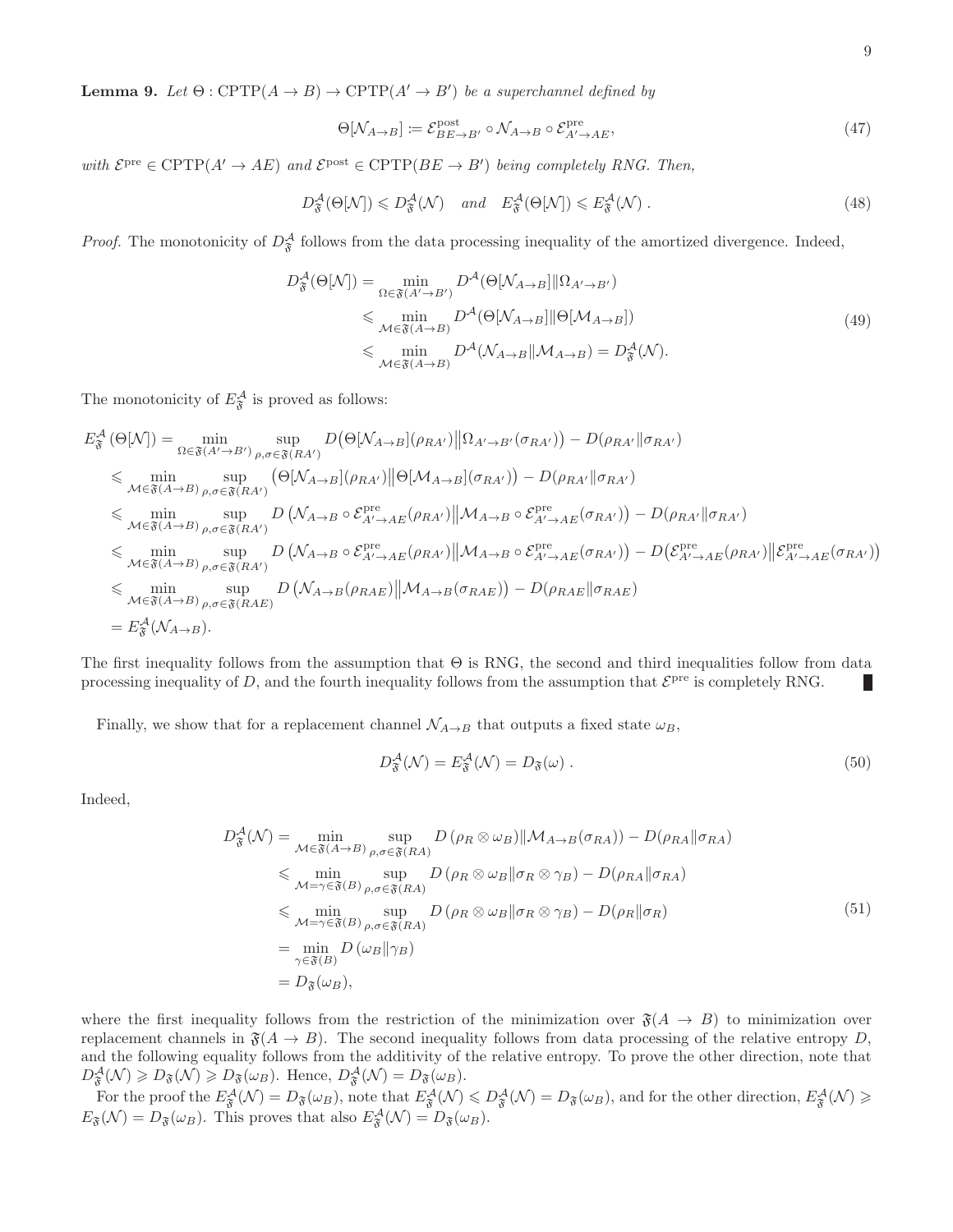Since in the QRT of athermality  $\mathfrak{F}(A)$  consists of only one free state, namely the Gibbs state at fixed temperature, some of the relative entropies discussed above take simple forms. Here we discuss a few of them. Let the set of free states consists of a single Gibbs state  $\mathfrak{F}(A) = {\gamma_A}$  and  $\mathfrak{F}(B) = {\gamma_B}$ . Then,

$$
E_{\mathfrak{F}}(\mathcal{N}) = \sup_{|R| \in \mathbb{N}} \inf_{\mathcal{M} \in \mathfrak{F}(A \to B)} D\left(\mathcal{N}_{A \to B}(\gamma_R \otimes \gamma_A) \| \mathcal{M}_{A \to B}(\gamma_R \otimes \gamma_A)\right)
$$
  
\n
$$
= \inf_{\mathcal{M} \in \mathfrak{F}(A \to B)} D\left(\mathcal{N}_{A \to B}(\gamma_A) \| \mathcal{M}_{A \to B}(\gamma_A)\right)
$$
  
\n
$$
= D\left(\mathcal{N}_{A \to B}(\gamma_A) \| \gamma_B\right),
$$
\n(52)

which is the Gibbs free energy of the state  $\mathcal{N}_{A\to B}(\gamma_A)$ . Note that this is also the value of  $\tilde{R}_{\mathfrak{F}}$  so that in the QRT of athermality we have the collapse

$$
E_{\mathfrak{F}}(\mathcal{N}) = \tilde{R}_{\mathfrak{F}}(\mathcal{N}) = F\left(\mathcal{N}_{A \to B}(\gamma_A)\right),\tag{53}
$$

where  $F$  stands for the free energy.

Finally, we show that  $R_{\mathfrak{F}}$  reduces to the thermodynamic capacity in the QRT of athermality.

**Lemma 10.** In the thermodynamic case, in which the set of free states consists of a single Gibbs state  $\mathfrak{F}(A) = \{\gamma_A\}$  $and \mathfrak{F}(B) = {\gamma_B}$ *, we have:* 

$$
R_{\mathfrak{F}}(\mathcal{N}_{A\to B}) = \sup_{\sigma \in \mathcal{D}(A)} \left( D(\mathcal{N}_{A\to B}(\sigma_A) \|\gamma_B) - D(\sigma_A \|\gamma_A) \right) \equiv T(\mathcal{N}_{A\to B}),\tag{54}
$$

*where*  $T(N_{A\rightarrow B})$  *is the thermodynamic capacity of the channel as defined in* [\[27\]](#page-4-27) (see also [\[28\]](#page-4-28), where ot bis shown *that the same quantity is the work cost of implementing*  $(\mathcal{N}_{A\rightarrow B}$  *using Gibbs-preserving operations).* 

*Proof.* In this case,

$$
R_{\mathfrak{F}}(\mathcal{N}_{A\to B}) := \sup_{\sigma \in \mathcal{D}(RA)} \left( D(\mathcal{N}_{A\to B}(\sigma_{RA}) \|\gamma_R \otimes \gamma_B) - D(\sigma_{RA} \|\gamma_R \otimes \gamma_A) \right) \tag{55}
$$

Now, note that

$$
D\left(\mathcal{N}_{A\to B}(\sigma_{RA})||\gamma_R \otimes \gamma_B\right) - D\left(\sigma_{RA}||\gamma_R \otimes \gamma_A\right) \tag{56}
$$

$$
= -H\left(\mathcal{N}_{A\to B}(\sigma_{RA})\right) - \text{Tr}\left[\mathcal{N}_{A\to B}(\sigma_{RA})\log(\gamma_R \otimes \gamma_B)\right] + H(\sigma_{RA}) + \text{Tr}\left[\sigma_{RA}\log(\gamma_R \otimes \gamma_B)\right] \tag{57}
$$

$$
= D\left(\mathcal{N}_{A\to B}(\sigma_A)\middle\|\gamma_B\right) - D(\sigma_A\middle\|\gamma_A) + H(R|A)\sigma - H(R|B)\mathcal{N}_{A\to B}(\sigma_{RA}).\tag{58}
$$

Furthermore, from the data processing inequality we have

$$
H(R|A)_{\sigma_{RA}} \leqslant H(R|B)_{\mathcal{N}_{A\to B}(\sigma_{RA})},\tag{59}
$$

П

with equality if  $\sigma_{RA} = \sigma_R \otimes \sigma_A$ . This completes the proof.

#### MINIMAX THEOREM FOR THE RELATIVE ENTROPY

Consider a distance parameter  $d : \mathcal{D}(A) \times \mathcal{D}(A) \to \mathbb{R}_+$  on states that is non-negative and contractive (monotone) under CPTP maps. Let  $\mathcal{S}(RA)$  be a convex set of density matrices. We will take here  $\mathcal{S}(RA) = \mathcal{D}(RA)$  or  $\mathcal{S}(RA)$  $\mathfrak{F}(RA)$ . For a channel  $\mathcal{N} \in \text{CPTP}(A \to B)$ , and a QRT  $\mathfrak{F}$ , define

$$
\underline{d}_{\mathfrak{F},S}(\mathcal{N}) := \sup_{\rho \in S(RA)} \inf_{\mathcal{M} \in \mathfrak{F}(A \to B)} d\big(\mathcal{N}_{A \to B}(\rho_{RA}), \mathcal{M}_{A \to B}(\rho_{RA})\big),\tag{60}
$$

$$
\overline{d}_{\mathfrak{F},S}(\mathcal{N}) := \inf_{\mathcal{M} \in \mathfrak{F}(A \to B)} \sup_{\rho \in S(RA)} d\big(\mathcal{N}_{A \to B}(\rho_{RA}), \mathcal{M}_{A \to B}(\rho_{RA})\big).
$$
(61)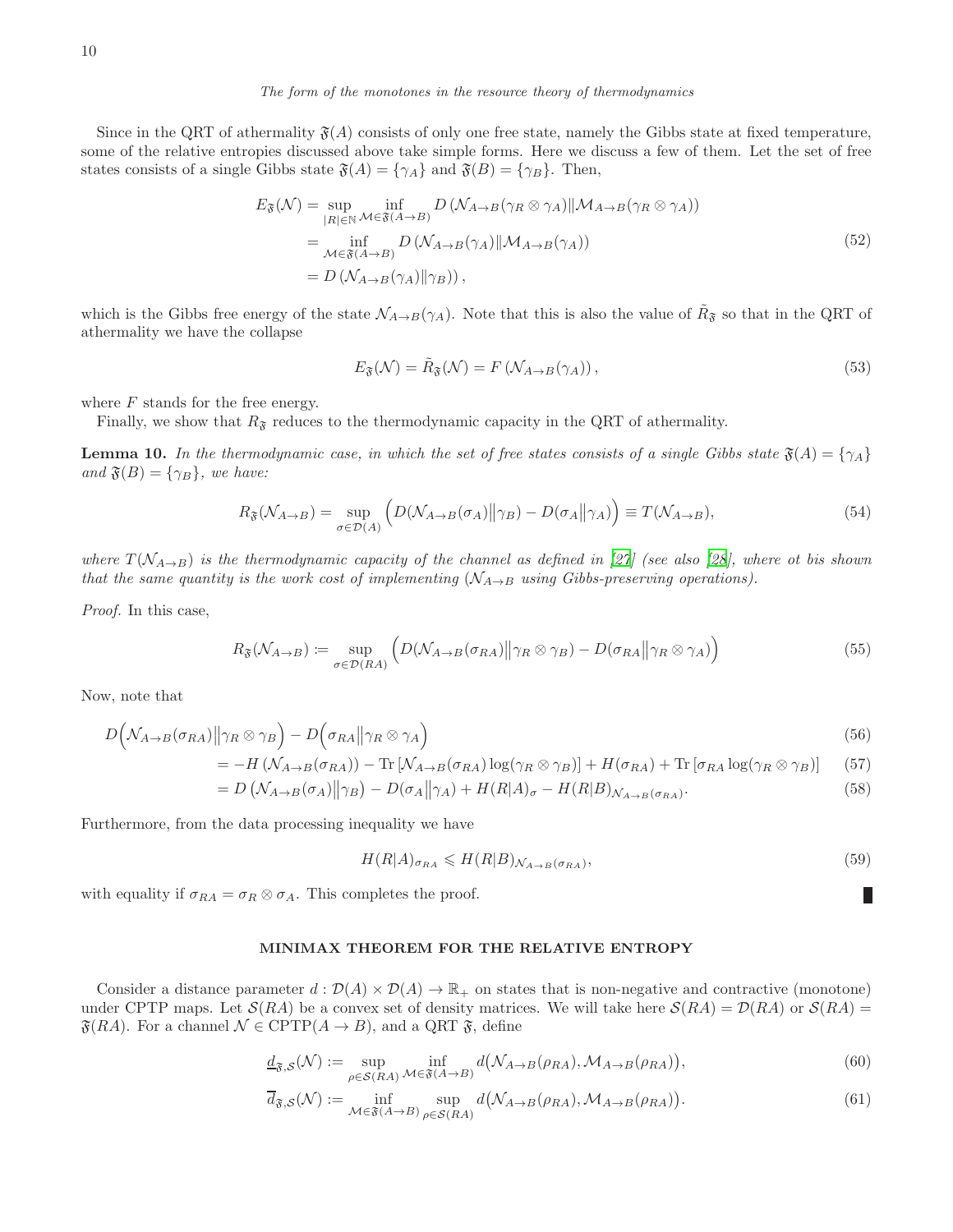<span id="page-10-0"></span>
$$
d\left(\sum_{x} p_{x}\rho_{x} \otimes |x\rangle\langle x|, \sum_{x} p_{x}\sigma_{x} \otimes |x\rangle\langle x|\right) \geqslant \sum_{x} p_{x}d(\rho_{x}, \sigma_{x}),\tag{62}
$$

where  $\{|x\rangle\}$  is an orthonormal basis of an auxiliary system. This for example holds with equality for the trace distance, relative entropy, and all the Rényi divergences.

For the case that,  $S = \mathfrak{F}$ , we will assume (in addition to convexity) that there exists a finite dimensional system R such that  $\mathfrak{F}(R)$  contains at least two orthonormal pure states. Since  $\mathfrak{F}$  also admits the tensor product structure, this means that there exists a system  $R'$  containing any finite number of orthonormal pure states. Hence, combining it with the convexity property, if  $\{\rho^i\} \subset \mathfrak{F}(A)$  and  $\{p_i\}$  is a probability distribution, then there exists a system R and orthonormal set of pure states  $\{|i\rangle\langle i|\} \subset \mathfrak{F}(R)$  such that  $\sum_i p_i|i\rangle\langle i|_R \otimes \rho_A^i \in \mathfrak{F}(RA)$ .

## Proof of Theorem [2](#page-2-1)

**Theorem.** For a distance measure satisfying Eq. [\(62\)](#page-10-0), and assuming that  $\mathfrak{F}(A \rightarrow B)$  is convex (and satisfies the property above), and that d is convex in the second argument, it holds  $\underline{d}_{\mathfrak{F},S}(\mathcal{N}) = d_{\mathfrak{F},S}(\mathcal{N})$ .

*Proof.* We have automatically " $\leq$ ", so we will focus on proving " $\geq$ ". Fix R for the moment to be a finite-dimensional system. Since  $\mathfrak{F}(A \to B)$  is a convex closed set, any channel  $\mathcal{M} \in \mathfrak{F}(A \to B)$  can be expressed as a convex combination  $\mathcal{M} = \sum_j q_j \mathcal{M}^j$ , where each  $\mathcal{M}^j$  is an extreme channel of  $\mathfrak{F}(A \to B)$ . Similarly, since  $\mathcal{S}(A)$  is convex, every density matrix  $\rho_{RA}$  can be expressed as a convex combination  $\rho = \sum_i p_i \rho^i$ , where each  $\rho_i$  is an extreme state of  $\mathcal{S}(A)$ . This means that the optimization over all channels and states in  $\mathfrak{F}(A \to B)$  and  $\mathcal{S}(A)$  can be replaced with optimizations over the probability distributions  $\{q_i\}$  and  $\{p_i\}$ . With this in mind we have

$$
\sup_{\rho \in S(RA)} \inf_{\mathcal{M} \in \mathfrak{F}(A \to B)} d(\mathcal{N}_{A \to B}(\rho_{RA}), \mathcal{M}_{A \to B}(\rho_{RA})) = \sup_{\rho \in S(RA)} \inf_{\{q_j\}} \sum_{j} q_j d(\mathcal{N}_{A \to B}(\rho_{RA}), \mathcal{M}_{A \to B}^j(\rho_{RA}))
$$
\n
$$
\leq \inf_{\{q_j\}} \sup_{\rho \in S(RA)} \sum_{j} q_j d(\mathcal{N}_{A \to B}(\rho_{RA}), \mathcal{M}_{A \to B}^j(\rho_{RA}))
$$
\n
$$
= \inf_{\{q_j\}} \sup_{\{p_i\}} \sum_{i,j} p_i q_j d(\mathcal{N}_{A \to B}(\rho_{RA}^i), \mathcal{M}_{A \to B}^j(\rho_{RA}^i))
$$
\n
$$
= \sup_{\{p_i\}} \inf_{\{q_j\}} \sum_{i,j} p_i q_j d(\mathcal{N}_{A \to B}(\rho_{RA}^i), \mathcal{M}_{A \to B}^j(\rho_{RA}^i))
$$
\n
$$
\leq \sup_{\{p_i\}} \inf_{\{q_j\}} \sum_{j} q_j d(\mathcal{N}_{A \to B}(\overline{\rho}_{R'RA}), \mathcal{M}_{A \to B}^j(\overline{\rho}_{R'RA}))
$$
\n
$$
\leq \sup_{\rho \in S(RR'A)} \inf_{\{q_j\}} \sum_{j} q_j d(\mathcal{N}_{A \to B}(\rho_{R'RA}), \mathcal{M}_{A \to B}^j(\rho_{R'RA}))
$$
\n
$$
= \sup_{\rho \in S(RR'A)} \inf_{\{q_j\}} \sum_{j} q_j d(\mathcal{N}_{A \to B}(\rho_{R'RA}), \mathcal{M}_{A \to B}^j(\rho_{R'RA}))
$$
\n
$$
= \sup_{\rho \in S(RR'A)} \inf_{\mathcal{M} \in \mathfrak{F}(A \to B)} d(\mathcal{N}_{A \to B}(\rho_{R'RA}), \mathcal{M}_{A \to B}(\rho_{R'RA})).
$$

The first line is because the optimal ensemble  $\{q_i, \mathcal{M}_i\}$  of free channels will be a point mass on a single optimal channel; the second is due to the general minimax inequality; the third is by the same principle as the first; the fourth line is due to von Neumann's minimax theorem, noting that the domains of optimization are both convex, and the objective function is linear in either variable; in the fifth, we use the joint concavity with  $\bar{\rho} = \sum_i p_i |i\rangle\langle i|^{R'} \otimes \rho_i^{RA}$ ; in the sixth line, we enlarge the maximization to arbitrary states on  $\mathcal{S}(RR'A)$ ; and in the seventh we use once more the convex combination principle from lines 1 and 3.

Now, taking the supremum over auxiliary systems R, both the l.h.s. and the r.h.s. yield  $d_{\mathfrak{F},\mathcal{S}}(\mathcal{N})$ , and all inequalities above turn into equalities. In particular,  $\underline{d}_{\mathfrak{F},\mathcal{S}}(\mathcal{N})$  equals the term in the second line, which evaluates to

$$
\underline{d}_{\mathfrak{F},S}(\mathcal{N}) = \inf_{\{q_j\}} \sup_{\rho \in S(RA)} \sum_j q_j d\big(\mathcal{N}_{A \to B}(\rho_{RA}), \mathcal{M}_{A \to B}^j(\rho_{RA})\big)
$$
  
= 
$$
\inf_{\mathcal{M} \in \mathfrak{F}(A \to B)} \sup_{\rho \in S(RA)} d\big(\mathcal{N}_{A \to B}(\rho_{RA}), \mathcal{M}_{A \to B}(\rho_{RA})\big) = \overline{d}_{\mathfrak{F},S}(\mathcal{N}),
$$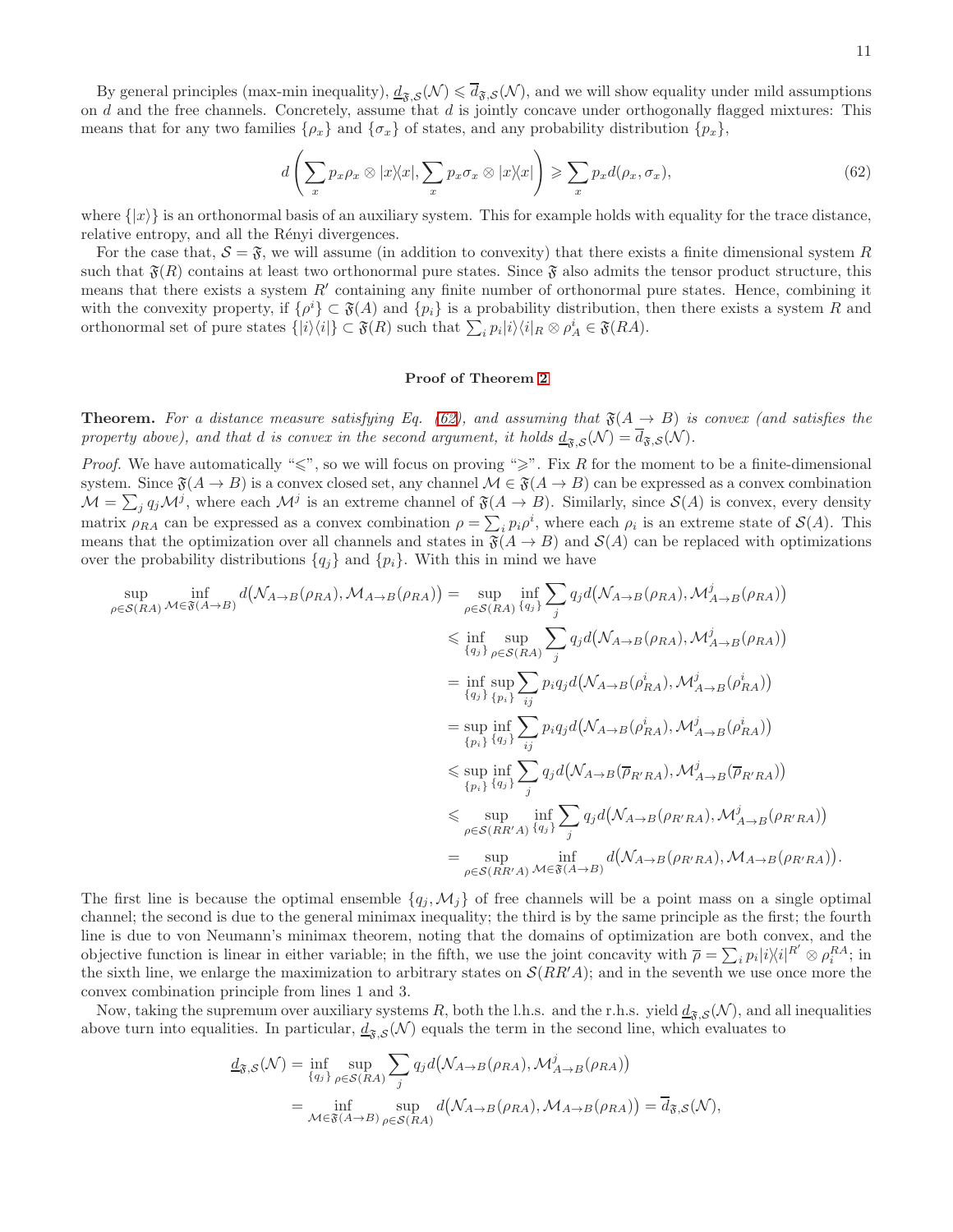because the convexity of  $\mathfrak{F}$  and d.

Without the convexity of  $\mathfrak F$  and of d in the second argument, there is still something we can do: simply define

$$
\widetilde{d}_{\mathfrak{F},\mathcal{S}}(\mathcal{N}) := \inf_{\{q_j\}} \sup_{\rho \in \mathcal{S}(RA)} \sum_j q_j d(\mathcal{N}_{A \to B}(\rho_{RA}), \mathcal{M}_{A \to B}^j(\rho_{RA})),
$$

then the above proof shows

**Lemma 11.** For a distance measure satisfying Eq. [\(62\)](#page-10-0), it holds  $\underline{d}_{\mathfrak{F},\mathcal{S}}(\mathcal{N}) = d_{\mathfrak{F},\mathcal{S}}(\mathcal{N})$ .

#### ASYMPTOTIC CONTINUITY

In this section we prove that the functions  $D_{\tilde{\sigma}}$  and  $E_{\tilde{\sigma}}$  are asymptotically continuous. For this purpose, we first need to check if they are bounded from above. Since  $E_{\tilde{s}} \leq D_{\tilde{s}}$  it is sufficient to bound  $D_{\tilde{s}}$ . Now, recall that we only consider here QRTs that admits the tensor product structure, so that the replacement channels  $\mathcal{M}_{\sigma} \in \mathfrak{F}(A \to B)$  for any  $\sigma \in \mathfrak{F}(B)$ . Hence,

$$
D_{\mathfrak{F}}(\mathcal{N}) \leq \min_{\sigma \in \mathfrak{F}(B)} \max_{\varphi \in \mathcal{D}(RA)} D\left(\mathcal{N}_{A \to B}(\varphi_{RA}) \|\varphi_R \otimes \sigma_B\right)
$$
  
\n
$$
= \min_{\sigma \in \mathfrak{F}(B)} \max_{\varphi \in \mathcal{D}(RA)} \left\{ D\left(\mathcal{N}_{A \to B}(\varphi_{RA}) \|\varphi_R \otimes \mathcal{N}_{A \to B}(\varphi_A)\right) + D\left(\mathcal{N}_{A \to B}(\varphi_A) \|\sigma_B\right) \right\}
$$
  
\n
$$
= \min_{\sigma \in \mathfrak{F}(B)} \max_{\varphi \in \mathcal{D}(RA)} \left\{ H(R:B)_{\mathcal{N}_{A \to B}(\varphi_{RA})} + D\left(\mathcal{N}_{A \to B}(\varphi_A) \|\sigma_B\right) \right\}
$$
  
\n
$$
\leq \log(|AB|) + \min_{\sigma \in \mathfrak{F}(B)} \max_{\varphi_A} D\left(\mathcal{N}_{A \to B}(\varphi_A) \|\sigma_B\right)
$$
  
\n
$$
\leq \log(|AB|) + \min_{\sigma \in \mathfrak{F}(B)} \max_{\varphi_A} - \text{Tr}\left[\mathcal{N}_{A \to B}(\varphi_A) \log \sigma_B\right]
$$
  
\n
$$
\leq \log(|AB|) + \min_{\sigma \in \mathfrak{F}(B)} \log \|\sigma_B^{-1}\|_{\infty},
$$
 (63)

where we assumed w.l.o.g.  $R \cong A$ , and the second line follows from the following triangle equality property of the relative entropy

$$
D(\rho_{AB} \|\rho_A \otimes \tau_B) = D(\rho_{AB} \|\rho_A \otimes \rho_B) + D(\rho_B \|\tau_B) \tag{64}
$$

We will therefore assume that  $\mathfrak{F}(B)$  contain a full rank state to get that  $D_{\mathfrak{F}}(\mathcal{N})$  is bounded. For example, if  $\mathfrak{F}(B)$ contains the maximally mixed (uniform) state  $I_B/|B|$  then

$$
D_{\mathfrak{F}}(\mathcal{N}_{A\to B}) \leqslant \log(|B|^2|A|). \tag{65}
$$

# Proof of Theorem [4](#page-2-2)

#### Weaker Version

This version only applies to  $D_{\mathfrak{F}}$ .

Theorem. Let  $\mathfrak F$  be a convex QRT such that

$$
\kappa := \max_{\mathcal{N} \in \text{CPTP}(A \to B)} D_{\mathfrak{F}}(\mathcal{N}) \leqslant c \log |AB| \tag{66}
$$

*for some constant*  $c \in \mathbb{R}_+$  *independent of dimensions. Then,*  $D_{\mathfrak{F}}$  *is asymptotically continuous. In particular, for two channels*  $\mathcal{N}, \mathcal{M} \in \text{CPTP}(A \to B)$  *and with*  $\epsilon \coloneqq \frac{1}{2} ||\mathcal{N}_{A \to B} - \mathcal{M}_{A \to B}||_{\diamond}$ *, we have* 

$$
\left| D_{\mathfrak{F}}(\mathcal{N}_{A \to B}) - D_{\mathfrak{F}}(\mathcal{M}_{A \to B}) \right| \leqslant (1 + \epsilon)h\left(\frac{\epsilon}{1 + \epsilon}\right) + \epsilon\kappa,\tag{67}
$$

*where*  $h(x) := -x \log x - (1 - x) \log(1 - x)$ .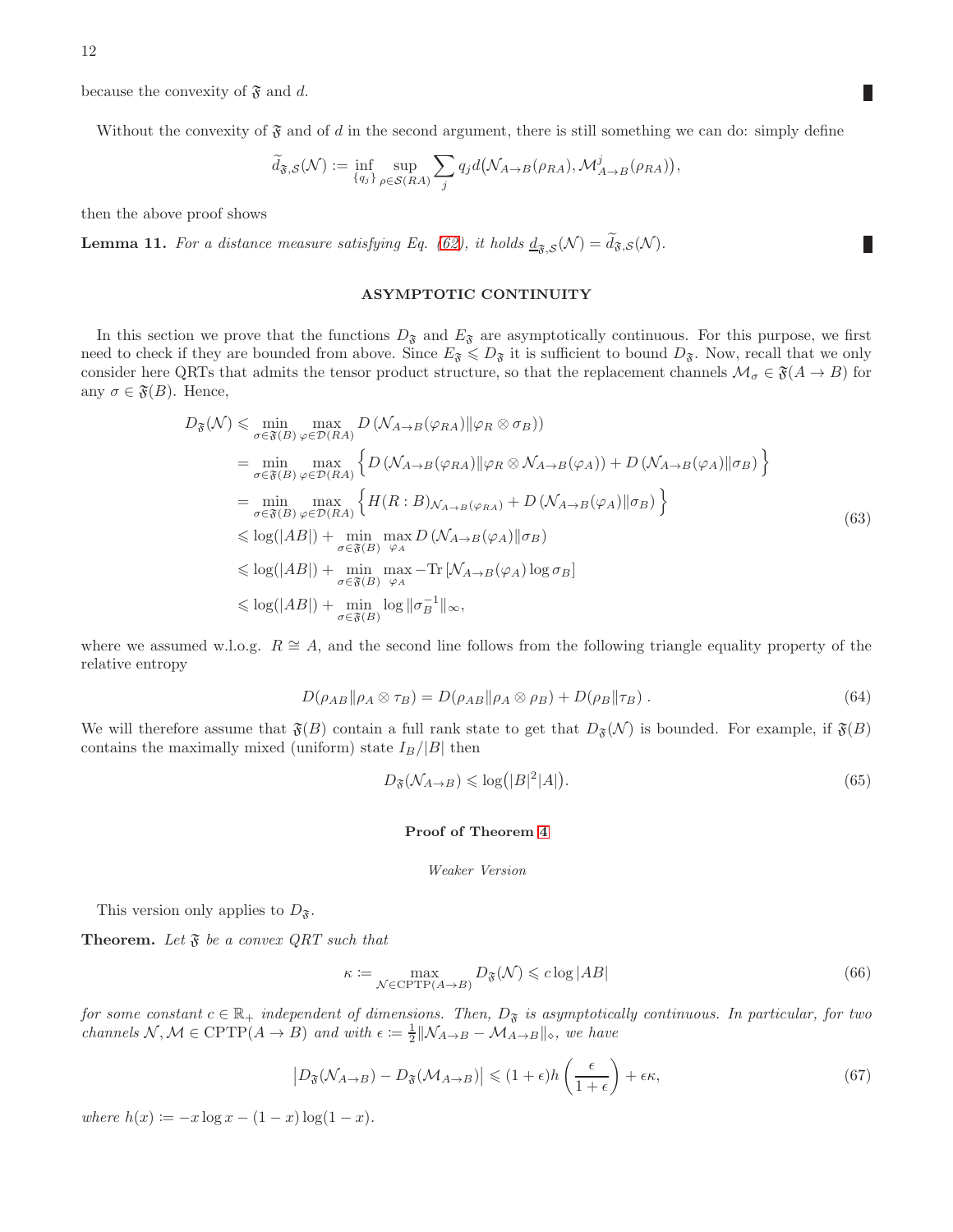*Proof.* We will be using the notation  $J_{AB}^{\mathcal{N}} = \sum_{x,y} |x\rangle\langle y|_A \otimes \mathcal{N}_{A\to B}(|x\rangle\langle y|_A)$  for the Choi matrix of a quantum channel  $\mathcal{N} \in \text{CPTP}(A \to B)$ . The diamond norm has been shown to be an SDP [\[29](#page-4-29)], and in particular can be written as

$$
\|\mathcal{N} - \mathcal{M}\|_{\diamond} = \max_{\varphi} \|\mathcal{N}_{\tilde{A}\to B}(\varphi_{A\tilde{A}}) - \mathcal{M}_{\tilde{A}\to B}(\varphi_{A\tilde{A}})\|_{1} = 2 \min_{\omega_{AB}\geqslant 0 \; ;\; \omega_{AB}\geqslant J_{AB}^{\mathcal{N}-\mathcal{M}}}\|\omega_{A}\|_{\infty}.
$$
 (68)

Note that there is always an optimal  $\omega_{AB}$  such that  $\omega_A = \epsilon I_A$ . Therefore, the diamond norm can also be expressed as

$$
\frac{1}{2} \|\mathcal{N} - \mathcal{M}\|_{\diamond} = \min_{\omega_{AB} \geqslant 0 \; ; \; \omega_{AB} \geqslant J_{AB}^{\mathcal{N} - \mathcal{M}}} \|\omega_A\|_{\infty} \tag{69}
$$

$$
= \min \left\{ \lambda : \lambda J_{AB}^{\mathcal{E}} \geqslant J_{AB}^{\mathcal{N}-\mathcal{M}} \; ; \; \mathcal{E} \in \text{CPTP}(A \to B) \right\} \tag{70}
$$

$$
= \min\left\{\lambda : \lambda \mathcal{E} \geqslant \mathcal{N} - \mathcal{M} \; ; \; \mathcal{E} \in \text{CPTP}(A \to B) \right\} \tag{71}
$$

$$
= \min_{\mathcal{E} \in \text{CPTP}(A \to B)} 2^{D_{\text{max}}(\mathcal{N} - \mathcal{M} \| \mathcal{E})} \equiv 2^{LR_{\text{CPTP}}(\mathcal{N} - \mathcal{M})}.
$$
\n(72)

That is, the diamond norm can be viewed as the  $2^{D_{\text{max}}}$  distance of  $\mathcal{N} - \mathcal{M}$  to the set of all quantum channels CPTP( $A \rightarrow B$ ). We point out that the entropy associated with  $D_{\text{max}}$  is the min-entropy [\[30,](#page-4-30) [31](#page-4-31)], and a direct relation between the min-entropy and the diamond norm of channels have been shown in []).

Define the CPTP maps  $\Delta_{\pm}$  in terms of the optimal matrix  $\omega_{AB}$  as (recall that  $\omega_A = \epsilon I_A$ )

$$
J_{AB}^{\Delta^+} := \epsilon^{-1} \omega_{AB} \quad \text{and} \quad J_{AB}^{\Delta^-} := J_{AB}^{\Delta^+} - \epsilon^{-1} J_{AB}^{N-M} \tag{73}
$$

Note that

$$
J_{AB}^{\mathcal{N}-\mathcal{M}} = \epsilon J_{AB}^{\Delta^+ - \Delta^-}.
$$
\n(74)

Dividing both sides by  $1 + \epsilon$  gives

$$
\Omega_{A \to B} \coloneqq \frac{1}{1+\epsilon} \mathcal{N} + \frac{\epsilon}{1+\epsilon} \Delta^{-} = \frac{1}{1+\epsilon} \mathcal{M} + \frac{\epsilon}{1+\epsilon} \Delta^{+} . \tag{75}
$$

Define also

<span id="page-12-1"></span>
$$
\mathcal{E}_{A\to B} \coloneqq \frac{1}{1+\epsilon} \mathcal{E}_{A\to B}^1 + \frac{\epsilon}{1+\epsilon} \mathcal{E}_{A\to B}^2 \;,
$$

where  $\mathcal{E}_{A\to B}^1$ ,  $\mathcal{E}_{A\to B}^2 \in \mathfrak{F}(A \to B)$  are free quantum channels. With this at hand, for any channels as above we have

<span id="page-12-0"></span>
$$
D\left(\Omega_{A\to B}(\varphi_{RA})\middle\|\mathcal{E}_{A\to B}(\varphi_{RA})\right) \leq \frac{1}{1+\epsilon}D\left(\mathcal{N}_{A\to B}(\varphi_{RA})\middle\|\mathcal{E}_{A\to B}^{1}(\varphi_{RA})\right) + \frac{\epsilon}{1+\epsilon}D\left(\Delta_{A\to B}^{-}(\varphi_{RA})\middle\|\mathcal{E}_{A\to B}^{2}(\varphi_{RA})\right). (76)
$$

On the other hand,

$$
D\left(\Omega_{A\to B}(\varphi_{RA})\middle|\mathcal{E}_{A\to B}(\varphi_{RA})\right) = -H\left(\Omega_{A\to B}(\varphi_{RA})\right) - \text{Tr}\left(\Omega_{A\to B}(\varphi_{RA})\middle|\mathcal{E}_{A\to B}(\varphi_{RA})\right)
$$
  
\n
$$
\geq -h\left(\frac{\epsilon}{1+\epsilon}\right) - \frac{1}{1+\epsilon}H\left(\mathcal{M}_{A\to B}(\varphi_{RA})\right) - \frac{\epsilon}{1+\epsilon}H\left(\Delta_{A\to B}^{+}(\varphi_{RA})\right)
$$
  
\n
$$
-\frac{1}{1+\epsilon}\text{Tr}\left(\mathcal{M}_{A\to B}(\varphi_{RA})\log\mathcal{E}_{A\to B}(\varphi_{RA})\right) - \frac{\epsilon}{1+\epsilon}\text{Tr}\left(\Delta_{A\to B}^{+}(\varphi_{RA})\log\mathcal{E}_{A\to B}(\varphi_{RA})\right)
$$
  
\n
$$
= -h\left(\frac{\epsilon}{1+\epsilon}\right) + \frac{1}{1+\epsilon}D\left(\mathcal{M}_{A\to B}(\varphi_{RA})\middle|\mathcal{E}_{A\to B}(\varphi_{RA})\right) + \frac{\epsilon}{1+\epsilon}D\left(\Delta_{A\to B}^{+}(\varphi_{RA})\middle|\mathcal{E}_{A\to B}(\varphi_{RA})\right). \tag{77}
$$

Combining both [\(76\)](#page-12-0) and [\(77\)](#page-12-1) gives

$$
\frac{1}{1+\epsilon} \Big( D \left( \mathcal{M}_{A \to B}(\varphi_{RA}) \middle\| \mathcal{E}_{A \to B}(\varphi_{RA}) \right) - D \left( \mathcal{N}_{A \to B}(\varphi_{RA}) \middle\| \mathcal{E}_{A \to B}^1(\varphi_{RA}) \right) \Big) \leq h \left( \frac{\epsilon}{1+\epsilon} \right) + \frac{\epsilon}{1+\epsilon} \Big( D \left( \Delta_{A \to B}^{-}(\varphi_{RA}) \middle\| \mathcal{E}_{A \to B}^2(\varphi_{RA}) \right) - D \left( \Delta_{A \to B}^{+}(\varphi_{RA}) \middle\| \mathcal{E}_{A \to B}(\varphi_{RA}) \right) \Big). \tag{78}
$$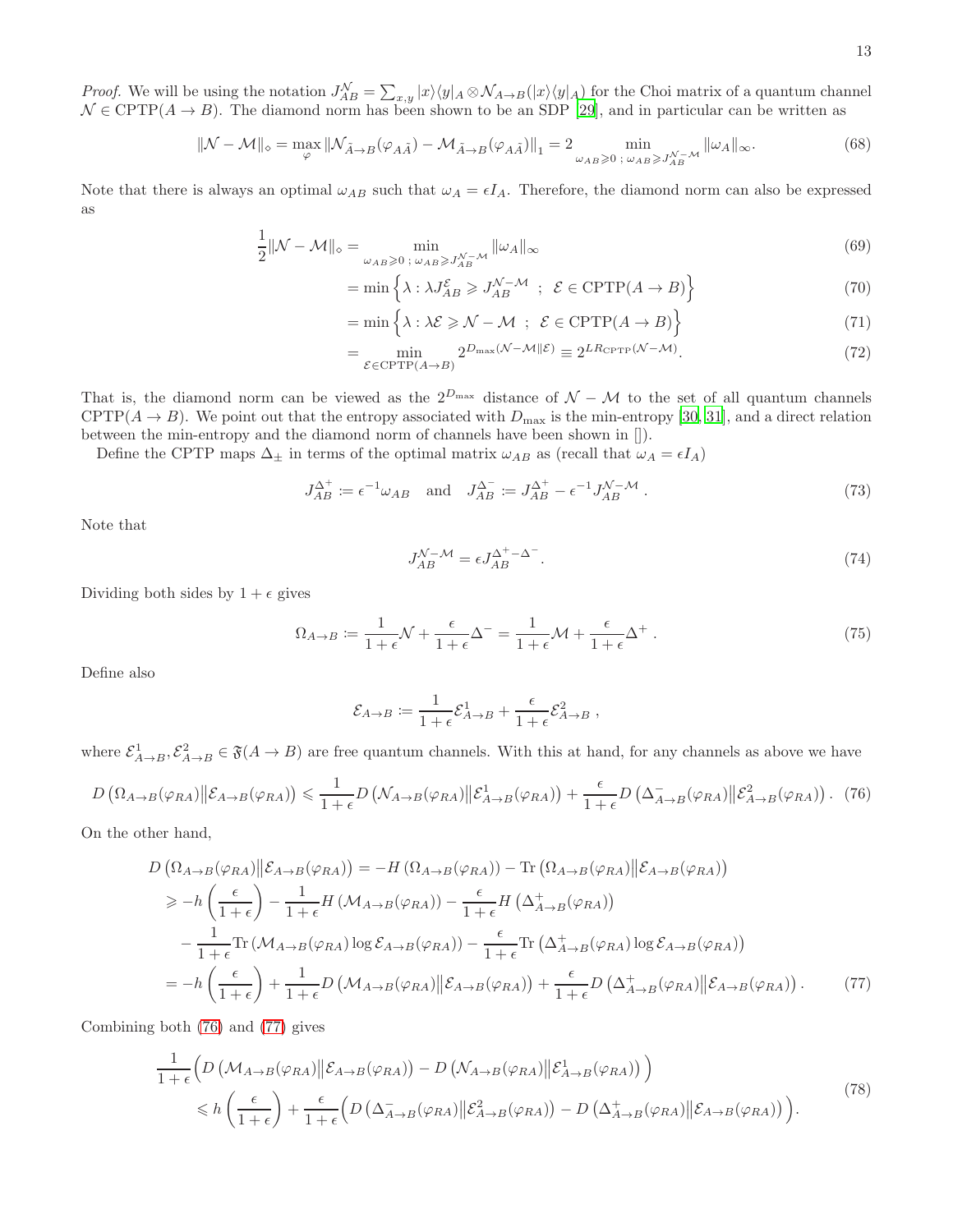In particular,

$$
D\left(\mathcal{M}_{A\to B}(\varphi_{RA})\middle\|\mathcal{E}_{A\to B}(\varphi_{RA})\right) - D\left(\mathcal{N}_{A\to B}\middle\|\mathcal{E}_{A\to B}^1\right) \leq (1+\epsilon)h\left(\frac{\epsilon}{1+\epsilon}\right) + \epsilon D\left(\Delta_{A\to B}^{-}\middle\|\mathcal{E}_{A\to B}^2\right). \tag{79}
$$

Finally, choosing  $\varphi_{RA}$ ,  $\mathcal{E}^1$ , and  $\mathcal{E}^2$ , such that

$$
D\left(\mathcal{N}_{A\to B} \middle\| \mathcal{E}_{A\to B}^1\right) = D_{\mathfrak{F}}\left(\mathcal{N}_{A\to B}\right)
$$
  
\n
$$
D\left(\Delta_{A\to B}^{-} \middle\| \mathcal{E}_{A\to B}^2\right) = D_{\mathfrak{F}}\left(\Delta_{A\to B}^{-}\right)
$$
  
\n
$$
D\left(\mathcal{M}_{A\to B}(\varphi_{RA}) \middle\| \mathcal{E}_{A\to B}(\varphi_{RA})\right) = D\left(\mathcal{M}_{A\to B} \middle\| \mathcal{E}_{A\to B}\right) \geq D_{\mathfrak{F}}(\mathcal{M}_{A\to B}),
$$
\n(80)

we conclude that

$$
D_{\mathfrak{F}}\left(\mathcal{M}_{A\to B}\right) - D_{\mathfrak{F}}\left(\mathcal{N}_{A\to B}\right) \leqslant (1+\epsilon)h\left(\frac{\epsilon}{1+\epsilon}\right) + \epsilon D_{\mathfrak{F}}\left(\Delta_{A\to B}^{-}\right) \leqslant (1+\epsilon)h\left(\frac{\epsilon}{1+\epsilon}\right) + \epsilon\kappa. \tag{81}
$$

This completes the proof.

The proof above can be adjusted in order to prove the asymptotic continuity of  $E_3$ . However, it will be very useful to prove a slightly stronger version of the asymptotic continuity that incorporate both  $D_{\mathfrak{F}}$  and  $E_{\mathfrak{F}}$  as special cases. We will use this version in the subsequent sections.

#### Stronger version

Let  $\mathcal{S}(RA)$  be a set of density matrices in  $\mathcal{D}(RA)$ . For any  $\mathcal{N} \in \text{CPTP}(A \to B)$  denote

$$
E_{\mathfrak{F},\mathcal{S}}(\mathcal{N}) \coloneqq \min_{\mathcal{M} \in \mathfrak{F}(A \to B)} \max_{\rho \in \mathcal{S}(RA)} D\left(\mathcal{N}_{A \to B}(\rho_{RA}) \|\mathcal{M}_{A \to B}(\rho_{RA})\right) \tag{82}
$$

We will assume here that the extreme points of  $\mathcal{S}(RA)$  are pure states, so that w.l.o.g.  $|R| = |A|$  and there is no need to take supremum over  $|R|$ .

<span id="page-13-2"></span>**Lemma 12.** Let  $\mathfrak{F}$  be a convex resource theory admitting the tensor product structure. Suppose also that for any *system* B*,* F(B) *contains a full rank state. For a fixed dimension* |R|*, let* S(RA) *be a set of density matrices in*  $\mathcal{D}(RA)$ *, whose extreme points are pure states. Further, let*  $\mathcal{N} \in \text{CPTP}(A \to B)$ *, and let*  $\{\mathcal{M}^{\varphi}\}_{\varphi \in \mathcal{S}(RA)}$  *be a set of CP maps (not necessarily channels) with the property*

<span id="page-13-0"></span>
$$
\|\mathcal{N}_{A\to B}(\varphi_{RA}) - \mathcal{M}_{A\to B}^{\varphi}(\varphi_{RA})\|_{1} \leq \epsilon \quad \forall \varphi \in \mathcal{S}(RA). \tag{83}
$$

*Then,*

$$
E_{\mathfrak{F},S}(\mathcal{N}_{A\to B}) - \max_{\varphi \in S(RA)} \min_{\mathcal{E} \in \mathfrak{F}(A\to B)} D\left(\mathcal{M}_{A\to B}^{\varphi}(\varphi_{RA}) \|\mathcal{E}_{A\to B}(\varphi_{RA})\right)
$$
  
\$\leq f(\epsilon) \log |AB| + \text{Tr}\left[\left(\gamma\_R - \text{Tr}\_B\left[\mathcal{M}\_{A\to B}^{\gamma}(\gamma\_{RA})\right]\right) \log \gamma\_R^{-1}\right], \qquad (84)\$

*where*  $f(\epsilon)$  *is independent on the dimensions and satisfies*  $\lim_{\epsilon \to 0} f(\epsilon) = 0$ , and  $\gamma_{RA} \in S(RA)$  *is a pure state defined below in* [\(102\)](#page-15-0)*.*

*Remark.* For the case that for all  $\varphi \in \mathcal{S}(RA)$ ,  $\mathcal{M}^{\varphi} = \mathcal{M} \in \text{CPTP}(A \to B)$  is CPTP and  $\mathcal{S}(RA) = \mathcal{D}(RA)$  with  $|R| = |A|$ , Eq. [\(83\)](#page-13-0) reduces to  $||M - N||_{\infty} \leq \epsilon$ , and since M is trace preserving, Eq. [\(84\)](#page-13-1) reduces to

<span id="page-13-1"></span>
$$
D_{\mathfrak{F}}(\mathcal{N}_{A\to B}) - D_{\mathfrak{F}}(\mathcal{M}_{A\to B}) \leqslant f(\epsilon) \log |AB| \tag{85}
$$

That is, we reproduce that  $D_{\mathfrak{F}}(\mathcal{N}_{A\rightarrow B})$  is asymptotically continuous.

*Remark.* For the case that for all  $\varphi \in \mathcal{S}(RA)$ ,  $\mathcal{M}^{\varphi} = \mathcal{M} \in \mathrm{CPTP}(A \to B)$  is CPTP and  $\mathcal{S}(RA) = \mathfrak{F}(RA)$ , the lemma above gives

$$
E_{\mathfrak{F}}(\mathcal{N}_{A\to B}) - E_{\mathfrak{F}}(\mathcal{M}_{A\to B}) \leqslant f(\epsilon) \log |AB| \tag{86}
$$

That is,  $E_{\mathfrak{F}}$  is also asymptotically continuous.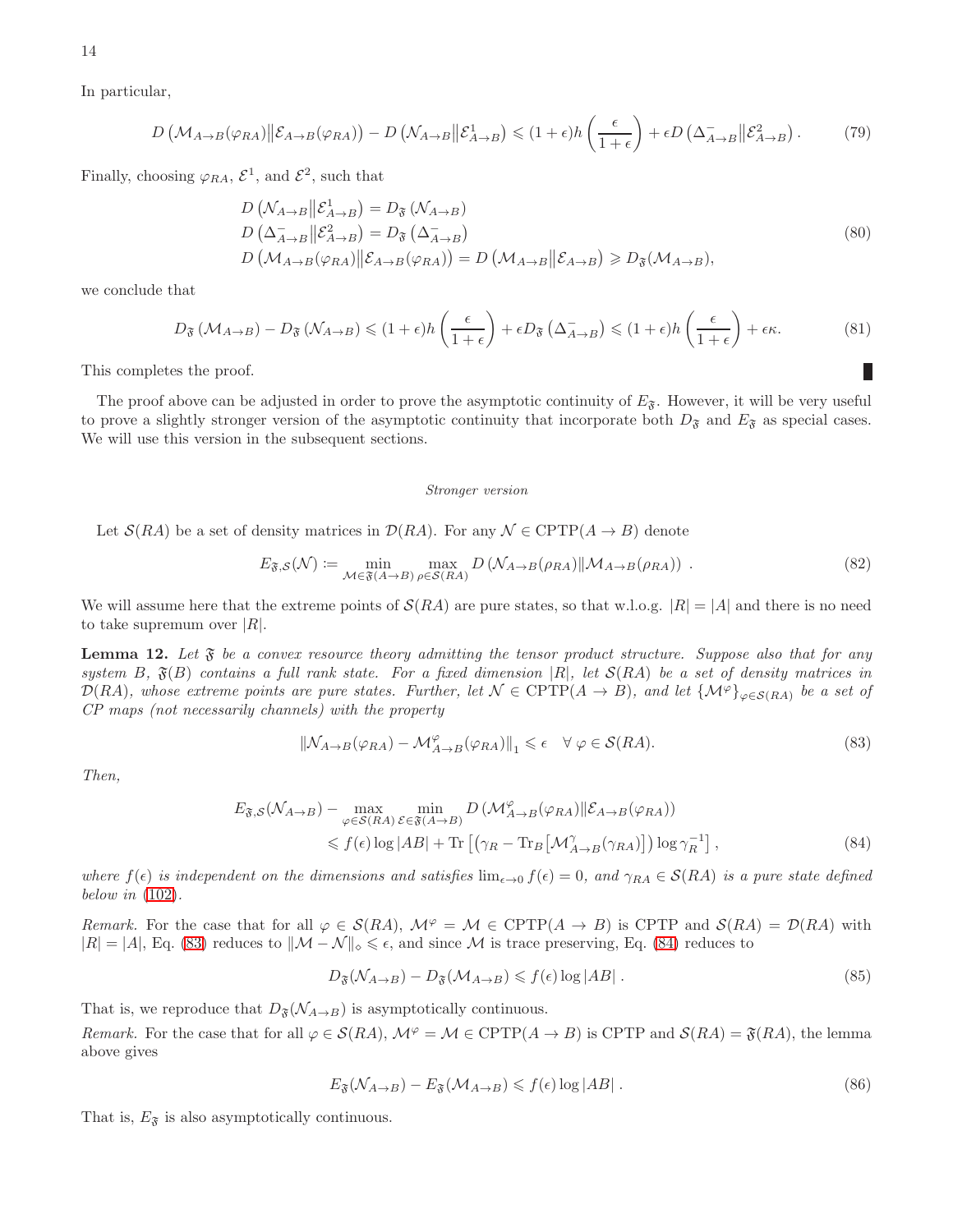*Remark.* Since the trace norm is contractive under partial trace, from [\(83\)](#page-13-0) it follows that

$$
\left\|\gamma_R - \text{Tr}_B\left[\mathcal{M}_{A \to B}(\gamma_{RA})\right]\right\|_1 \leqslant \epsilon \,. \tag{87}
$$

Therefore, we have the bound

$$
\operatorname{Tr}\left[\left(\gamma_R - \operatorname{Tr}_B\left[\mathcal{M}_{A \to B}(\gamma_{RA})\right]\right) \log \gamma_R^{-1}\right] \leqslant \epsilon \log \|\gamma_R^{-1}\|_{\infty} \,. \tag{88}
$$

*Proof.* Denote by  $J_{RB}^{\mathcal{N}} := \mathcal{N}_{A\to B}(\phi_{RA}^+)$  the Choi matrix of a quantum channel  $\mathcal{N} \in \text{CPTP}(A \to B)$ , and by

<span id="page-14-2"></span>
$$
\kappa := \min_{\omega \in \mathfrak{F}(B)} \log \|\omega_B^{-1}\|_{\infty} \,. \tag{89}
$$

Furthermore, for any  $\varphi \in \mathcal{S}(RA)$  denote by

$$
\tau_{RB}^{\pm,\varphi} = \left(\mathcal{M}_{A\to B}^{\varphi}\left(\varphi_{RA}\right) - \mathcal{N}_{A\to B}\left(\varphi_{RA}\right)\right)_{\pm} \tag{90}
$$

and observe that  $\text{Tr}\left[\tau_{RB}^{+,\varphi}+\tau_{RB}^{-,\varphi}\right]\leqslant\epsilon$ . By definition,  $\mathcal{M}^{\varphi}_{A\to B}(\varphi_{RA})-\mathcal{N}_{A\to B}(\varphi_{RA})=\tau_{RB}^{+,\varphi}-\tau_{RB}^{-,\varphi}$  so that

$$
\omega_{RB} \coloneqq \frac{1}{1+\epsilon} \mathcal{M}^{\varphi}_{A \to B} \left( \varphi_{RA} \right) + \frac{\epsilon}{1+\epsilon} \left( \frac{1}{\epsilon} \tau_{RB}^{-\varphi} \right) = \frac{1}{1+\epsilon} \mathcal{N}_{A \to B} \left( \varphi_{RA} \right) + \frac{\epsilon}{1+\epsilon} \left( \frac{1}{\epsilon} \tau_{RB}^{+\varphi} \right). \tag{91}
$$

Also, define

$$
\mathcal{E}_{A\to B} := \frac{1}{1+\epsilon} \mathcal{E}_{A\to B}^1 + \frac{\epsilon}{1+\epsilon} \mathcal{E}_{A\to B}^2,
$$

where  $\mathcal{E}_{A\to B}^1$ ,  $\mathcal{E}_{A\to B}^2 \in \mathfrak{F}(A \to B)$  are free quantum channels. With these definitions, for any channels as above we have from the joint convexity of the relative entropy

<span id="page-14-0"></span>
$$
D\left(\omega_{RB} \|\mathcal{E}_{A \to B}(\varphi_{RA})\right) \leq \frac{1}{1+\epsilon} D\left(\mathcal{M}_{A \to B}^{\varphi}(\varphi_{RA}) \|\mathcal{E}_{A \to B}^{1}(\varphi_{RA})\right) + \frac{\epsilon}{1+\epsilon} D\left(\frac{1}{\epsilon} \tau_{RB}^{-\varphi} \|\mathcal{E}_{A \to B}^{2}(\varphi_{RA})\right)
$$
  

$$
= \frac{1}{1+\epsilon} D\left(\mathcal{M}_{A \to B}^{\varphi}(\varphi_{RA}) \|\mathcal{E}_{A \to B}^{1}(\varphi_{RA})\right) - \frac{1}{1+\epsilon} \text{Tr}\left[\tau_{RB}^{-\varphi} \log \mathcal{E}_{A \to B}^{2}(\varphi_{RA})\right] - \frac{\epsilon}{1+\epsilon} H\left(\frac{1}{\epsilon} \tau_{RB}^{-\varphi}\right). \tag{92}
$$

On the other hand,

$$
D\left(\omega_{RB}||\mathcal{E}_{A\to B}(\varphi_{RA})\right) = -H\left(\omega_{RB}\right) - \text{Tr}\left(\omega_{RB}||\mathcal{E}_{A\to B}(\varphi_{RA})\right)
$$
  
\n
$$
\geq -h\left(\frac{\epsilon}{1+\epsilon}\right) - \frac{1}{1+\epsilon}H\left(\mathcal{N}_{A\to B}(\varphi_{RA})\right) - \frac{\epsilon}{1+\epsilon}H\left(\frac{1}{\epsilon}\tau_{RB}^{+,\varphi}\right)
$$
  
\n
$$
-\frac{1}{1+\epsilon}\text{Tr}\left(\mathcal{N}_{A\to B}(\varphi_{RA})\log\mathcal{E}_{A\to B}(\varphi_{RA})\right) - \frac{1}{1+\epsilon}\text{Tr}\left(\tau_{RB}^{+,\varphi}\log\mathcal{E}_{A\to B}(\varphi_{RA})\right)
$$
  
\n
$$
=\frac{1}{1+\epsilon}D\left(\mathcal{N}_{A\to B}(\varphi_{RA})||\mathcal{E}_{A\to B}(\varphi_{RA})\right) - \frac{1}{1+\epsilon}\text{Tr}\left(\tau_{RB}^{+,\varphi}\log\mathcal{E}_{A\to B}(\varphi_{RA})\right) - \frac{\epsilon}{1+\epsilon}H\left(\frac{1}{\epsilon}\tau_{RB}^{+,\varphi}\right) - h\left(\frac{\epsilon}{1+\epsilon}\right). \quad (93)
$$

Combining both [\(92\)](#page-14-0) and [\(93\)](#page-14-1) gives

$$
D\left(\mathcal{N}_{A\to B}(\varphi_{RA})\middle\|\mathcal{E}_{A\to B}(\varphi_{RA})\right) \tag{94}
$$

$$
\leq D\left(\mathcal{M}^{\varphi}_{A\to B}(\varphi_{RA})\left\|\mathcal{E}^{1}_{A\to B}(\varphi_{RA})\right.\right) + \text{Tr}\left[\tau_{RB}^{+,\varphi}\log\mathcal{E}_{A\to B}(\varphi_{RA})\right] - \text{Tr}\left(\tau_{RB}^{-,\varphi}\log\mathcal{E}^{2}_{A\to B}(\varphi_{RA})\right) \tag{95}
$$

$$
+ (1 + \epsilon)h\left(\frac{\epsilon}{1 + \epsilon}\right) + \epsilon \left(H\left(\frac{1}{\epsilon}\tau_{RB}^{+, \varphi}\right) - H\left(\frac{1}{\epsilon}\tau_{RB}^{-, \varphi}\right)\right).
$$
\n(96)

We now make a few observations. First, note that the last term in the equation above is bounded by

<span id="page-14-1"></span>
$$
\epsilon \left( H \left( \frac{1}{\epsilon} \tau_{RB}^{+, \varphi} \right) - H \left( \frac{1}{\epsilon} \tau_{RB}^{-, \varphi} \right) \right) \leqslant \epsilon \log |RB| \tag{97}
$$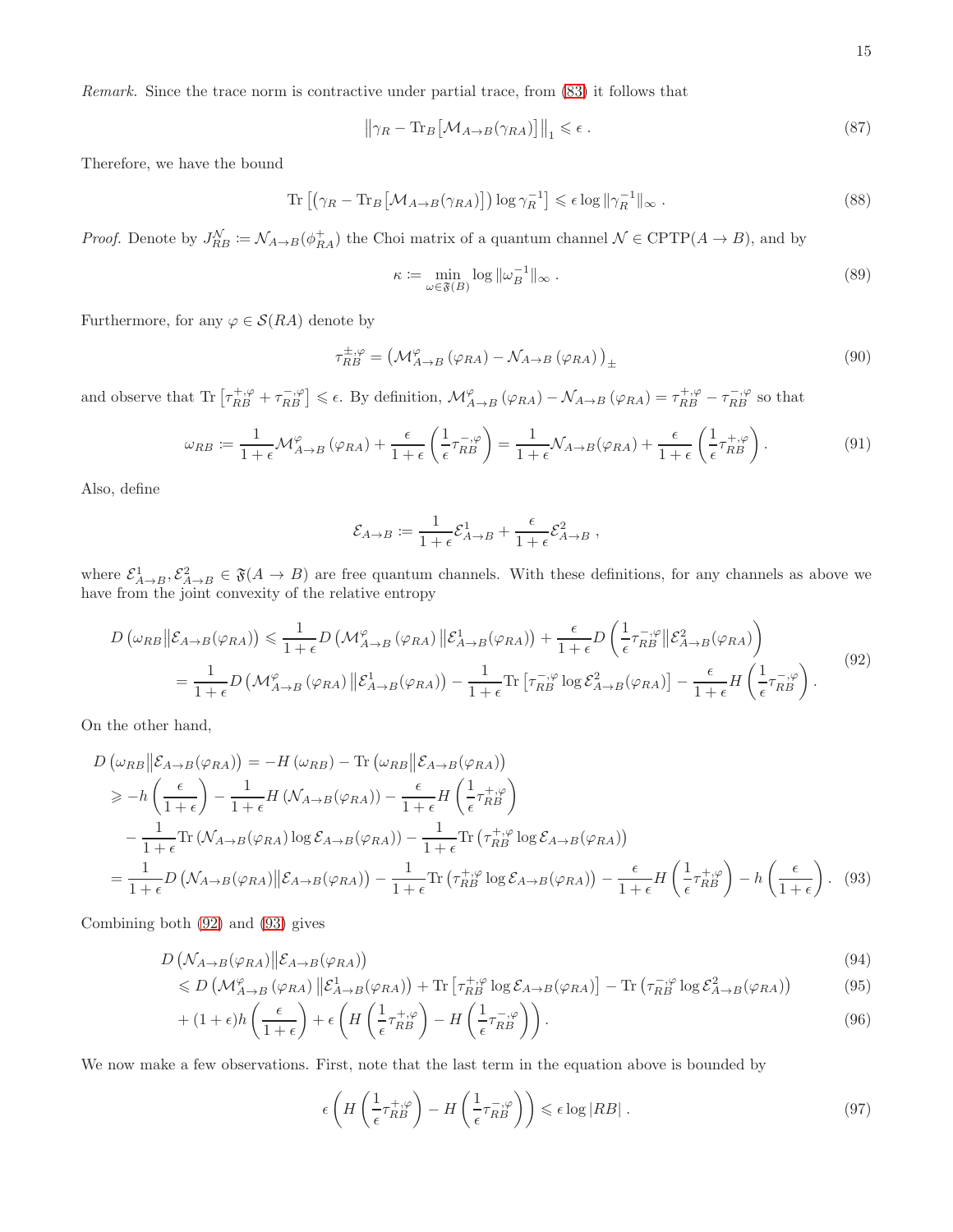Second, denote by  $t \equiv 2^{D_{\max}(\mathcal{E}^1||\mathcal{E}^2)}$  the smallest number satisfying  $t\mathcal{E}^2 \geq \mathcal{E}^1$ , and observe that

$$
\begin{split} \operatorname{Tr}\left[\tau_{RB}^{+,\varphi}\log\mathcal{E}_{A\to B}(\varphi_{RA})\right] &= \operatorname{Tr}\left[\tau_{RB}^{+,\varphi}\log\left(\frac{1}{1+\epsilon}\mathcal{E}_{A\to B}^{1}(\varphi_{RA}) + \frac{\epsilon}{1+\epsilon}\mathcal{E}_{A\to B}^{2}(\varphi_{RA})\right)\right] \\ &\leqslant \operatorname{Tr}\left[\tau_{RB}^{+,\varphi}\log\left(\frac{t+\epsilon}{1+\epsilon}\mathcal{E}_{A\to B}^{2}(\varphi_{RA})\right)\right] \\ &= \operatorname{Tr}[\tau_{RB}^{+,\varphi}]\log\left(\frac{t+\epsilon}{1+\epsilon}\right) + \operatorname{Tr}\left[\tau_{RB}^{+,\varphi}\log\mathcal{E}_{A\to B}^{2}(\varphi_{RA})\right] \\ &\leqslant \epsilon\log t + \epsilon\log(1+\epsilon) + \operatorname{Tr}\left[\tau_{RB}^{+,\varphi}\log\mathcal{E}_{A\to B}^{2}(\varphi_{RA})\right], \end{split} \tag{98}
$$

where the first inequality follows from the operator monotonicity of the log function. Therefore,

<span id="page-15-1"></span>
$$
D\left(\mathcal{N}_{A\to B}(\varphi_{RA})\middle|\mathcal{E}_{A\to B}(\varphi_{RA})\right) \le D\left(\mathcal{M}_{A\to B}^{\varphi}(\varphi_{RA})\middle|\mathcal{E}_{A\to B}^{1}(\varphi_{RA})\right) + (1+\epsilon)h\left(\frac{\epsilon}{1+\epsilon}\right) + \epsilon\log(1+\epsilon) + \epsilon\log|AB| + \epsilon D_{\max}(\mathcal{E}^{1}||\mathcal{E}^{2}) + \text{Tr}\left[(\tau_{RB}^{+,\varphi} - \tau_{RB}^{-,\varphi})\log\mathcal{E}_{A\to B}^{2}(\varphi_{RA})\right].
$$
\n(99)

Now, take  $\mathcal{E}_{A\to B}^2(X) := \text{Tr}[X]\omega_B$  to be a constant channel with the full rank state  $\omega_B \in \mathfrak{F}(B)$  optimizing [\(89\)](#page-14-2). Then,

$$
D_{\max}(\mathcal{E}^1 \| \mathcal{E}^2) = \log \min \left\{ t \geq 0 \, : \, tI^A \otimes \omega_B \geq J_{AB}^{\mathcal{E}^1} \right\}
$$
\n
$$
= \log \| \omega_B^{-1/2} J_{AB}^{\mathcal{E}^1} \omega_B^{-1/2} \|_{\infty} \leq \log \| \omega_B^{-1} \|_{\infty} \| J_{AB}^{\mathcal{E}^1} \|_{\infty} \leq \log |A| + \kappa. \tag{100}
$$

Hence, after minimizing both sides of [\(99\)](#page-15-1) over  $\mathcal{E}^1 \in \mathfrak{F}(A \to B)$  we get

$$
\min_{\mathcal{E}\in\mathfrak{F}(A\to B)} D\left(\mathcal{N}_{A\to B}(\varphi_{RA})\middle\| \mathcal{E}_{A\to B}(\varphi_{RA})\right) \leq \min_{\mathcal{E}\in\mathfrak{F}(A\to B)} D\left(\mathcal{M}_{A\to B}^{\varphi}(\varphi_{RA})\middle\| \mathcal{E}_{A\to B}(\varphi_{RA})\right) + (1+\epsilon)h\left(\frac{\epsilon}{1+\epsilon}\right) + \epsilon\log(1+\epsilon) + \epsilon\log|A|^2|B| + \epsilon\kappa + \text{Tr}\left[(\tau_{RB}^{+,\varphi} - \tau_{RB}^{-,\varphi})\log(\varphi_R\otimes\omega_B)\right].
$$
\n(101)

Furthermore, let  $\gamma_{RA} \in \mathcal{S}(RA)$  be such that

<span id="page-15-0"></span>
$$
E_{\mathfrak{F},\mathcal{S}}\left(\mathcal{N}_{A\to B}\right) = \min_{\mathcal{E}\in\mathfrak{F}(A\to B)} D\left(\mathcal{N}_{A\to B}(\gamma_{RA})\middle|\middle|\mathcal{E}_{A\to B}(\gamma_{RA})\right) \right). \tag{102}
$$

W.l.o.g. we can assume that  $\gamma_{RA}$  is pure since the extreme points of  $\mathcal{S}(RA)$  are pure states. With this choice we have

<span id="page-15-2"></span>
$$
E_{\mathfrak{F},\mathcal{S}}\left(\mathcal{N}_{A\to B}\right) \leq \max_{\varphi \in \mathcal{S}(RA)} \min_{\mathcal{E} \in \mathfrak{F}(A\to B)} D\left(\mathcal{M}_{A\to B}^{\varphi}(\varphi_{RA}) \middle| \mathcal{E}_{A\to B}(\varphi_{RA})\right) + (1+\epsilon)h\left(\frac{\epsilon}{1+\epsilon}\right) + \epsilon \log\left(1+\epsilon\right) + \epsilon \log|A|^2|B| + \epsilon \kappa + \text{Tr}\left[\left(\tau_{RB}^{+,\gamma} - \tau_{RB}^{-,\gamma}\right) \log(\gamma_R \otimes \omega_B)\right] \tag{103}
$$

What is therefore left is to bound the last term in the RHS of [\(103\)](#page-15-2). For pure  $\gamma_{RA}$  (with  $|R| = |A|$ ) set  $|\gamma_{RA}\rangle$  $\gamma_R^{1/2} \otimes I_{\tilde{R}} |\phi_{RA}^{\dagger}\rangle$ , so that

$$
\begin{split} &\text{Tr}\left[ (\tau_{RB}^{+,\gamma} - \tau_{RB}^{-,\gamma}) \log(\gamma_R \otimes \omega_B) \right] \\ &= \text{Tr}\left[ (\mathcal{M}_{A\to B}^{\gamma}(\gamma_{RA}) - \mathcal{N}_{A\to B}(\gamma_{RA})) \log(\gamma_R \otimes \omega_B) \right] \\ &= \text{Tr}\left[ (\mathcal{M}_{A\to B}^{\gamma}(\gamma_A) - \mathcal{N}_{A\to B}(\gamma_A)) \log(\omega_B) \right] + \text{Tr}\left[ \eta_R \log(\gamma_R) \right], \end{split} \tag{104}
$$

where

$$
\eta_R := \text{Tr}_B \left[ \mathcal{M}_{A \to B}^{\gamma} (\gamma_{RA}) - \mathcal{N}_{A \to B} (\gamma_{RA}) \right]
$$
  
=  $\text{Tr}_B \left[ \mathcal{M}_{A \to B}^{\gamma} (\gamma_{RA}) \right] - \gamma_R$   
=  $\gamma_R^{1/2} \left( J_R^{\mathcal{M}^{\gamma}} - I_R \right) \gamma_R^{1/2},$  (105)

where  $J_R^{\mathcal{M}^{\gamma}}$  is the marginal of the Choi matrix of  $\mathcal{M}^{\gamma}$ . Further, using the fact that for any Hermitian operator X we have  $X \le |X| := X_+ + X_-$  and  $\text{Tr}|X| = ||X||_1$ ,

$$
\operatorname{Tr}\left[\left(\mathcal{M}^{\gamma}_{A\to B}\left(\gamma_A\right)-\mathcal{N}_{A\to B}\left(\gamma_A\right)\right)\log(\omega_B)\right] = \operatorname{Tr}\left[\left(\mathcal{N}_{A\to B}\left(\gamma_A\right)-\mathcal{M}^{\gamma}_{A\to B}\left(\gamma_A\right)\right)\log(\omega_B^{-1})\right] \tag{106}
$$

$$
\leqslant \text{Tr}\left[\left|\mathcal{N}_{A\to B}\left(\gamma_A\right) - \mathcal{M}_{A\to B}^{\gamma}\left(\gamma_A\right)\right| \log(\omega_B^{-1})\right] \tag{107}
$$

$$
\leq \|\mathcal{N}_{A\to B}(\gamma_A) - \mathcal{M}_{A\to B}^{\gamma}(\gamma_A)\|_1 \log \|\omega_B^{-1}\|_{\infty} \tag{108}
$$

 $\leqslant \epsilon \kappa.$  (109)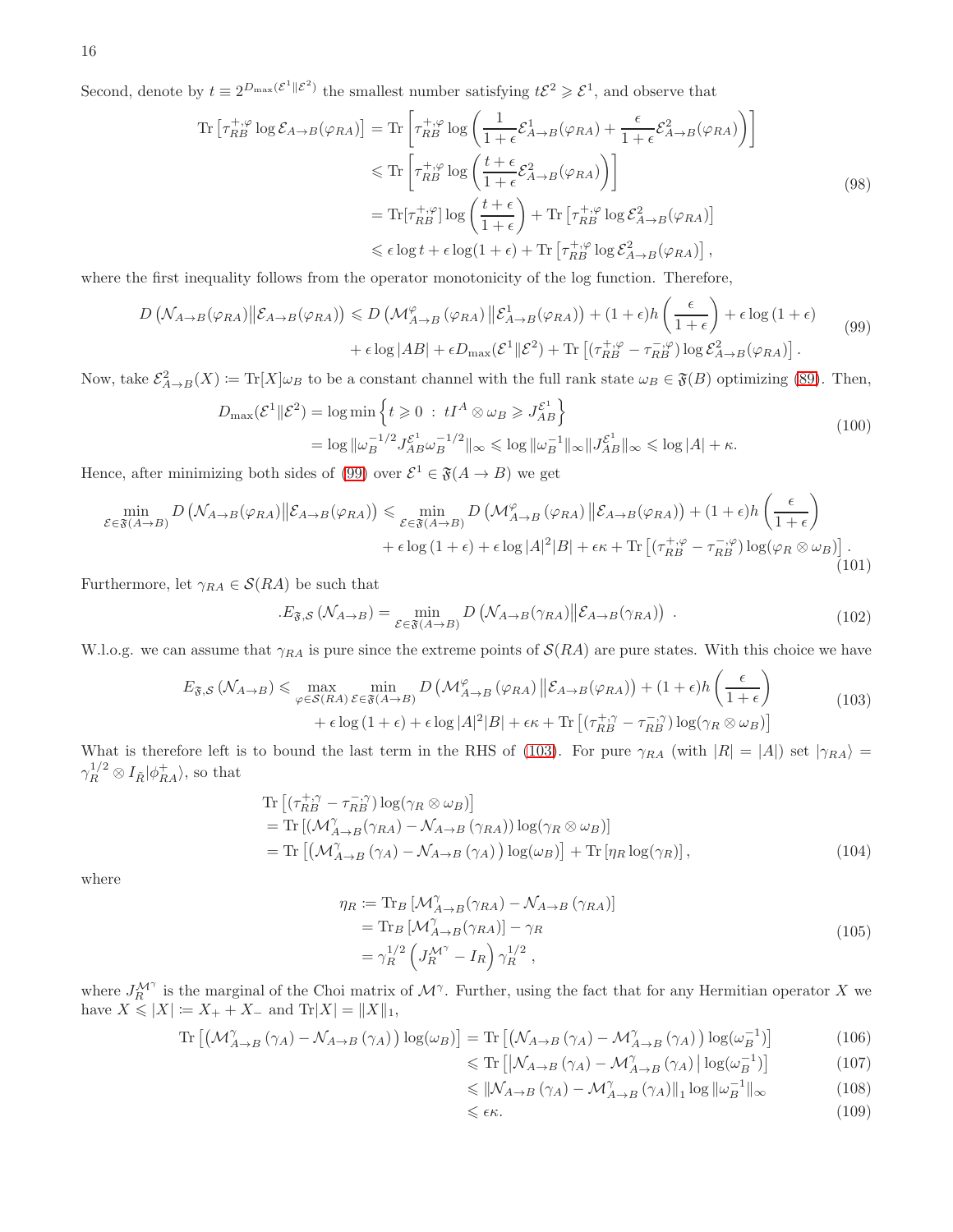Combining everything we get

$$
E_{\mathfrak{F},\mathcal{S}}\left(\mathcal{N}_{A\to B}\right) \leq \max_{\varphi \in \mathcal{S}(RA)} \min_{\mathcal{E} \in \mathfrak{F}(A\to B)} D\left(\mathcal{M}_{A\to B}^{\varphi}\left(\varphi_{RA}\right) \big|\big| \mathcal{E}_{A\to B}(\varphi_{RA})\right) + \text{Tr}\left[\gamma_R^{1/2}\left(I_R - J_R^{\mathcal{M}^{\gamma}}\right)\gamma_R^{1/2}\log\gamma_R^{-1}\right] + g(\epsilon),\tag{110}
$$

where

$$
g(\epsilon) := \epsilon \left( \log |A|^2 |B| + 2\kappa \right) + (1 + \epsilon) h \left( \frac{\epsilon}{1 + \epsilon} \right) + \epsilon \log \left( 1 + \epsilon \right). \tag{111}
$$

This completes the proof.

# THE ASYMPTOTIC EQUIPARTITION PROPERTY (AEP)

As defined in the main text the *logarithmic robustness of a dynamical resource*  $\mathcal{N} \in \text{CPTP}(A \to B)$  is defined as

$$
LR_{\mathfrak{F}}(\mathcal{N}_{A\to B}) \coloneqq \min_{\mathcal{E}\in\mathfrak{F}(A\to B)} D_{\max}(\mathcal{N}||\mathcal{E})
$$
  
=  $\log_2 \min \left\{ t : t\mathcal{E}_{A\to B} \ge \mathcal{N}_{A\to B} ; \ \mathcal{E}\in\mathfrak{F}(A\to B) \right\},$  (112)

where the notation  $t\mathcal{E}_{A\to B} \geq \mathcal{N}_{A\to B}$  means that  $t\mathcal{E}_{A\to B} - \mathcal{N}_{A\to B}$  is a CP map. We also define

$$
\underline{LR}_{\mathfrak{F}}(\mathcal{N}_{A\to B}) \coloneqq \min_{\mathcal{E}\in\mathfrak{F}(A\to B)} \sup_{\varphi\in\mathfrak{F}(RA)} D_{\max}(\mathcal{N}_{A\to B}(\varphi_{RA}) \| \mathcal{E}_{A\to B}(\varphi_{RA})). \tag{113}
$$

We will assume here that the extreme point of  $\mathfrak{F}(RA)$  are pure states so that the optimization above over  $\mathfrak{F}(RA)$  can be taken to be over pure states with  $|R| = |A|$ .

#### Standard Smoothing

The smoothed version of the logarithmic robustness can be defined as

$$
\widetilde{LR}_{\mathfrak{F}}^{\epsilon}(\mathcal{N}) \coloneqq \min_{\mathcal{N}' \in B_{\epsilon}(\mathcal{N})} LR_{\mathfrak{F}}(\mathcal{N}'), \tag{114}
$$

with the diamond-norm ball

$$
B_{\epsilon}(\mathcal{N}) \coloneqq \left\{ \mathcal{N}' \in \text{CPTP}(A \to B) \; : \; \|\mathcal{N}' - \mathcal{N}\|_{\diamond} \leq \epsilon \right\}.
$$

The above smoothing of  $LR_{\mathfrak{F}}$  is a straightforward generalization from states to channels. While we will adopt a different type of smoothing later on, we start by showing that the regularization of  $\widetilde{LR}_{\mathfrak{F}}^{\epsilon}$  provides an upper bound on the regularization of  $D_{\mathfrak{F}}$ .

Lemma 13. Let  $\mathfrak F$  be a convex QRT, and define

<span id="page-16-1"></span>
$$
D_{\mathfrak{F}}^{\infty}(\mathcal{N}) \coloneqq \liminf_{n \to \infty} \frac{1}{n} D_{\mathfrak{F}}(\mathcal{N}^{\otimes n}) \quad ; \quad \widetilde{LR}_{\mathfrak{F}}^{\infty}(\mathcal{N}) \coloneqq \lim_{\epsilon \to 0} \liminf_{n \to \infty} \frac{1}{n} \widetilde{LR}_{\mathfrak{F}}^{\epsilon}(\mathcal{N}^{\otimes n}). \tag{116}
$$

*Then,*

<span id="page-16-0"></span>
$$
D_{\mathfrak{F}}^{\infty}(\mathcal{N}) \leqslant \widetilde{LR}_{\mathfrak{F}}^{\infty}(\mathcal{N})\,. \tag{117}
$$

*Proof.* Let  $\mathcal{N}_n^{\epsilon} \in \text{CPTP}(A^n \to B^n)$  and  $\mathcal{E}_n \in \mathfrak{F}(A^n \to B^n)$  be optimal channels such that  $\|\mathcal{N}_n^{\epsilon} - \mathcal{N}^{\otimes n}\|_{\infty} \leq \epsilon$  and  $LR_{\mathfrak{F}}^{\epsilon}(\mathcal{N}^{\otimes n})=D_{\max}(\mathcal{N}_{n}^{\epsilon}||\mathcal{E}_{n}).$  Using the fact that  $D_{\max}$  is always greater that the relative entropy D, we conclude that

$$
\frac{1}{n}D_{\mathfrak{F}}(\mathcal{N}_n^{\epsilon}) \leq \frac{1}{n}D(\mathcal{N}_n^{\epsilon}||\mathcal{E}_n) \leq \frac{1}{n}D_{\max}(\mathcal{N}_n^{\epsilon}||\mathcal{E}_n) = \frac{1}{n}\widetilde{LR}_{\mathfrak{F}}^{\epsilon}(\mathcal{N}^{\otimes n}).
$$
\n(118)

L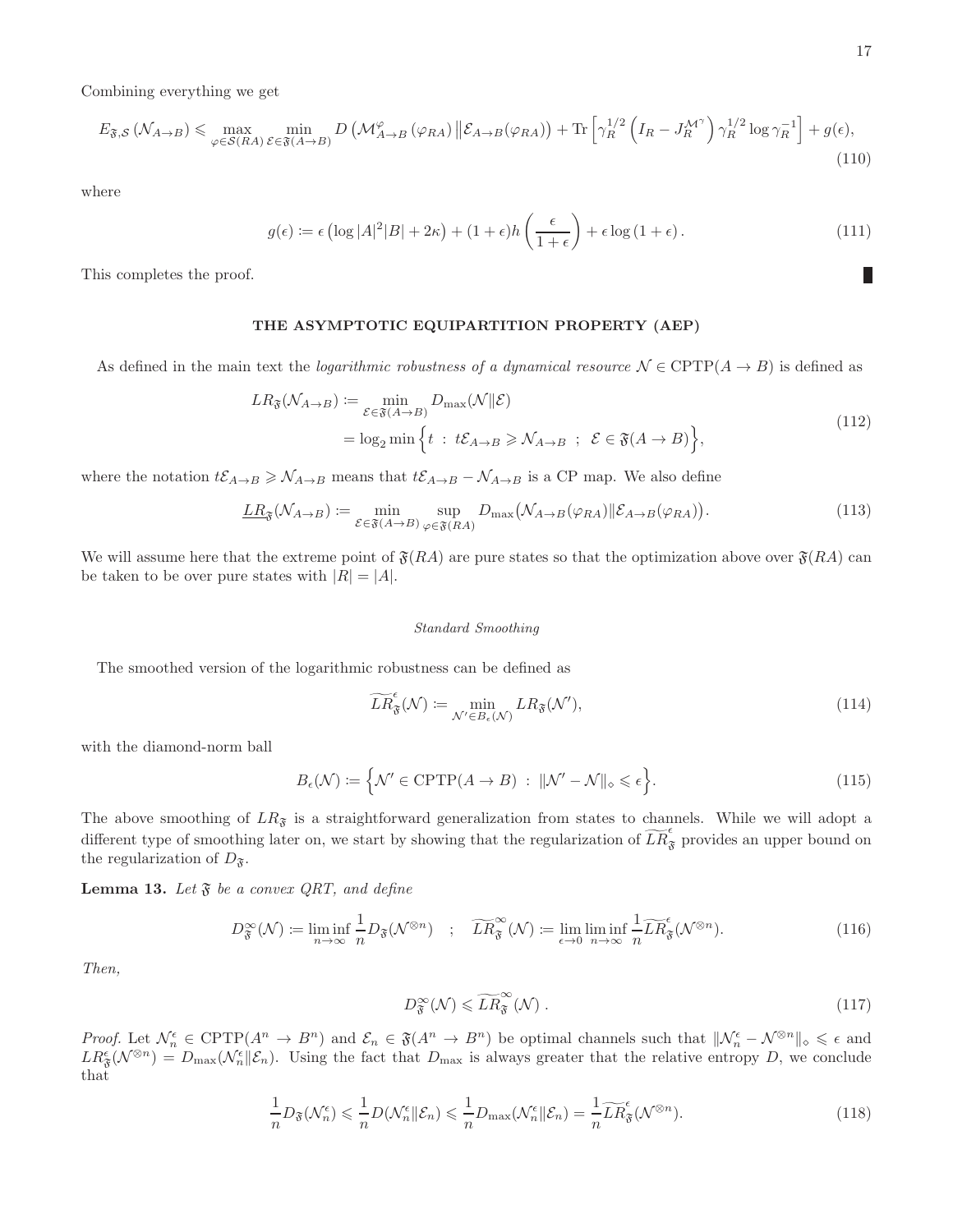Now, since  $D_{\mathfrak{F}}$  is asymptotically continuous there exists a function  $f : \mathbb{R} \to \mathbb{R}$  with the property  $\lim_{\epsilon \to 0} f(\epsilon) = 0$  such that

$$
\frac{1}{n}D_{\mathfrak{F}}(\mathcal{N}^{\otimes n}) \leq \frac{1}{n}D_{\mathfrak{F}}(\mathcal{N}_n^{\epsilon}) + f(\epsilon). \tag{119}
$$

Therefore, taking the limit  $n \to \infty$  followed by  $\epsilon \to 0$  on both sides gives

$$
\liminf_{n \to \infty} \frac{1}{n} D_{\mathfrak{F}}(\mathcal{N}^{\otimes n}) \leqslant \lim_{\epsilon \to 0} \liminf_{n \to \infty} \frac{1}{n} \widetilde{LR}_{\mathfrak{F}}^{\epsilon}(\mathcal{N}^{\otimes n}) \; . \tag{120}
$$

This completes the proof.

#### Liberal Smoothing

Let

$$
B_{\epsilon}^{\varphi}(\mathcal{N}) \coloneqq \left\{ \mathcal{N}' \in \mathrm{CP}(A \to B) \; : \; \|\mathcal{N}'_{A \to B}(\varphi_{RA}) - \mathcal{N}_{A \to B}(\varphi_{RA})\|_{1} \leqslant \epsilon \right\},\tag{121}
$$

and consider the following types of smoothing:

$$
LR^{\epsilon}_{\mathfrak{F}}(\mathcal{N}) := \max_{\varphi \in \mathcal{D}(RA)} \min_{\mathcal{N}' \in B^{\varphi}_{\epsilon}(\mathcal{N})} \min_{\mathcal{E} \in \mathfrak{F}(A \to B)} D_{\max} \big( \mathcal{N}'_{A \to B} \|\mathcal{E}_{A \to B} \big), \tag{122}
$$

$$
\underline{LR}_{\mathfrak{F}}^{\epsilon}(\mathcal{N}) \coloneqq \sup_{\varphi \in \mathfrak{F}(RA)} \min_{\mathcal{N}' \in B_{\epsilon}^{\varphi}(\mathcal{N})} \min_{\mathcal{E} \in \mathfrak{F}(A \to B)} D_{\max}(\mathcal{N}'_{A \to B}(\varphi_{RA}) \| \mathcal{E}_{A \to B}(\varphi_{RA})). \tag{123}
$$

Note that both of the above smoothings respect the condition that for  $\epsilon = 0$ ,

$$
LR_{\mathfrak{F}}^{\epsilon=0}(\mathcal{N}) = LR_{\mathfrak{F}}(\mathcal{N}),
$$
  
\n
$$
\underline{LR}_{\mathfrak{F}}^{\epsilon=0}(\mathcal{N}) = \underline{LR}_{\mathfrak{F}}(\mathcal{N}_{A \to B}).
$$
\n(124)

For each  $\varphi \in \mathcal{D}(RA)$ , it holds  $B_{\epsilon}(\mathcal{N}) \subset B_{\epsilon}^{\varphi}(\mathcal{N})$ , hence we have

$$
\widetilde{LR}_{\mathfrak{F}}^{\epsilon}(\mathcal{N}) \geqslant \min_{\mathcal{N}' \in B_{\epsilon}^{\varphi}(\mathcal{N})} LR_{\mathfrak{F}}(\mathcal{N}')
$$
\n(125)

Furthermore, since the above equation holds for all  $\varphi \in \mathcal{D}(RA)$  we must have

$$
\widetilde{LR}_{\mathfrak{F}}^{\epsilon}(\mathcal{N}) \geqslant LR_{\mathfrak{F}}^{\epsilon}(\mathcal{N})\ .
$$
\n<sup>(126)</sup>

The above equation holds also even if we define  $B_{\epsilon}^{\varphi}$  with respect to CPCP maps. That is, define

$$
B^{\prime\varphi}_{\epsilon}(\mathcal{N}) \coloneqq \left\{ \mathcal{N}^{\prime} \in \text{CPTP}(A \to B) \; : \; \|\mathcal{N}_{A \to B}^{\prime}(\varphi_{RA}) - \mathcal{N}_{A \to B}(\varphi_{RA})\|_{1} \leqslant \epsilon \right\}
$$
(127)

and

$$
LR_{\mathfrak{F}}^{\prime\epsilon}(\mathcal{N}) \coloneqq \max_{\varphi \in \mathcal{D}(RA)} \min_{\mathcal{N}' \in B^{\prime\epsilon}(\mathcal{N})} \min_{\mathcal{E} \in \mathfrak{F}(A \to B)} D_{\max}(\mathcal{N}'_{A \to B} \| \mathcal{E}_{A \to B}) \tag{128}
$$

Then, we also have

$$
\widetilde{LR}_{\mathfrak{F}}^{\epsilon}(\mathcal{N}) \geqslant LR_{\mathfrak{F}}^{\prime\epsilon}(\mathcal{N})\,. \tag{129}
$$

We now show that if the inequality above is strict, then also the inequality in [\(117\)](#page-16-0) is strict, and consequently the AEP cannot hold with standard smoothing.

**Lemma 14.** Let  $\mathfrak{F}$  be a convex QRT, and define  $LR_{\mathfrak{F}}^{\infty}(\mathcal{N}) \coloneqq \lim_{\epsilon \to 0} \liminf_{n \to \infty} \frac{1}{n} LR_{\mathfrak{F}}^{\epsilon}(\mathcal{N}^{\otimes n})$ . Then,

$$
D_{\mathfrak{F}}^{\infty}(\mathcal{N}) \leqslant LR_{\mathfrak{F}}^{\prime\infty}(\mathcal{N})\ .
$$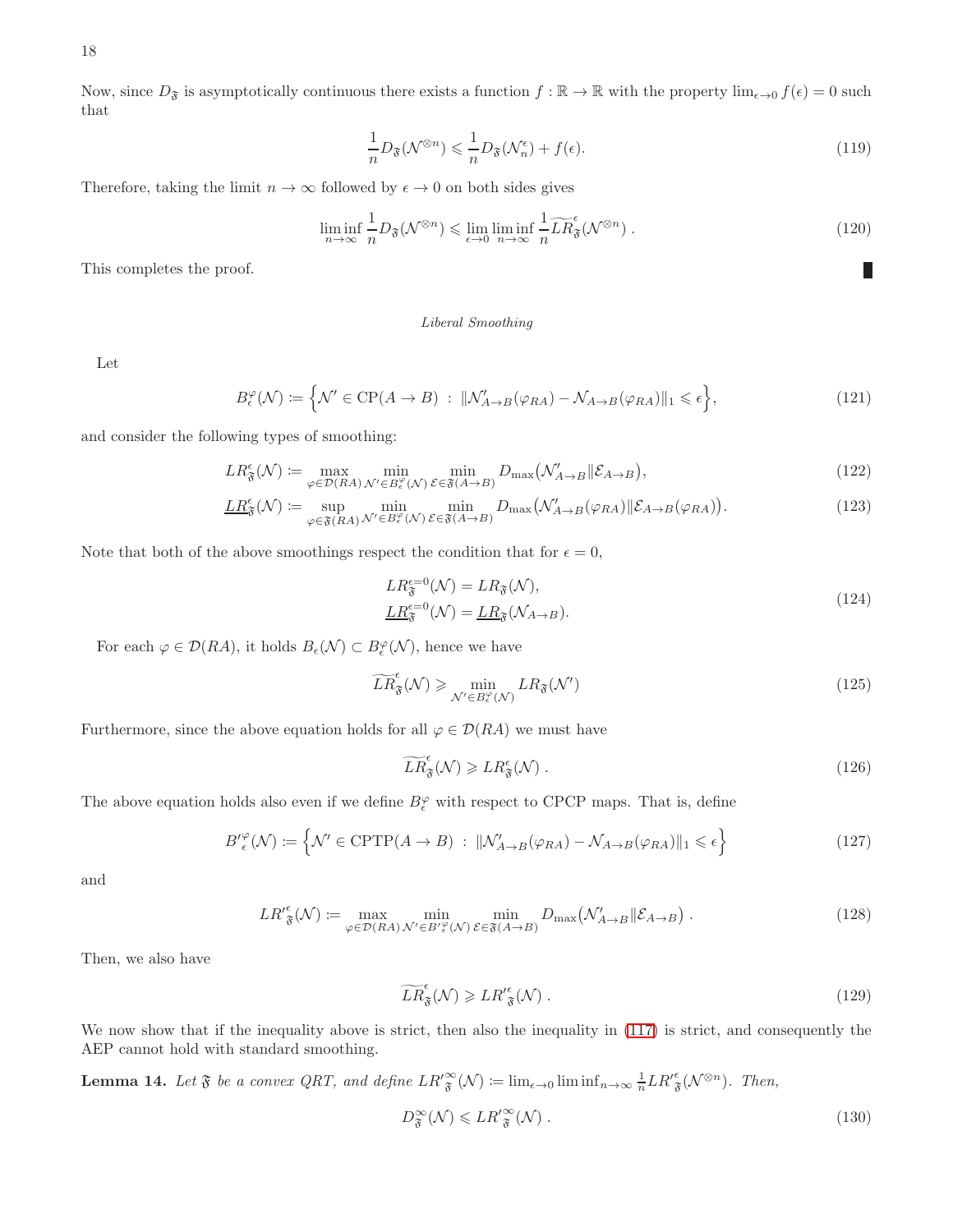*Proof.* For any  $\epsilon > 0$ ,  $n \in \mathbb{N}$ , and  $\varphi \in \mathcal{D}(R^n A^n)$ , let  $\mathcal{M}_n^{\varphi} \in \mathrm{CPTP}(A^n \to B^n)$  and  $\mathcal{E}_n^{\varphi} \in \mathfrak{F}(A^n \to B^n)$  be optimal channels such that  $\|\mathcal{M}_n^{\varphi}(\varphi_{R^n A^n}) - \mathcal{N}^{\otimes n}(\varphi_{R^n A^n})\|_1 \leq \epsilon$  and

$$
\min_{\mathcal{N}'\in B'\substack{\varphi\\ \epsilon}} \min_{(\mathcal{N}^{\otimes n})} \min_{\mathcal{E}\in\mathfrak{F}(A^n\to B^n)} D_{\max}(\mathcal{N}'\|\mathcal{E}) = D_{\max}(\mathcal{M}^{\varphi}_n\|\mathcal{E}^{\varphi}_n).
$$

Using the fact that  $D_{\text{max}}$  is always greater that the relative entropy  $D$ , we conclude that

$$
\frac{1}{n} \min_{\mathcal{E} \in \mathfrak{F}(A^n \to B^n)} D\left(\mathcal{M}_n^{\varphi}(\varphi_{R^n A^n}) \middle| \mathcal{E}(\varphi_{R^n A^n})\right) \leq \frac{1}{n} D(\mathcal{M}_n^{\varphi} \Vert \mathcal{E}_n^{\varphi}) \leq \frac{1}{n} D_{\max}(\mathcal{M}_n^{\varphi} \Vert \mathcal{E}_n^{\varphi}) = \frac{1}{n} \min_{\mathcal{N}' \in B'_{\epsilon}^{\varphi}(\mathcal{N}^{\otimes n})} \min_{\mathcal{E} \in \mathfrak{F}(A^n \to B^n)} D_{\max}(\mathcal{N}' \Vert \mathcal{E})
$$

Combining this with Lemma [12](#page-13-2) we have

$$
\frac{1}{n}D_{\mathfrak{F}}(\mathcal{N}^{\otimes n}) \leq \frac{1}{n} \max_{\varphi \in \mathcal{D}(RA)} \min_{\mathcal{E} \in \mathfrak{F}(A^n \to B^n)} D\left(\mathcal{M}_n^{\varphi}(\varphi_{R^n A^n}) \big| \mathcal{E}(\varphi_{R^n A^n})\right) + f(\epsilon) \leq \frac{1}{n} L R_{\mathfrak{F}}^{\prime \epsilon}(\mathcal{N}^{\otimes n}) + f(\epsilon) \,. \tag{131}
$$

Therefore, taking the limit  $n \to \infty$  followed by  $\epsilon \to 0$  on both sides gives

$$
\liminf_{n \to \infty} \frac{1}{n} D_{\mathfrak{F}}(\mathcal{N}^{\otimes n}) \leqslant \lim_{\epsilon \to 0} \liminf_{n \to \infty} \frac{1}{n} L R'_{\mathfrak{F}}(\mathcal{N}^{\otimes n}) \; . \tag{132}
$$

This completes the proof.

The above lemma demonstrates that if the standard smoothing leads to different quantities than the liberal smoothing then AEP cannot hold when the quantities are defined with respect to the standard smoothing. This is the reason why we adopt here this new type of smoothing.

The liberal smoothing is strongly connected to the underlying QRT. In particular, the functions  $LR^{\epsilon}_{\mathfrak{F}}(\mathcal{N})$  and  $\underline{LR}_{\mathfrak F}^\epsilon({\mathcal N})$  remain resource monotones (see the lemma below). Note also that by definition

$$
\underline{LR}_{\mathfrak{F}}^{\epsilon}(\mathcal{N}_{A\to B}) \leqslant LR_{\mathfrak{F}}^{\epsilon}(\mathcal{N}_{A\to B}) \,. \tag{133}
$$

**Lemma 15.** *Let*  $\Theta$  :  $\text{CPTP}(A \rightarrow B) \rightarrow \text{CPTP}(A' \rightarrow B')$  *be a superchannel defined by* 

$$
\Theta[\mathcal{N}_{A \to B}] \coloneqq \mathcal{E}_{BE \to B'}^{\text{post}} \circ \mathcal{N}_{A \to B} \circ \mathcal{E}_{A' \to AE}^{\text{pre}},\tag{134}
$$

 $with \mathcal{E}^{\text{pre}} \in \text{CPTP}(A' \to AE) \text{ and } \mathcal{E}^{\text{post}} \in \text{CPTP}(BE \to B') \text{ being completely RNG. Then,}$ 

$$
\underline{LR}_{\mathfrak{F}}^{\epsilon}(\Theta[\mathcal{N}_{A\to B}]) \leqslant \underline{LR}_{\mathfrak{F}}^{\epsilon}(\mathcal{N}_{A\to B}) \quad ; \quad LR_{\mathfrak{F}}^{\epsilon}(\Theta[\mathcal{N}_{A\to B}]) \leqslant LR_{\mathfrak{F}}^{\epsilon}(\mathcal{N}_{A\to B}). \tag{135}
$$

*Proof.* For any channel  $\mathcal{N} \in \text{CPTP}(A \to B)$ , we have

$$
\underline{LR}_{\mathfrak{F}}^{\epsilon}(\Theta[N_{A\rightarrow B}]) = \sup_{\varphi\in\mathfrak{F}(R'A')} \lim_{\mathcal{M}'\in B_{\epsilon}^{\varphi}(\Theta[N])} \lim_{\Phi\in\mathfrak{F}(A'\rightarrow B')} \lim_{\mathcal{M}\in\mathcal{F}(\Theta[A\rightarrow B)} \lim_{\Phi\in\mathfrak{F}(A'\rightarrow B')} \lim_{\mathcal{M}\in\mathcal{M}(A'\rightarrow B')} \lim_{\mathcal{M}\in\mathcal{M}(A'\rightarrow B')} \lim_{\mathcal{M}\in\mathcal{M}(A'\rightarrow B')} \lim_{\mathcal{M}\in\mathcal{M}(A'\rightarrow B')} \lim_{\mathcal{M}\in\mathcal{M}(A'\rightarrow B')} \lim_{\mathcal{M}\in\mathcal{M}(A'\rightarrow B')} \lim_{\mathcal{M}\in\mathcal{M}(A'\rightarrow B')} \lim_{\mathcal{M}\in\mathcal{M}(A'\rightarrow B')} \lim_{\mathcal{M}\in\mathcal{M}(A'\rightarrow B')} \lim_{\mathcal{M}\in\mathcal{M}(A'\rightarrow B')} \lim_{\mathcal{M}\in\mathcal{M}(A'\rightarrow B')} \lim_{\mathcal{M}\in\mathcal{M}(A'\rightarrow B')} \lim_{\mathcal{M}\in\mathcal{M}(A'\rightarrow B')} \lim_{\mathcal{M}\in\mathcal{M}(A'\rightarrow B')} \lim_{\mathcal{M}\in\mathcal{M}(A'\rightarrow B')} \lim_{\mathcal{M}\in\mathcal{M}(A'\rightarrow B')} \lim_{\mathcal{M}\in\mathcal{M}(A'\rightarrow B')} \lim_{\mathcal{M}\in\mathcal{M}(A'\rightarrow B')} \lim_{\mathcal{M}\in\mathcal{M}(A'\rightarrow B')} \lim_{\mathcal{M}\in\mathcal{M}(A'\rightarrow B')} \lim_{\mathcal{M}\in\mathcal{M}(A'\rightarrow B')} \lim_{\mathcal{M}\in\mathcal{M}(A'\rightarrow B')} \lim_{\mathcal{M}\in\mathcal{M}(A'\rightarrow B')} \lim_{\mathcal{M}\in\mathcal{M}(A'\rightarrow B')} \lim_{\mathcal{M}\in\mathcal{M}(A'\rightarrow B')} \lim_{\mathcal{M}\in\mathcal{M}(A'\rightarrow B')} \lim_{\mathcal{M}\in\mathcal{M}(A'\rightarrow B')} \lim_{\mathcal{M}\in\mathcal{M}(A'\rightarrow B')} \lim_{\mathcal{M}\in\mathcal{M}(A'\rightarrow B')} \lim_{\mathcal{M}\in\mathcal{M}(A'\rightarrow
$$

The second line follows by restricting  $\mathcal{N}'$  to have the form  $\Theta[\mathcal{M}]$ . The third line by restricting  $\Phi$  to have the form  $\Theta[\Omega]$ . The fourth line from data processing inequality of  $D_{\text{max}}$ . The fifth line by substituting  $\sigma_{R'AE} = \mathcal{E}_{A' \to AE}^{\text{pre}}(\varphi_{R'A'})$ and then optimizing over all  $\sigma \in \mathfrak{F}(R'AE)$ . The sixth line from the contractivity of the trace norm, and finally, the seventh and eighth by definition. The monotonicity of  $LR_{\mathfrak{F}}^{\epsilon}$  follows similar lines.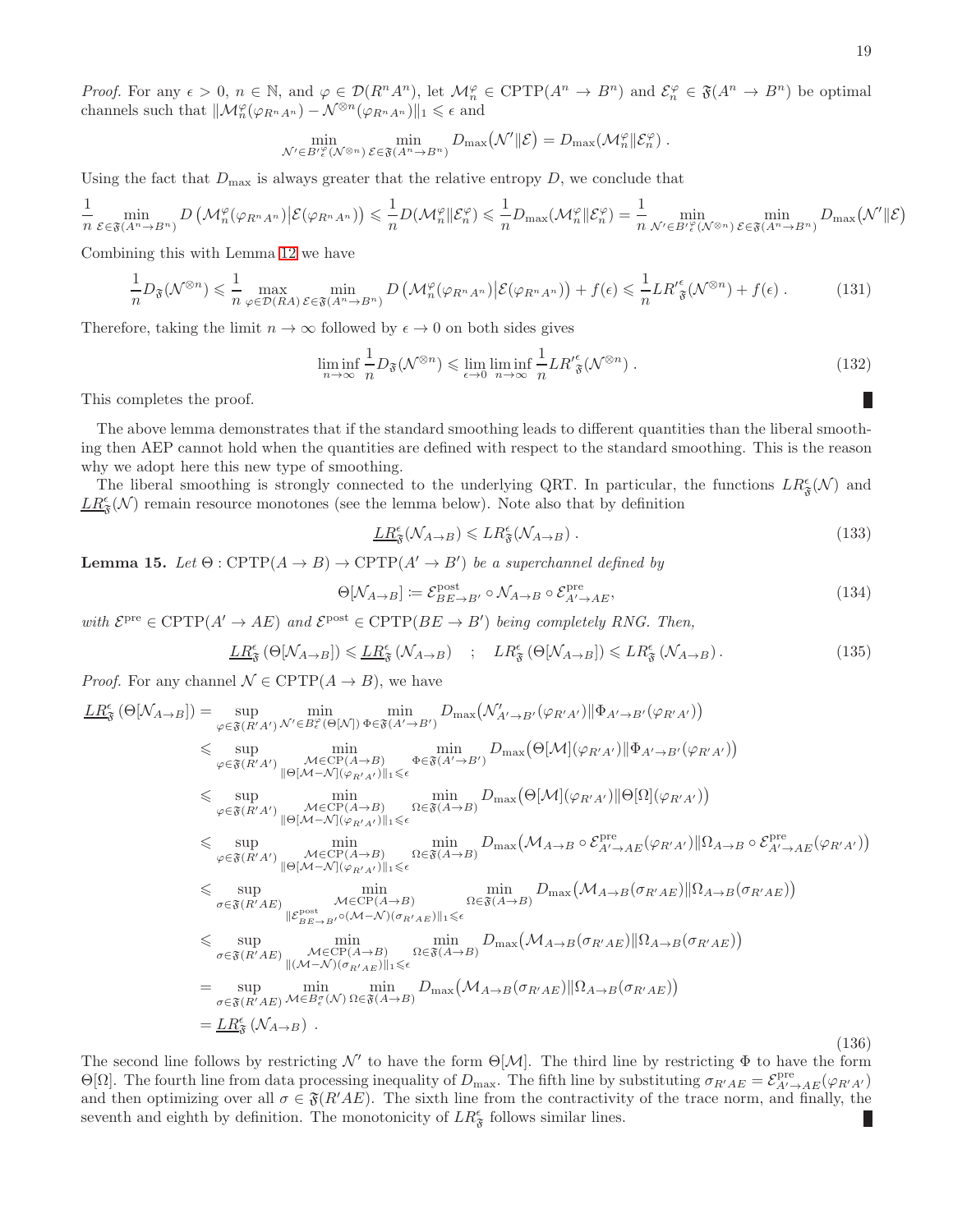#### Product-State Regularization

One can define the regularized version of  $D_{\mathfrak{F}}$  and  $LR_{\mathfrak{F}}^{\epsilon}$  as in [\(116\)](#page-16-1). Note, however, that unlike the analogous quantity in the state domain, for channels the limit  $n \to \infty$  of  $\frac{1}{n}D_{\mathfrak{F}}(\mathcal{N}^{\otimes n})$  may not exist in general, so we had to take in [\(116\)](#page-16-1) the lim inf instead. Moreover, it could even be that for some  $\mathcal N$ 

$$
D_{\mathfrak{F}}^{\infty}(\mathcal{N}) > D_{\mathfrak{F}}(\mathcal{N}) \quad \text{and even} \quad D_{\mathfrak{F}}^{\infty}(\mathcal{N}^{\otimes 2}) > 2D_{\mathfrak{F}}^{\infty}(\mathcal{N}) \tag{137}
$$

Therefore, this type of regularization does not seem to be very promising, and we will adopt a different type of regularization that avoid these complications.

The type of regularization that we consider here is as follows. For each  $n \in \mathbb{N}$ , and a channel  $\mathcal{N} \in \text{CPTP}(A \to B)$ , we define the quantities

$$
D_{\mathfrak{F}}^{(n)}(\mathcal{N}) \coloneqq \frac{1}{n} \max_{\varphi \in \mathcal{D}(RA)} \min_{\mathcal{E} \in \mathfrak{F}(A^n \to B^n)} D\left(\mathcal{N}_{A \to B}^{\otimes n}(\varphi_{RA}^{\otimes n}) \| \mathcal{E}_{A^n \to B^n}(\varphi_{RA}^{\otimes n})\right),
$$
  
\n
$$
E_{\mathfrak{F}}^{(n)}(\mathcal{N}) \coloneqq \frac{1}{n} \max_{\varphi \in \mathfrak{F}(RA)} \min_{\mathcal{E} \in \mathfrak{F}(A^n \to B^n)} D\left(\mathcal{N}_{A \to B}^{\otimes n}(\varphi_{RA}^{\otimes n}) \| \mathcal{E}_{A^n \to B^n}(\varphi_{RA}^{\otimes n})\right).
$$
\n(138)

To motivate these definition, we first discuss some of their properties.

First, note that if  $\mathcal{N} \in \text{CPTP}(A \to B)$  is the constant channel  $\mathcal{N}_{A \to B}(X_A) = \text{Tr}[X_A] \omega_B$  then

$$
D_{\mathfrak{F}}^{(n)}(\mathcal{N}) = E_{\mathfrak{F}}^{(n)}(\mathcal{N}) = \frac{1}{n} D_{\mathfrak{F}}(\omega_B^{\otimes n}) := \frac{1}{n} \min_{\sigma \in \mathfrak{F}(B^n)} D(\omega_B^{\otimes n} || \sigma_{B^n}).
$$
\n(139)

since both  $D_{\mathfrak{F}}(\mathcal{N})$  and  $E_{\mathfrak{F}}(\mathcal{N})$  reduces to  $D_{\mathfrak{F}}(\omega_B)$  for replacement channels. Therefore, this type of regularization, reduces to the standard one when  $\mathcal N$  is a replacement channel. Next, we prove the following lemma.

**Lemma 16.** For any  $N \in \text{CPTP}(A \rightarrow B)$  we have

$$
D_{\mathfrak{F}}^{(n+m)}(\mathcal{N}_{A\to B}) \leqslant \frac{n}{n+m} D_{\mathfrak{F}}^{(n)}(\mathcal{N}_{A\to B}) + \frac{m}{n+m} D_{\mathfrak{F}}^{(m)}(\mathcal{N}_{A\to B}). \tag{140}
$$

The same relation also holds for  $E_{\mathfrak{F}}^{(n)}$ .

*Proof.* We have

$$
(n+m)E_{\mathfrak{F}}^{(n+m)}(\mathcal{N}_{A\to B}) = \sup_{\varphi \in \mathfrak{F}(RA)} \min_{\mathcal{E} \in \mathfrak{F}(A^{n+m}\to B^{n+m})} D\left(\mathcal{N}_{A\to B}^{\otimes (n+m)}\left(\varphi_{RA}^{\otimes (n+m)}\right) \| \mathcal{E}\left(\varphi_{RA}^{\otimes (n+m)}\right) \right)
$$
  
\$\leqslant \sup\_{\varphi \in \mathfrak{F}(RA)} \min\_{\mathcal{E}^1 \in \mathfrak{F}(A^n\to B^n)} D\left((\mathcal{N}\_{A\to B}(\varphi\_{RA}))^{\otimes (n+m)} \| \mathcal{E}^1\left(\varphi\_{RA}^{\otimes n}\right) \otimes \mathcal{E}^2\left(\varphi\_{RA}^{\otimes m}\right)\right) \qquad (141)  
\$\leqslant e \leqslant \mathfrak{F}(A^{n}\to B^{n})\$  
= nE\_{\mathfrak{F}}^{(n)}(\mathcal{N}\_{A\to B}) + mE\_{\mathfrak{F}}^{(m)}(\mathcal{N}\_{A\to B}).

The same lines of reasoning holds for  $D_{\mathfrak{F}}$  as well.

This lemma implies that the limits of  $\mathcal{D}_{\mathfrak{F}}^{(n)}$  and  $E_{\mathfrak{F}}^{(n)}$ , as  $n \to \infty$ , exist. We therefore define the regularized version of  $D_{\mathfrak{F}}$  and  $E_{\mathfrak{F}}$  to be

$$
D_{\mathfrak{F}}^{(\infty)}(\mathcal{N}) = \lim_{n \to \infty} E_{\mathfrak{F}}^{(n)}(\mathcal{N}) \quad \text{and} \quad E_{\mathfrak{F}}^{(\infty)}(\mathcal{N}) = \lim_{n \to \infty} E_{\mathfrak{F}}^{(n)}(\mathcal{N}) . \tag{142}
$$

П

From the lemmas above, the regularized quantities above satisfy

$$
D_{\mathfrak{F}}^{(\infty)}(\mathcal{N}) \leq D_{\mathfrak{F}}^{(n)}(\mathcal{N}) \quad \text{and} \quad E_{\mathfrak{F}}^{(\infty)}(\mathcal{N}) \leq E_{\mathfrak{F}}^{(n)}(\mathcal{N}) \quad \forall n \in \mathbb{N} \quad , \quad \forall \mathcal{N} \in \text{CPTP}(A \to B) \tag{143}
$$

and they are also resource monotones. Furthermore, note that the product-state regularization,  $D_{\mathfrak{F}}^{(\infty)}(\mathcal{N})$ , is no greater than the standard regularization  $D^{\infty}_{\mathfrak{F}}(\mathcal{N})$  as defined in [\(116\)](#page-16-1).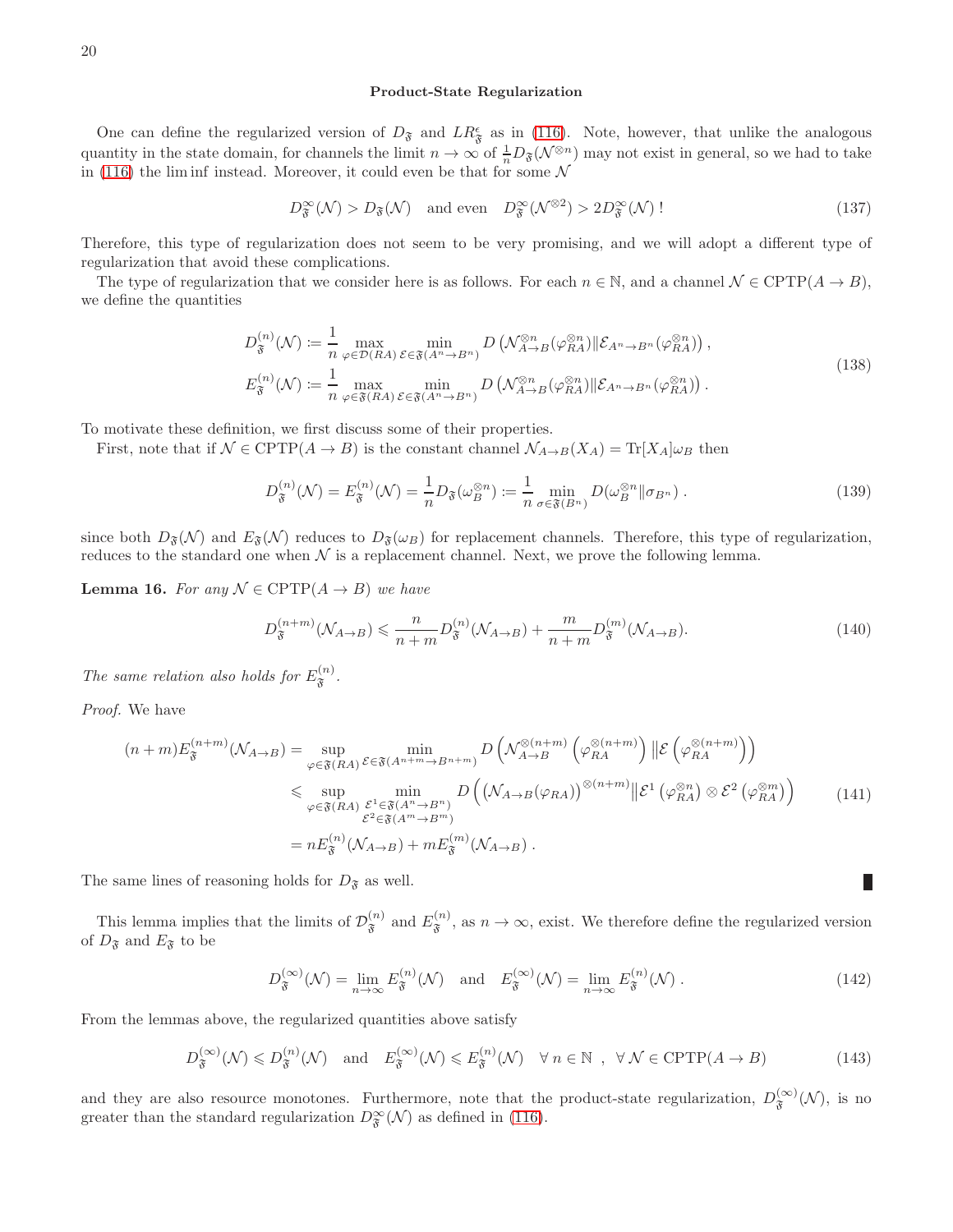$$
LR^{\epsilon,n}_{\mathfrak{F}}(\mathcal{N}) \coloneqq \frac{1}{n} \sup_{\varphi \in \mathcal{D}(RA)} \min_{\mathcal{N}' \in B^{\varphi^{\otimes n}}_{\epsilon}(\mathcal{N}^{\otimes n})} \min_{\mathcal{E} \in \mathfrak{F}(A^n \to B^n)} D_{\max}(\mathcal{N}'_{A^n \to B^n} \| \mathcal{E}_{A^n \to B^n}), \tag{144}
$$

$$
\underline{LR}_{\mathfrak{F}}^{\epsilon,n}(\mathcal{N}) \coloneqq \frac{1}{n} \sup_{\varphi^{\otimes n} \in \mathcal{F}_n(RA)} \min_{\mathcal{N}' \in B_{\epsilon}^{\varphi^{\otimes n}}(\mathcal{N}^{\otimes n})} \min_{\mathcal{E} \in \mathfrak{F}(A^n \to B^n)} D_{\max}(\mathcal{N}'_{A^n \to B^n}(\varphi^{\otimes n}) \| \mathcal{E}_{A^n \to B^n}(\varphi^{\otimes n})\},\tag{145}
$$

$$
LR_{\mathfrak{F}}^{(\infty)}(\mathcal{N}) \coloneqq \lim_{\epsilon \to 0} \liminf_{n \to \infty} LR_{\mathfrak{F}}^{\epsilon, n}(\mathcal{N}), \tag{146}
$$

$$
\underline{LR}_{\mathfrak{F}}^{(\infty)}(\mathcal{N}) \coloneqq \lim_{\epsilon \to 0} \liminf_{n \to \infty} \underline{LR}_{\mathfrak{F}}^{\epsilon, n}(\mathcal{N}).\tag{147}
$$

# Proof of Theorem [5](#page-3-0)

**Theorem.** *For all*  $N \in \text{CPTP}(A \rightarrow B)$ *,* 

$$
D_{\mathfrak{F}}^{(\infty)}(\mathcal{N}) = \lim_{\epsilon \to 0} \limsup_{n \to \infty} \frac{1}{n} L R_{\mathfrak{F}}^{\epsilon, n}(\mathcal{N}) = \lim_{\epsilon \to 0} \liminf_{n \to \infty} \frac{1}{n} L R_{\mathfrak{F}}^{\epsilon, n}(\mathcal{N}) \equiv L R_{\mathfrak{F}}^{(\infty)}(\mathcal{N}),
$$
  

$$
\Gamma^{(\infty)}(\mathcal{N}) = \lim_{n \to \infty} \frac{1}{n} L R_{\mathfrak{F}}^{\epsilon, n}(\mathcal{N}) = \lim_{n \to \infty} \frac{1}{n} L R_{\mathfrak{F}}^{\epsilon, n}(\mathcal{N}) = L R_{\mathfrak{F}}^{(\infty)}(\mathcal{N}).
$$
 (148)

$$
E_{\mathfrak{F}}^{(\infty)}(\mathcal{N}) = \lim_{\epsilon \to 0} \limsup_{n \to \infty} \frac{1}{n} \underline{LR}_{\mathfrak{F}}^{\epsilon,n}(\mathcal{N}) = \lim_{\epsilon \to 0} \liminf_{n \to \infty} \frac{1}{n} \underline{LR}_{\mathfrak{F}}^{\epsilon,n}(\mathcal{N}) \equiv \underline{LR}_{\mathfrak{F}}^{(\infty)}(\mathcal{N}).
$$

*Proof.* We prove the theorem in two steps. First we prove the inequality

$$
E_{\mathfrak{F}}^{(\infty)}(\mathcal{N}) \leqslant \underline{LR}_{\mathfrak{F}}^{(\infty)}(\mathcal{N}) \quad \forall \mathcal{N} \in \mathrm{CPTP}(A \to B). \tag{149}
$$

Let  $\epsilon > 0$  and  $\varphi \in \mathfrak{F}(RA)$ . Let  $\mathcal{M}_n^{\varphi} \in \mathbb{C}P(A^n \to B^n)$  be the optimal CP map such that

$$
\|\mathcal{M}_n^{\varphi}(\varphi^{\otimes n}) - \mathcal{N}^{\otimes n}(\varphi^{\otimes n})\|_1 \le \epsilon \tag{150}
$$

and

$$
\min_{\substack{\mathcal{N}' \in B_{\epsilon}^{\varphi^{\otimes n}}(\mathcal{N}^{\otimes n}) \\ \mathcal{E} \in \mathfrak{F}(A^n \to B^n)}} D_{\max}(\mathcal{N}'(\varphi^{\otimes n}) \| \mathcal{E}(\varphi^{\otimes n})) = \min_{\mathcal{E} \in \mathfrak{F}(A^n \to B^n)} D_{\max}(\mathcal{M}_n^{\varphi}(\varphi^{\otimes n}) \| \mathcal{E}(\varphi^{\otimes n})) .
$$
\n(151)

Since  $D_{\text{max}}(\rho||\sigma) \ge D(\rho||\sigma)$  for all  $\rho$  and  $\sigma$  it follows from the above equation that

$$
\frac{1}{n} \min_{\mathcal{E} \in \mathfrak{F}(A^n \to B^n)} D(\mathcal{M}_n^{\varphi}(\varphi^{\otimes n}) \| \mathcal{E}(\varphi^{\otimes n})) \leq \frac{1}{n} \min_{\substack{\mathcal{N}' \in B_{\epsilon}^{\varphi^{\otimes n}}(\mathcal{N}^{\otimes n}) \\ \mathcal{E} \in \mathfrak{F}(A^n \to B^n)}} D_{\max}(\mathcal{N}'(\varphi^{\otimes n}) \| \mathcal{E}(\varphi^{\otimes n})).
$$
\n(152)

Therefore, taking the maximum over  $\varphi \in \mathfrak{F}(RA)$  on both sides gives

$$
\frac{1}{n} \max_{\varphi \in \mathfrak{F}(RA)} \min_{\mathcal{E}_n \in \mathfrak{F}(A^n \to B^n)} D(\mathcal{M}_n^{\varphi}(\varphi^{\otimes n}) \| \mathcal{E}_n(\varphi^{\otimes n})) \leq \frac{1}{n} \underline{LR}_{\mathfrak{F}}^{\epsilon, n}(\mathcal{N}^{\otimes n}).
$$
\n(153)

Combining this with the asymptotic continuity (see Lemma [12](#page-13-2) with  $S$  being the set whose extreme points are the states of the form  $\varphi^{\otimes n}$  with  $\varphi \in \mathfrak{F}(A \to B)$ ) gives

<span id="page-20-0"></span>
$$
\frac{1}{n}E_{\mathfrak{F}}^{(n)}(\mathcal{N}) \leq \frac{1}{n}\underline{LR}_{\mathfrak{F}}^{\epsilon,n}(\mathcal{N}) + f(\epsilon)\log|AB| + \frac{1}{n}\text{Tr}\left[\left(\gamma_R^{\otimes n} - \text{Tr}_B\left[\mathcal{M}_n^{\gamma}\left(\gamma_{RA}^{\otimes n}\right)\right]\right)\log\left(\gamma_R^{-1}\right)^{\otimes n}\right],\tag{154}
$$

where  $\gamma_{RA}$  is defined such that

$$
E_{\mathfrak{F}}^{(n)}(\mathcal{N}) = \max_{\varphi \in \mathfrak{F}(RA)} \min_{\mathcal{E}_n \in \mathfrak{F}(A^n \to B^n)} D\left(\mathcal{N}^{\otimes n}(\varphi^{\otimes n}) \middle\| \mathcal{E}_n(\varphi^{\otimes n})\right)
$$
  
= 
$$
\min_{\mathcal{E}_n \in \mathfrak{F}(A^n \to B^n)} D\left(\mathcal{N}^{\otimes n}(\gamma_{RA}^{\otimes n}) \middle\| \mathcal{E}_n(\gamma_{RA}^{\otimes n})\right).
$$
 (155)

All that is left to show is that the last term in [\(154\)](#page-20-0) goes to zero. Note that  $\gamma_{RA}$  can depend on n. Therefore, we will use the notation  $\omega_n \equiv \gamma_R \in \mathfrak{F}(R)$  to emphasize this dependence.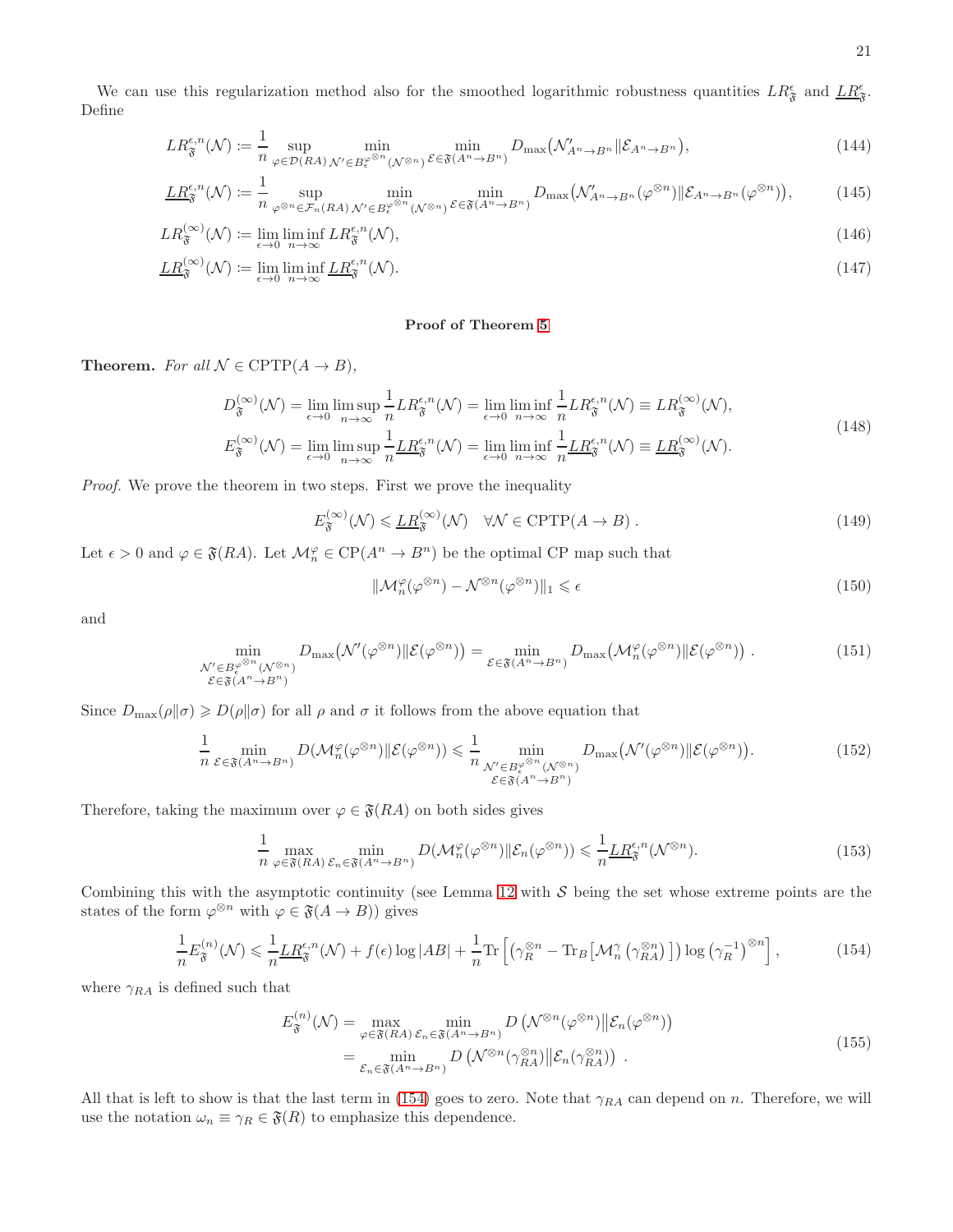Let  $\{k\}$  be a subsequence such that

$$
\lim_{k \to \infty} \frac{1}{k} L R_{\mathfrak{F}}^{\epsilon,k}(\mathcal{N}^{\otimes k}) = \liminf_{n \to \infty} \frac{1}{n} L R_{\mathfrak{F}}^{\epsilon,n}(\mathcal{N}^{\otimes n}).
$$
\n(156)

To simplify the notations, we used the notation k instead of something like  $n_k$ . Now recall that

$$
\|{\mathcal M}_n^{\gamma}\left(\gamma_{RA}^{\otimes n}\right)-{\mathcal N}^{\otimes n}\left(\gamma_{RA}^{\otimes n}\right)\|_1\leqslant \epsilon\;,
$$

and in particular, from the contractivity of the trace norm,

<span id="page-21-0"></span>
$$
\|\text{Tr}_{B^n}\left[\mathcal{M}_n^{\gamma}\left(\gamma_{RA}^{\otimes n}\right)\right] - \gamma_R^{\otimes n}\|_1 \leq \epsilon \quad \forall \ n \in \mathbb{N}.\tag{157}
$$

Therefore, if  $\|(\omega_k^{-1})^{\otimes k}\|_{\infty}$  is bounded, then

$$
\frac{1}{k} \text{Tr} \left[ \left( \omega_k^{\otimes k} - \text{Tr}_B \left[ \mathcal{M}_k^{\gamma} \left( \gamma_{RA}^{\otimes k} \right) \right] \right) \log \left( \omega_k^{-1} \right)^{\otimes k} \right] \leqslant \epsilon \log \| \omega_k^{-1} \|_{\infty} \tag{158}
$$

is bounded and goes to zero as  $\epsilon \to 0$ . We therefore assume now that  $\|\omega_k^{-1}\|_{\infty}$  is not bounded. Then, there exists a subsequence  $\{j\} \subset \{k\}$  such that  $\lambda_{\min}(\omega_j) \to 0$  as  $j \to \infty$ . Next, we continue to check if there exists a subsequence of  $\{\omega_i\}$  for which the second smallest eigenvalue of  $\omega_i$  also goes to zero. If there isn't then we stop. Otherwise, we continue in this way until we find a subsequence of n, lets call it again for simplicity  $\{k\}$ , such that the first m largest eigenvalues of  $\omega_k$  are bounded from below, and the remaining  $|R| - m$  eigenvalues are all going to zero in the limit  $k \to \infty$ .

We now bound the term

$$
\frac{1}{k} \text{Tr} \left[ \left( \omega_k^{\otimes k} - \text{Tr}_B \left[ \mathcal{M}_k^{\gamma} \left( \gamma_{RA}^{\otimes k} \right) \right] \right) \log \left( \omega_k^{-1} \right)^{\otimes k} \right],\tag{159}
$$

which can be expressed equivalently as

$$
\frac{1}{k} \text{Tr} \left[ (\omega_k^{1/2})^{\otimes k} \left( I_{R^k} - J_{R^k}^{\mathcal{M}_k^{\gamma}} \right) \left( \omega_k^{1/2} \right)^{\otimes k} \log(\omega_k^{-1})^{\otimes k} \right],\tag{160}
$$

where  $J_{R^k}^{\mathcal{M}_k^{\gamma}}$  is the marginal of the Choi matrix of  $\mathcal{M}_k^{\gamma}$ . Next, observe that

$$
\log(\omega_k^{-1})^{\otimes k} = \left(\log \omega_k^{-1} \otimes I_R \otimes \cdots \otimes I_R\right) + \cdots + \left(I_R \otimes \cdots \otimes I_R \otimes \log \omega_k^{-1}\right) \tag{161}
$$

It is therefore enough to bound each of the terms

$$
\operatorname{Tr}\left[\left(\omega_k^{1/2}\right)^{\otimes k}\left(I_{R^k} - J_{R^k}^{\mathcal{M}_k^{\gamma}\circ\mathcal{E}_k^{\gamma}}\right)\left(\omega_k^{1/2}\right)^{\otimes k}\left(\log\omega_k^{-1}\otimes I_R\otimes\cdots\otimes I_R\right)\right] = \operatorname{Tr}\left[\omega_k^{1/2}\xi_R\omega_k^{1/2}\log\omega_k^{-1}\right],\tag{162}
$$

where

$$
\xi_R \equiv \text{Tr}_{\neq 1} \left[ \left( I_R \otimes \left( \omega_k^{1/2} \right)^{\otimes (k-1)} \right) \left( I_{R^k} - J_{R^k}^{\mathcal{M}_k^{\gamma} \circ \mathcal{E}_k^{\gamma}} \right) \left( I_R \otimes \left( \omega_k^{1/2} \right)^{\otimes (k-1)} \right) \right],\tag{163}
$$

with  $Tr_{\neq1}$  denoting a trace over all the k R-systems except for the first one. Note that from [\(157\)](#page-21-0) we have  $\text{Tr}[(\omega_k^{1/2}% )^{k}](\omega_k^{(n)}\cdot\omega_k^{(n)}(a))$  $\frac{1/2}{k} \xi_R \omega_k^{1/2}$  $\binom{1}{k}$  =  $\leq \epsilon$ . Now, decompose  $\omega_k = \alpha_k + \beta_k$ , where  $\alpha_k = \omega_k P_k$ , and  $P_k$  is the projection to the eigenspace of the m largest eigenvalues of  $\omega_k$ , and  $\beta_k = \omega_k (I_R - P_k)$ . Since  $\alpha_k \beta_k = \beta_k \alpha_k = 0$  we have

$$
\operatorname{Tr}\left[\omega_k^{1/2}\xi_R\omega_k^{1/2}\log\omega_k^{-1}\right] = \operatorname{Tr}\left[\alpha_k^{1/2}\xi_R\alpha_k^{1/2}\log\alpha_k^{-1}\right] + \operatorname{Tr}\left[\beta_k^{1/2}\xi_R\beta_k^{1/2}\log\beta_k^{-1}\right],\tag{164}
$$

where the inverses of  $\alpha_k$  and  $\beta_k$  understood as the generalized inverses. Now, observe that

$$
\operatorname{Tr}\left[\alpha_k^{1/2}\xi_R\alpha_k^{1/2}\log\alpha_k^{-1}\right] = \operatorname{Tr}\left[\omega_k^{1/2}\xi_R\omega_k^{1/2}P_k\log\alpha_k^{-1}\right] \leq \operatorname{Tr}[(\omega_k^{1/2}\xi_R\omega_k^{1/2})_+] \log\|\alpha_k^{-1}\|_{\infty} \leq \epsilon \log\|\alpha_k^{-1}\|_{\infty},\tag{165}
$$

where  $\|\alpha_k^{-1}\|_{\infty}$  is bounded. For the other term, note that by definition, since  $\mathcal{M}_k^{\gamma}$  is a CP map, its Choi matrix is positive semidefinite so that  $\xi_R \leq I_R$ . Hence,

$$
\text{Tr}\left[\beta_k^{1/2}\xi_R\beta_k^{1/2}\log\beta_k^{-1}\right] = \text{Tr}\left[\xi_R\beta_k^{1/2}(\log\beta_k^{-1})\beta_k^{1/2}\right] \leq \text{Tr}\left[\beta_k^{1/2}(\log\beta_k^{-1})\beta_k^{1/2}\right] \to 0\tag{166}
$$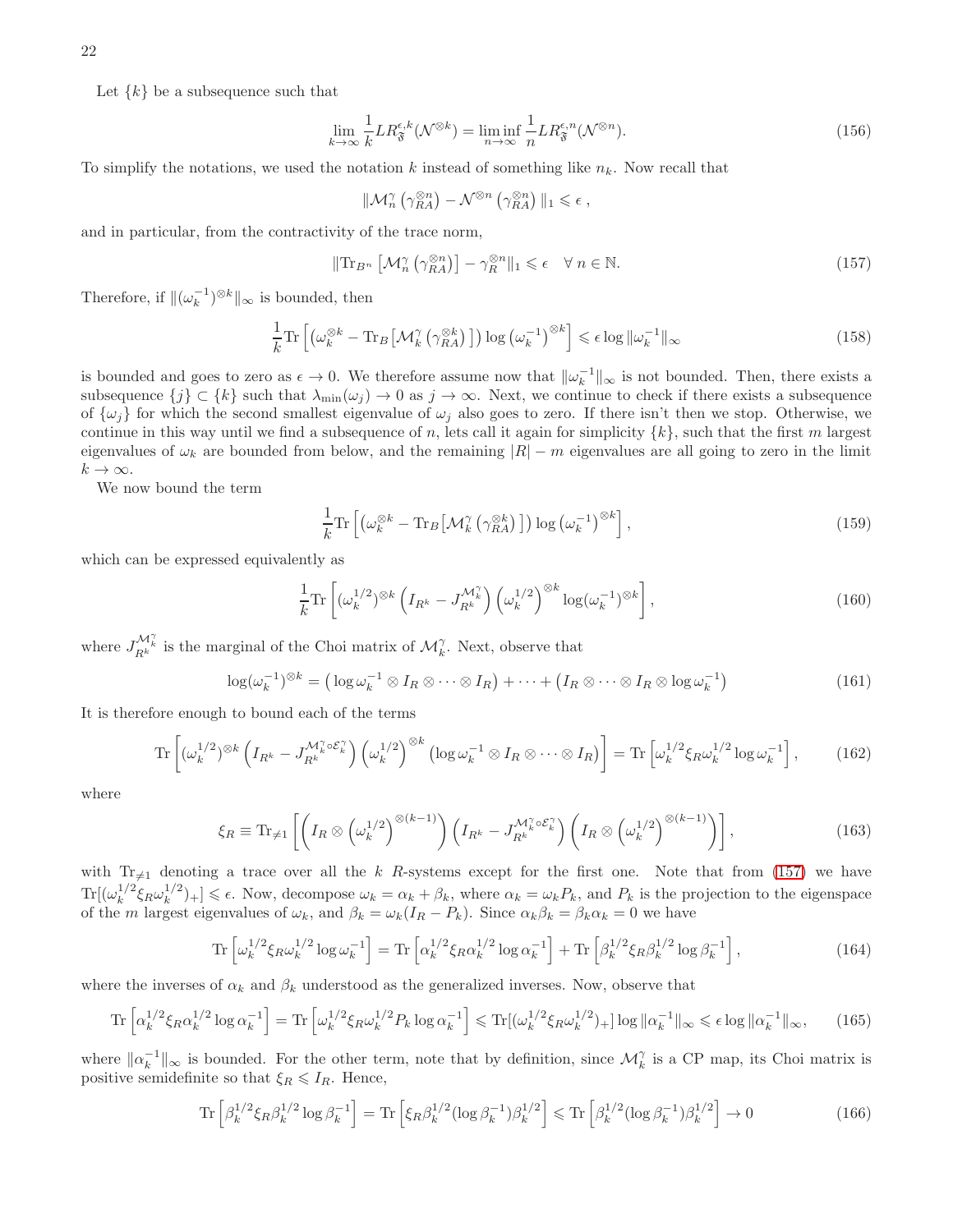as  $k \to \infty$  (since  $\beta_k \to 0$  as  $k \to \infty$ ). To summarize, there exists some constant  $c > 0$  such that for sufficiently large k

$$
\operatorname{Tr}\left[\omega_k^{1/2}\eta_R\omega_k^{1/2}\log\omega_k^{-1}\right] \leqslant \epsilon c\,. \tag{167}
$$

Since this bound holds for each of the  $k$  terms, we conclude that

$$
\frac{1}{k} \text{Tr} \left[ \left( \omega_k^{1/2} \right)^{\otimes k} \left( I_{R^k} - J_{R^k}^{\mathcal{M}_k^{\gamma}} \right) \left( \omega_k^{1/2} \right)^{\otimes k} \log \left( \omega_k^{-1} \right)^{\otimes k} \right] . \leqslant \epsilon c \tag{168}
$$

Therefore, by taking on both sides of [\(154\)](#page-20-0) the limit  $n \to \infty$  followed by  $\epsilon \to 0$  gives

$$
E_{\mathfrak{F}}^{(\infty)}(\mathcal{N}) \leq \lim_{\epsilon \to 0} \liminf_{n \to \infty} \frac{1}{n} \underline{LR}_{\mathfrak{F}}^{\epsilon, n}(\mathcal{N}^{\otimes n}) \equiv \underline{LR}_{\mathfrak{F}}^{(\infty)}(\mathcal{N}) .
$$
 (169)

We next prove the inequality

$$
E_{\mathfrak{F}}^{(\infty)}(\mathcal{N}) \geq \lim_{\epsilon \to 0} \limsup_{n \to \infty} \frac{1}{n} \underline{LR}_{\mathfrak{F}}^{\epsilon, n}(\mathcal{N}^{\otimes n}) \quad \forall \mathcal{N} \in \mathrm{CPTP}(A \to B) \; . \tag{170}
$$

This inequality follows by a reasoning very similar to that given in [\[11](#page-4-12)] for the sate domain. Let  $\epsilon > 0$  and define

$$
r_m := E_{\mathfrak{F}}^{(m)}(\mathcal{N}) + \epsilon = \max_{\varphi \in \mathfrak{F}(RA)} \min_{\mathcal{E} \in \mathfrak{F}(A^m \to B^m)} D\left( (\mathcal{N}_{A \to B}(\varphi_{RA}))^{\otimes m} \, \| \mathcal{E}_{A^m \to B^m}(\varphi_{RA}^{\otimes m}) \right) + \epsilon,\tag{171}
$$

We will also denote by  $\mathcal{E}^{\varphi} \in \mathfrak{F}(A^m \to B^m)$  the optimal channel in  $\mathfrak{F}(A^m \to B^m)$  that satisfies

$$
\min_{\mathcal{E}\in\mathfrak{F}(A^m\to B^m)} D\left((\mathcal{N}_{A\to B}(\varphi_{RA}))^{\otimes m} \|\mathcal{E}(\varphi_{RA}^{\otimes m})\right) = D\left((\mathcal{N}_{A\to B}(\varphi_{RA}))^{\otimes m} \|\mathcal{E}^{\varphi}(\varphi_{RA}^{\otimes m})\right). \tag{172}
$$

For every  $n \in \mathbb{N}$  and  $\varphi_{RA} \in \mathfrak{F}(RA)$ , we have

<span id="page-22-1"></span>
$$
\left(\mathcal{N}(\varphi_{RA})\right)^{\otimes mn} \leqslant 2^{nr_m} \left(\mathcal{E}^{\varphi}(\varphi_{RA}^{\otimes m})\right)^{\otimes n} + \left(\left(\mathcal{N}(\varphi_{RA})\right)^{\otimes mn} - 2^{nr_m} \left(\mathcal{E}^{\varphi}(\varphi_{RA}^{\otimes m})\right)^{\otimes n}\right)_+ \,. \tag{173}
$$

Denote by

$$
\delta_{mn} \coloneqq \text{Tr}\left( \left( \mathcal{N}(\varphi_{RA}) \right)^{\otimes mn} - 2^{nr_m} \left( \mathcal{E}^{\varphi}(\varphi_{RA}^{\otimes m}) \right)^{\otimes n} \right)_+ \tag{174}
$$

From [\[32\]](#page-4-32) we have

<span id="page-22-0"></span>
$$
\delta_{mn} \leqslant 2^{-n(r_m t - f(t))},\tag{175}
$$

where  $t \in [0, 1]$  and

$$
f(t) = \log \text{Tr} \left[ \left( \mathcal{N}^{\otimes m} (\varphi_{RA}^{\otimes m}) \right)^{1+t} \left( \mathcal{E}^{\varphi} (\varphi_{RA}^{\otimes m}) \right)^{-t} \right]. \tag{176}
$$

Note that  $f(0) = 0$  and

$$
f'(0) = D(\mathcal{N}^{\otimes m}(\varphi_{RA}^{\otimes m}) \| \mathcal{E}^{\varphi}(\varphi_{RA}^{\otimes m})) \leqslant E_{\mathfrak{F}}^{(m)}(\mathcal{N}) = r_m - \epsilon.
$$
 (177)

Hence, for small enough  $t > 0$  we get that  $r_m t - f(t) > 0$  which together with [\(175\)](#page-22-0) proves that  $\lim_{n\to\infty} \delta_{mn} = 0$  for all  $m \in \mathbb{N}$  and all  $\varphi \in \mathfrak{F}(RA)$ . Now, recall the following lemma.

**Lemma** ([\[11](#page-4-12), [33](#page-4-33)]). Let *ρ* and *σ* be two density matrices, and  $P \ge 0$  be some positive semidefinite operator satisfying  $\rho \leqslant P + \epsilon \sigma$  *for some*  $\epsilon > 0$ *. Then, there exists a density matrix*  $\tilde{\rho}$  *satisfying* 

$$
\tilde{\rho} \leqslant \frac{1}{1 - \epsilon} P \quad \text{and} \quad \|\rho - \tilde{\rho}\|_1 \leqslant 4\sqrt{\epsilon} \ . \tag{178}
$$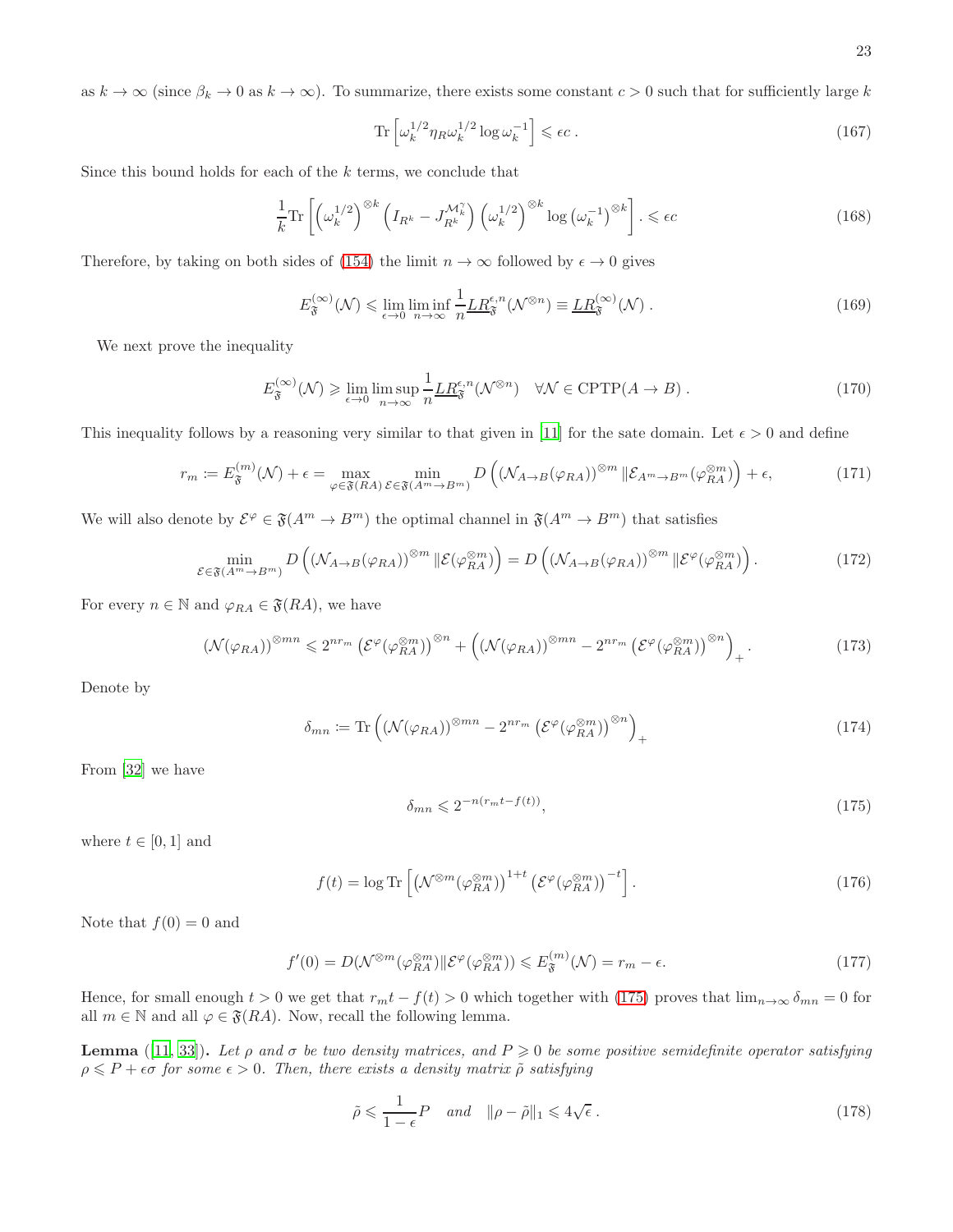From this lemma and [\(173\)](#page-22-1) it follows that there exists a sequence of density matrices  $\eta_{R^{nm}B^{nm}}$  such that

$$
\| \left( \mathcal{N}(\varphi_{RA}) \right)^{\otimes mn} - \eta_{R^{mn}B^{mn}} \|_{1} \leqslant 4\sqrt{\delta_{mn}} \quad \text{and} \quad \eta_{R^{mn}B^{mn}} \leqslant \frac{1}{1 - \delta_{mn}} 2^{nr_m} \left( \mathcal{E}^{\varphi}(\varphi_{RA}^{\otimes m}) \right)^{\otimes n} . \tag{179}
$$

Now, define the the CP map  $\mathcal{M}_{mn}^{\varphi} \in \mathrm{CP}(A^{mn} \to B^{mn})$  that satisfy

$$
\eta_{R^{mn}B^{mn}} = \mathcal{M}^{\varphi}_{mn} \left( \varphi_{RA}^{\otimes mn} \right). \tag{180}
$$

Such a CP map always exists as long as the bipartite state  $\varphi_{RA}$  is pure. This also implies that

$$
\mathcal{M}_{mn}^{\varphi} \leq \frac{1}{1 - \delta_{mn}} 2^{nr_m} \left( \mathcal{E}^{\varphi} \right)^{\otimes n} \quad \text{and} \quad \left\| \left( \mathcal{N}_{A \to B}(\varphi_{RA}) \right)^{\otimes mn} - \mathcal{M}_{mn}^{\varphi} \left( \varphi_{RA}^{\otimes mn} \right) \right\|_1 \leq 4 \sqrt{\delta_{mn}} \,. \tag{181}
$$

Let *n* be large enough such that  $4\sqrt{\delta_{nm}} \leq \epsilon$ . Hence,

$$
\underline{LR}_{\mathfrak{F}}^{\epsilon,mn}(\mathcal{N}) = \max_{\varphi \in \mathfrak{F}(RA)} \min_{\mathcal{N}' \in B_{\epsilon}^{\varphi^{\otimes nm}}(\mathcal{N}^{\otimes nm})} \min_{\mathcal{E}' \in \mathfrak{F}(A^{nm} \to B^{nm})} D_{\max}(\mathcal{N}'\left(\varphi_{RA}^{\otimes mn}\right) \| \mathcal{E}'\left(\varphi_{RA}^{\otimes mn}\right))
$$
(182)

$$
\leqslant \max_{\varphi \in \mathfrak{F}(RA)} \min_{\mathcal{N}' \in B_{\epsilon}^{\varphi^{\otimes nm}}(\mathcal{N}^{\otimes nm})} D_{\max}(\mathcal{N}'\left(\varphi_{RA}^{\otimes mn}\right) \| (\mathcal{E}^{\varphi})^{\otimes n} \left(\varphi_{RA}^{\otimes mn}\right)) \tag{183}
$$

$$
\leqslant \max_{\varphi \in \mathfrak{F}(RA)} D_{\max} \left( \mathcal{M}_{nm}^{\varphi} \left( \varphi_{RA}^{\otimes mn} \right) \| (\mathcal{E}^{\varphi})^{\otimes n} \left( \varphi_{RA}^{\otimes mn} \right) \right) \tag{184}
$$

$$
\leqslant nr_m - \log(1 - \delta_{mn})\tag{185}
$$

$$
= nE_{\mathfrak{F}}^{(m)}(\mathcal{N}) + n\epsilon - \log(1 - \delta_{mn}). \tag{186}
$$

Hence,

<span id="page-23-0"></span>
$$
\frac{1}{nm} \underline{LR}_{\mathfrak{F}}^{\epsilon, mn}(\mathcal{N}) \leq \frac{1}{m} E_{\mathfrak{F}}^{(m)}(\mathcal{N}) + \frac{\epsilon}{m} - \frac{1}{nm} \log(1 - \delta_{mn}). \tag{187}
$$

Now, similar to the arguments given in [\[11\]](#page-4-12) in the state domain, also here we have for any  $m \in \mathbb{N}$ 

$$
\limsup_{n \to \infty} \frac{1}{nm} \underline{LR}_{\mathfrak{F}}^{\epsilon, mn}(\mathcal{N}) = \limsup_{n \to \infty} \frac{1}{n} \underline{LR}_{\mathfrak{F}}^{\epsilon, n}(\mathcal{N}^{\otimes n}).
$$
\n(188)

Hence, taking on both sides of [\(187\)](#page-23-0) the limit  $n \to \infty$  followed by the limit  $\epsilon \to 0$  gives

$$
\lim_{\epsilon \to 0} \limsup_{n \to \infty} \frac{1}{n} \underline{LR}_{\mathfrak{F}}^{\epsilon, n} (\mathcal{N}^{\otimes n}) \leqslant \frac{1}{m} E_{\mathfrak{F}}^{(m)} (\mathcal{N}) . \tag{189}
$$

Since the above equation holds for all  $m \in \mathbb{N}$ , this completes the proof. The proof of the equality for  $D_{\mathfrak{F}}^{(\infty)} = LR_{\mathfrak{F}}^{(\infty)}$  follows the exact same lines with  $\mathcal{D}(RA)$  replacing  $\mathfrak{F}(RA)$  everywhere.

# PROOF OF THEOREM [6.](#page-4-34)

Recall the two types of errors:

1. The observer guesses that the channel belongs to  $\mathfrak{F}(A^n \to B^n)$ , while the channel really is  $\mathcal{N}_{A\to B}^{\otimes n}$ . This occurs with probability

$$
\alpha^{(n)}(\mathcal{N}, P_n, \varphi_{RA}) \coloneqq \text{Tr}\left[\mathcal{N}_{A \to B}^{\otimes n} \left(\varphi_{RA}^{\otimes n}\right) (I - P_n)\right].\tag{190}
$$

2. The observer guesses that the channel is  $\mathcal{N}_{A\to B}^{\otimes n}$ , while the channel really is some  $\mathcal{M}_n \in \mathfrak{F}(A^n \to B^n)$ . This occurs with probability

$$
\beta^{(n)}(P_n, \mathcal{M}_n, \varphi_{RA}) \coloneqq \text{Tr}\left[\mathcal{M}_n\left(\varphi_{RA}^{\otimes n}\right)P_n\right],\tag{191}
$$

and the worst case for a given  $\varphi_{RA} \in \mathfrak{F}(RA)$  is

$$
\beta_{\mathfrak{F}}^{(n)}(P_n, \varphi_{RA}) \coloneqq \max_{\mathcal{M}_n \in \mathfrak{F}(A^n \to B^n)} \text{Tr} \left[ \mathcal{M}_n \left( \varphi_{RA}^{\otimes n} \right) P_n \right]. \tag{192}
$$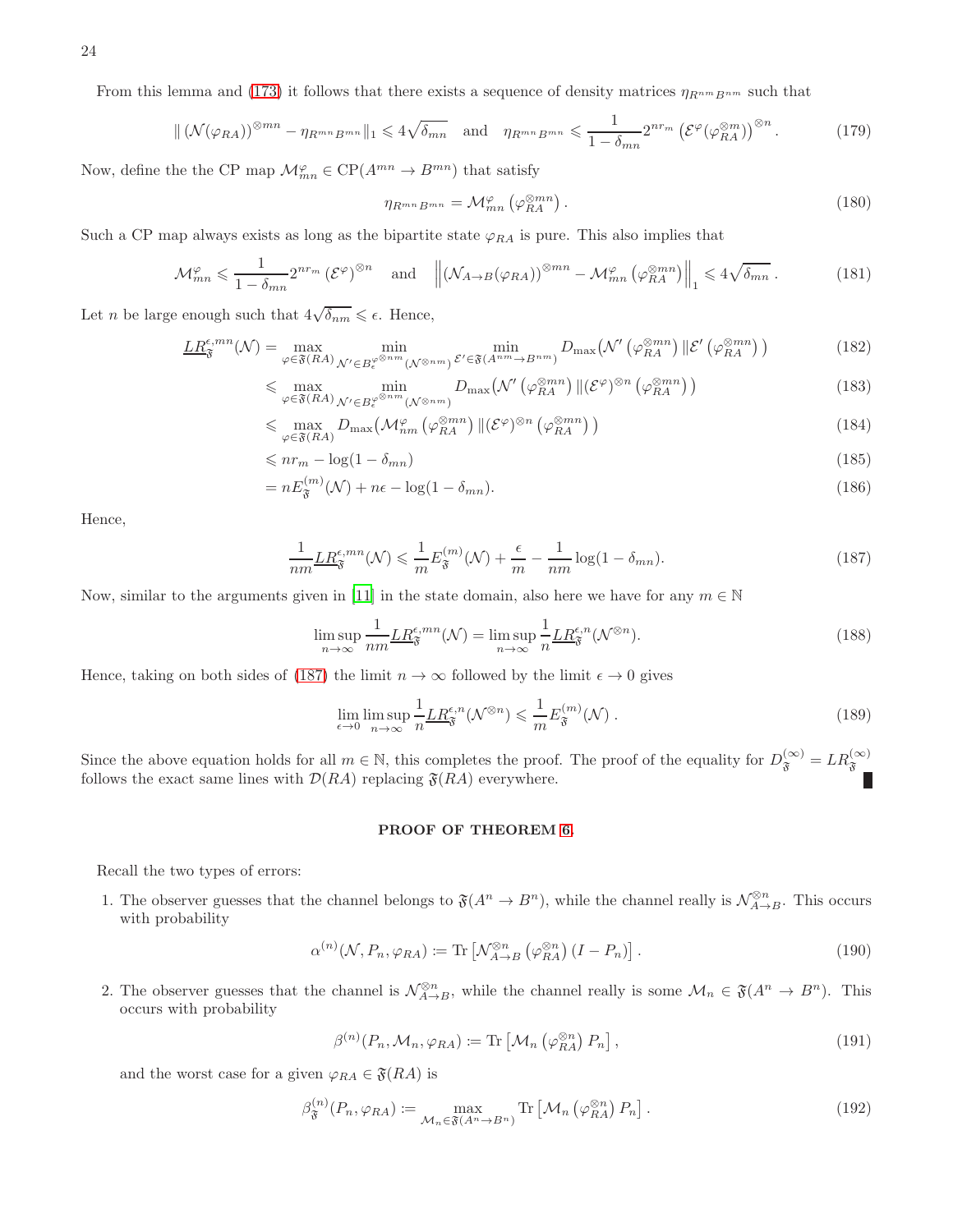We further define

$$
\beta_{\mathfrak{F},\epsilon}^{(n)}\left(\mathcal{N},\varphi_{RA}\right) \coloneqq \min\left\{\beta_{\mathfrak{F}}^{(n)}(P_n,\varphi_{RA})\;:\; \alpha^{(n)}(\mathcal{N},P_n,\varphi_{RA}) \leq \epsilon\;:\; 0 \leq P_n \leq I_{R^n B^n}\right\}.\tag{193}
$$

Theorem. *Let* F *be a closed convex resource theory admitting the tensor product structure, with the set of free states containing a full rank state. Then, for all*  $\epsilon \in (0, 1)$  *and all*  $\varphi \in \mathfrak{F}(RA)$ 

$$
\lim_{n \to \infty} -\frac{\log \beta_{\mathfrak{F},\epsilon}^{(n)}(\mathcal{N},\varphi_{RA})}{n} = \lim_{n \to \infty} \min_{\mathcal{M} \in \mathfrak{F}(A^n \to B^n)} \frac{D\left(\mathcal{N}_{A \to B}^{\otimes n}(\varphi_{RA}^{\otimes n}) \middle\| \mathcal{M}_{A^n \to B^n}(\varphi_{RA}^{\otimes n})\right)}{n}.
$$

*Proof.* Fix  $\varphi \in \mathfrak{F}(RA)$  and define

$$
\mathcal{M}_n(\varphi) := \left\{ \mathcal{M}_{A^n \to B^n} \left( \varphi_{RA}^{\otimes n} \right) \ : \ \mathcal{M} \in \mathfrak{F}(A^n \to B^n) \right\}. \tag{194}
$$

We show that the set  $\mathcal{M}_n(\varphi)$  satisfies the 5 properties of [\[11](#page-4-12)]:

- 1.  $\mathcal{M}_n(\varphi) \subset \mathcal{D}(R^n B^n)$  is closed and convex. This holds trivially since  $\mathfrak{F}(A^n \to B^n)$  is closed and convex.
- 2.  $\mathcal{M}_n(\varphi)$  contains a state  $\sigma_{RB}^{\otimes n}$  with  $\sigma \in \mathcal{D}(RA)$  being full rank. Indeed, note that by taking  $\mathcal{M}_n = \Omega_{A\to B}^{\otimes n}$  with  $\Omega \in \mathfrak{F}(A \to B)$  we get that  $(\Omega_{A \to B}(\varphi_{RA}))^{\otimes n} \in \mathcal{M}_n(\varphi)$ . Further, taking  $\Omega_{A \to B}$  to be the constant channel outputting the fixed full rank state  $\omega_B \in \mathfrak{F}(B)$  we get that  $\Omega_{A\to B}(\varphi_{RA}) = \varphi_R \otimes \omega_B$  is a full rank state.
- 3. For every  $\gamma \in \mathcal{M}_{n+1}(\varphi)$  then  $\text{Tr}_k(\gamma) \in \mathcal{M}_n(\varphi)$  for any  $k = 1, ..., n+1$ . Indeed, suppose  $\gamma \in \mathcal{M}_{n+1}(\varphi)$ . Then,

$$
\gamma_{R^{n+1}B^{n+1}} = \mathcal{M}_{A^{n+1}\to B^{n+1}}\left(\varphi_{RA}^{\otimes n} \otimes \varphi_{RA}\right). \tag{195}
$$

Now, by tracing out the last subsystem RB we get that

$$
\omega_{R^n B^n} := \text{Tr}_{RB} \left[ \gamma_{R^{n+1} B^{n+1}} \right] = \text{Tr}_B \circ \mathcal{M}_{A^{n+1} \to B^{n+1}} \left( \varphi_{RA}^{\otimes n} \otimes \varphi_A \right). \tag{196}
$$

Define  $\Omega \in \text{CPTP}(A^n \to B^n)$  as

$$
\Omega_{A^n \to B^n}(X_{A^n}) \coloneqq \text{Tr}_B \circ \mathcal{M}_{A^{n+1} \to B^{n+1}}(X_{A^n} \otimes \varphi_A) \quad \forall \ X_{A^n} \in \mathcal{B}(\mathcal{H}_{A^n}) \ . \tag{197}
$$

Now, since  $\mathfrak{F}$  is a QRT admitting the tensor product structure, and since  $\varphi_A$  is free, it follows that  $\Omega \in \mathfrak{F}(A^n \to \mathfrak{F}(A))$  $B^n$ ) (i.e.  $\Omega$  is free). Hence,

$$
\omega_{R^n B^n} = \Omega_{A^n \to B^n} (\varphi_{RA}^{\otimes n}) \in \mathcal{M}_n(\varphi) .
$$
\n(198)

The same conclusion holds if we traced out from  $\gamma_{R^{n+1}B^{n+1}}$  any of the  $n+1$  RB systems.

4. If  $\gamma \in M_n(\varphi)$  and  $\eta \in M_m(\varphi)$  then  $\gamma \otimes \eta \in M_{n+m}(\varphi)$ . Indeed, write  $\gamma_{R^nB^n} = M_{A^n \to B^n}(\varphi_{RA}^{\otimes n})$  and  $\eta_{R^m B^m} = \Omega_{A^m \to B^m} (\varphi_{RA}^{\otimes m})$ . Then, denote by  $\Delta_{A^{n+m} \to B^{n+m}} \coloneqq \mathcal{M}_{A^n \to B^n} \otimes \Omega_{A^m \to B^m} \in \mathfrak{F}(A^{n+m} \to B^{n+m})$  and note that

$$
\gamma_{R^n B^n} \otimes \eta_{R^m B^m} = \Delta_{A^{n+m} \to B^{n+m}} \left( \varphi_{RA}^{\otimes nm} \right) \in \mathcal{M}_{n+m}(\varphi) \ . \tag{199}
$$

5. If  $\gamma \in M_n(\varphi)$  then  $P^{\pi} \gamma P^{\pi^{-1}} \in M_n(\varphi)$  for every permutation  $\pi \in S_n$ . Recall that we assume that  $\mathfrak{F}$  has the property that if  $\mathcal{M}_n \in \mathfrak{F}(A^n \to B^n)$  then also

$$
\Pi_{B^n \to B^n}^{\pi^{-1}} \circ \mathcal{M}_n \circ \Pi_{A^n \to A^n}^{\pi} \in \mathfrak{F}(A^n \to B^n),\tag{200}
$$

where

$$
\Pi_{A^n \to A^n}^{\pi}(X_{A^n}) = P^{\pi} X_{A^n} P^{\pi^{-1}},
$$
\n(201)

with  $\{P_{A^n}^{\pi}\}\$  a representation of the permutation group in  $\mathcal{H}_A^{\otimes n}$ . Then, for any permutation  $\pi \in S_n$ 

$$
P_{R^{n}B^{n}}^{\pi} \left(\mathcal{M}_{A^{n}\to B^{n}}\left(\varphi_{RA}^{\otimes n}\right)\right) P_{R^{n}B^{n}}^{-1} = \Pi_{R^{n}B^{n}}^{\pi} \circ (\mathrm{id}_{R^{n}} \otimes \mathcal{M}_{A^{n}\to B^{n}})\left(\varphi_{RA}^{\otimes n}\right)
$$
  
\n
$$
= \Pi_{R^{n}B^{n}}^{\pi} \circ (\mathrm{id}_{R^{n}} \otimes \mathcal{M}_{A^{n}\to B^{n}}) \circ \Pi_{R^{n}A^{n}}^{\pi^{-1}}\left(\varphi_{RA}^{\otimes n}\right)
$$
  
\n
$$
= (\mathrm{id}_{R^{n}} \otimes \Pi_{B^{n}}^{\pi} \circ \mathcal{M}_{A^{n}\to B^{n}} \circ \Pi_{A^{n}}^{\pi^{-1}})\left(\varphi_{RA}^{\otimes n}\right) \in \mathcal{M}_{n}(\varphi).
$$
  
\n(202)